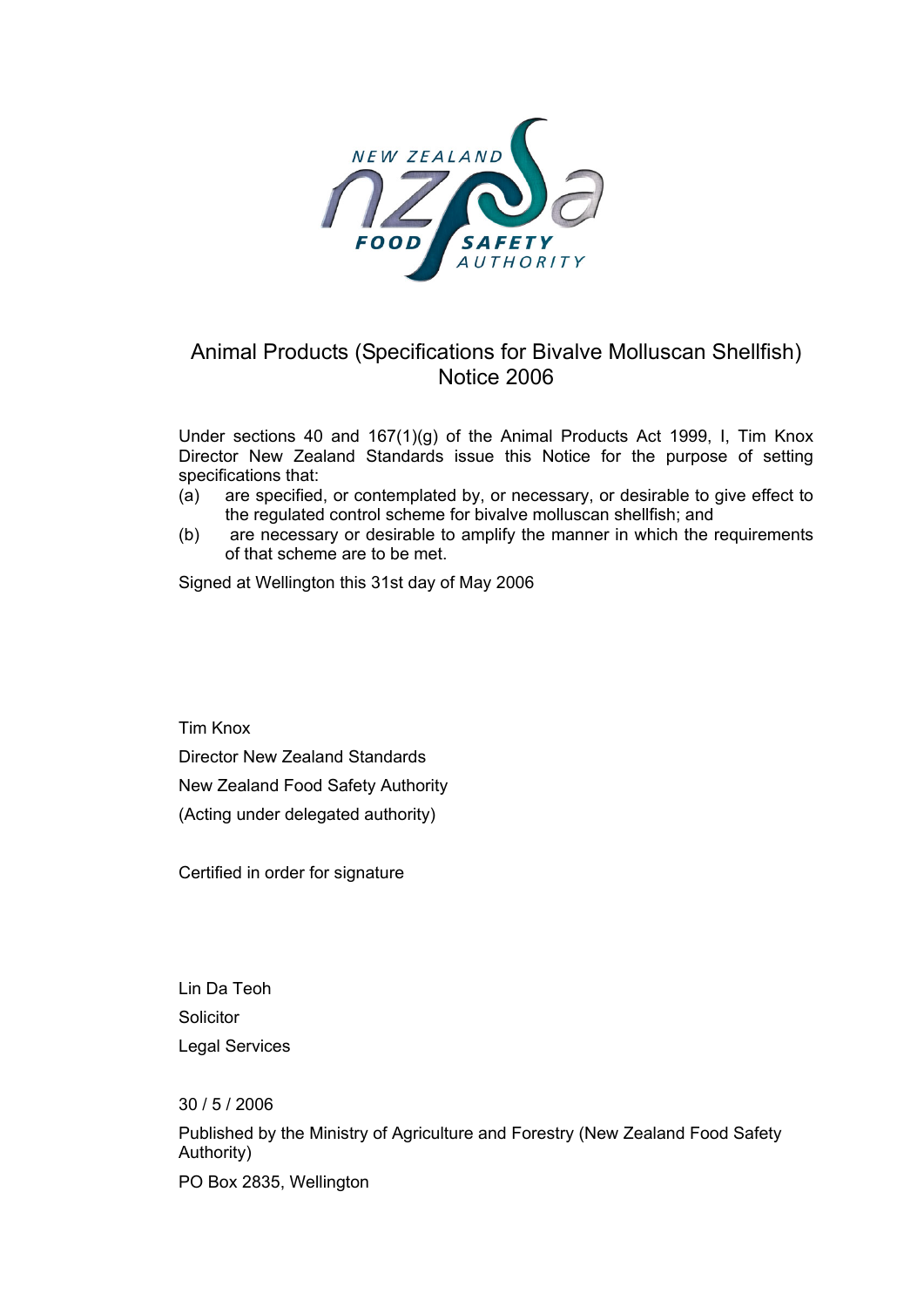# **Contents**

- 1 Title
- 2 Commencement

### **Part 1 - Preliminary provisions**

- 3 Application of this Notice
- 4 Interpretation

### **Part 2 – BMS growing areas**

- 5 Application and purpose of this part
- 6 Initial sanitary survey
- 7 Sanitary survey requirements
- 8 Shoreline survey
- 9 Water sample stations
- 10 BMS sample stations
- 11 Sample stations for adjacent/extended growing areas
- 12 Classification sample number
- 13 Standard for remote approved growing areas
- 14 Standard for approved growing areas affected by point sources
- 15 Standard for approved growing areas affected by non-point sources
- 16 Standard for restricted growing areas affected by point sources
- 17 Standard for restricted growing areas affected by non-point sources
- 18 Standard for conditional growing areas
- 19 Adverse pollution control sample strategy

### Part 3 - Growing area classification and status

- 20 Application and purpose of this part
- 21 General
- 22 Remote approved classification
- 23 Approved classification
- 24 Restricted classification
- 25 Conditional classification
- 26 Other requirements for conditional classification
- 27 Re-evaluation of conditional areas
- 28 Consultation requirements
- 29 Prohibited classification
- 30 Status of growing areas

### Part 4 - Relaying of MBS

31 Application of this part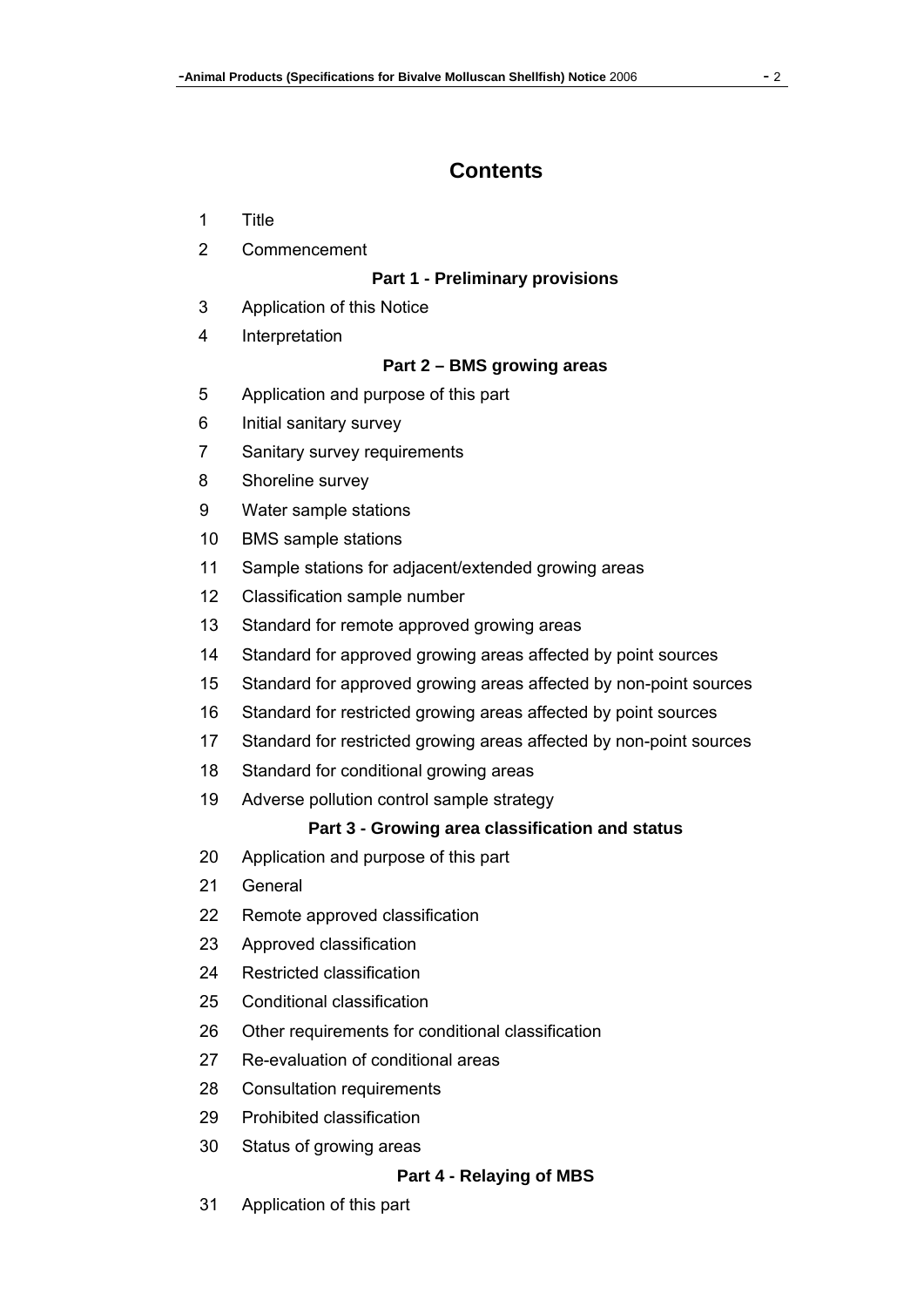- 32 General requirements
- 33 Conditions for relaying and application for relay permit
- 34 Record keeping
- 35 Contaminant reduction studies
- 36 Container relaying

#### **Part 5 - Wet storage of BMS**

- 37 Application of this part
- 38 Source of BMS
- 39 Wet storage process
- 40 Containers used for wet storage
- 41 Wet storage areas
- 42 Record keeping
- 43 Notification of wet storage operations

#### Part 6 - Marine biotoxin control

- 44 Application of this part
- 45 Marine biotoxin management
- 46 Marine biotoxin monitoring

#### Part 7 – Sampling

- 47 Application of this part
- 48 Responsibilities for sampling
- 49 Competency of samplers
- 50 Revocation of Certificate of Competency
- 51 Responsibilities of the sampler
- 52 Sample submission

#### **Part 8 - Control of BMS harvesting**

- 53 Application of this part
- 54 Control of BMS growing areas

#### Part 9 - Requirements for harvest operators, vessels and vehicles

- 55 Application of this part
- 56 Registration and verification
- 57 Design of harvest vessels, vehicles, equipment and BMS containers
- 58 Operation of harvest vessels and vehicles
- 59 Disposal of human sewage from harvest vessels
- 60 BMS washing
- 61 BMS identification and harvest declaration

#### Part 10 - Health of personnel

- 62 Application of this part
- 63 Health

#### Part 11 – BMS sorting sheds and depots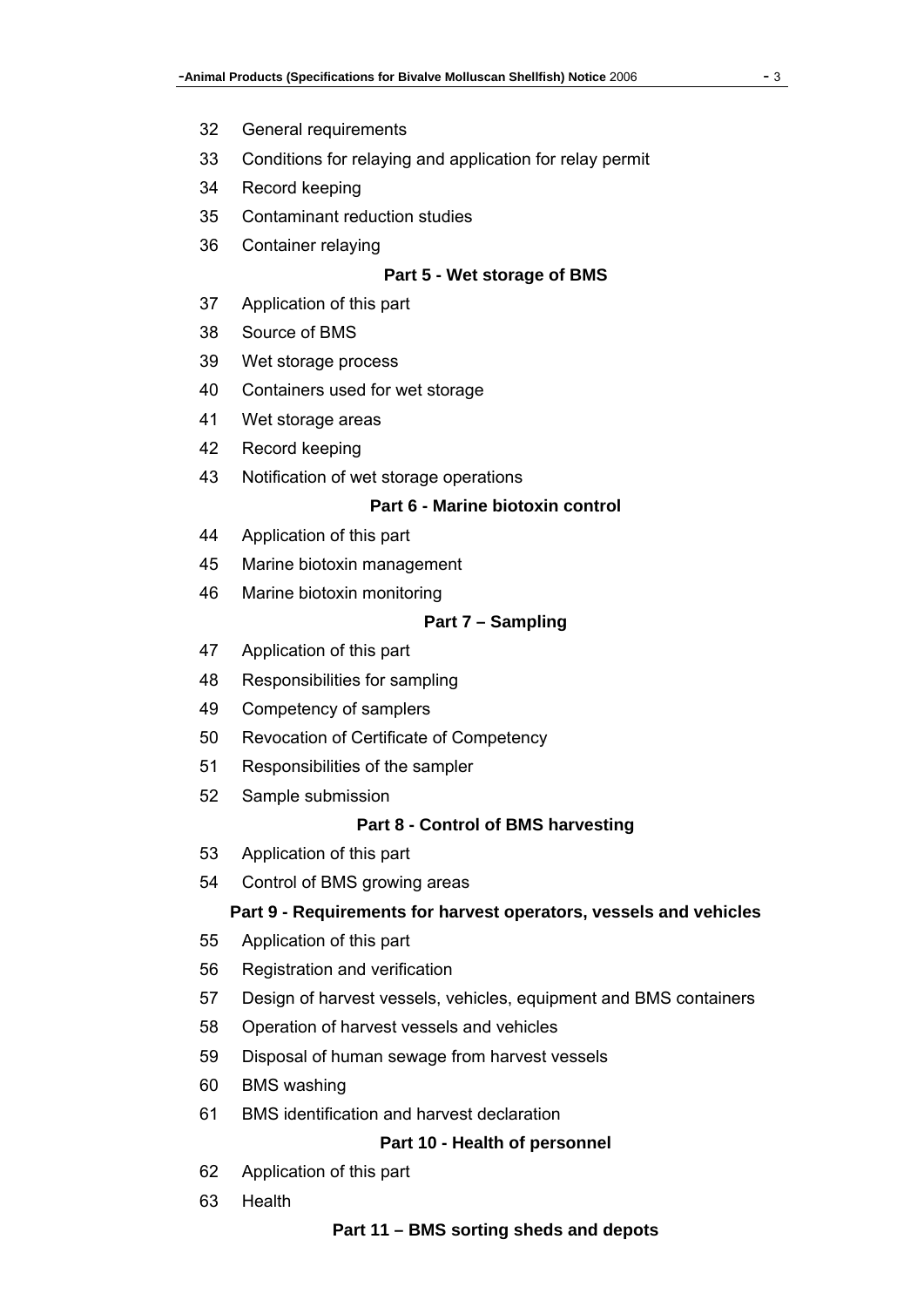- 64 Application of this part
- 65 Listing of sorting sheds and BMS depots
- 66 Requirements and Responsibilities of BMS sorting shed operators Requirements and Responsibilities of BMS depot operators
- 67

#### **Part 12 – Transport of BMS**

- 68 Application of this part
- 69 Listing of transport operators
- 70 Design and construction
- 71 Hygiene and maintenance
- 72 Operation
- 73 Care of BMS
- 74 Record keeping

#### **Part 13 – Microbiological risk management**

- 75 Application of this part
- 76 Outbreaks of BMS related illness
- 77 Presence of human pathogens in BMS
- 78 Sewage events
- 79 Risk management and tolerance levels
- 80 Presence of toxic substances in BMS

## <sup>H</sup>**Part 14 – Marinas**

- 81 Application of this part
- 82 Classification
- 83 Adjacent water

#### <sup>H</sup>**Part 15 - Shellfish laboratories**

- 84 Application of this part
- 85 General
- 86 Receipt of samples
- 87 Sample temperature and storage
- 88 Laboratory methods
- 89 Method performance
- 90 Test time frame
- 91 Reporting of result
- 92 Documentation and records
- 93 Participation in inter-laboratory comparison programme

#### **Part 16 – Calibration**

- 94 Application of this part
- 95 Calibration and measuring equipment suitability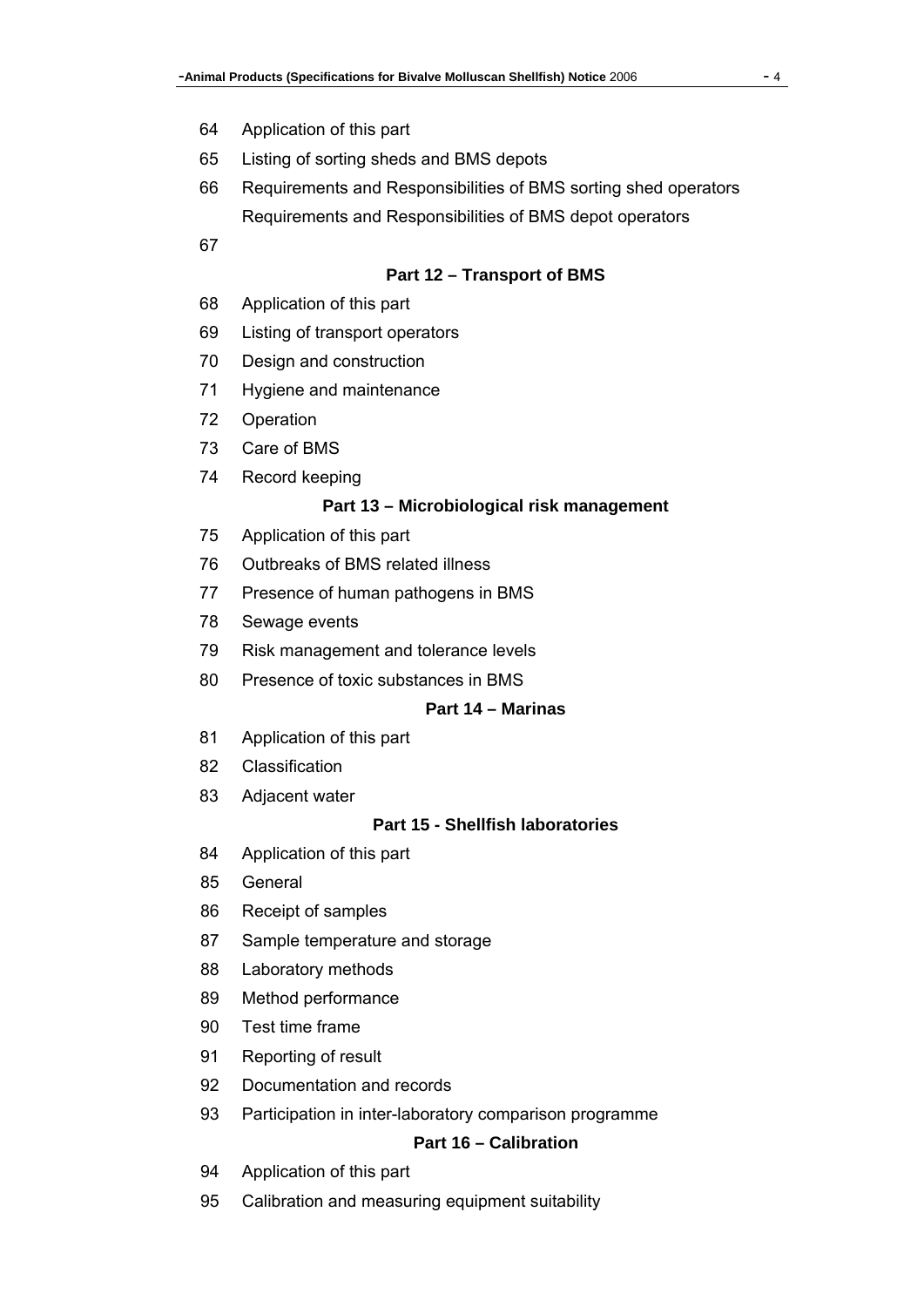#### **Part 17 - Record keeping**

- 96 Application of this part
- 97 Record keeping

### **Schedule 1**

- 1 General
- 2 Background information
- 3 Pollution source survey
- 4 Identification and evaluation of pollution sources
- 5 Hydrographic and meteorological characteristics shown on maps
- 6 BMS and water quality studies
- 7 Land based aquaculture facilities
- 8 Interrelationships of the previous factors
- 9 Conclusions

#### **Schedule 2**

1 Interpretation of the 10% Factor

## **Schedule 3**

- 1 Background
- 2 Requirements for the use of a systematic random sampling strategy
- 3 Background to the use of the ninetieth percentile
- 4 Guideline for estimating the ninetieth percentile
- 5 Application of the guideline

#### **Schedule 4**

- 1 Harvesting and transport time-temperature protocol
- 2 Table 4A: Time allowed from harvest to temperature control
- 3 Table 4B: Mean daily maximum temperature statistics in degrees Celsius
- 4 Table 4C: Temperature recording sites Growing area numbers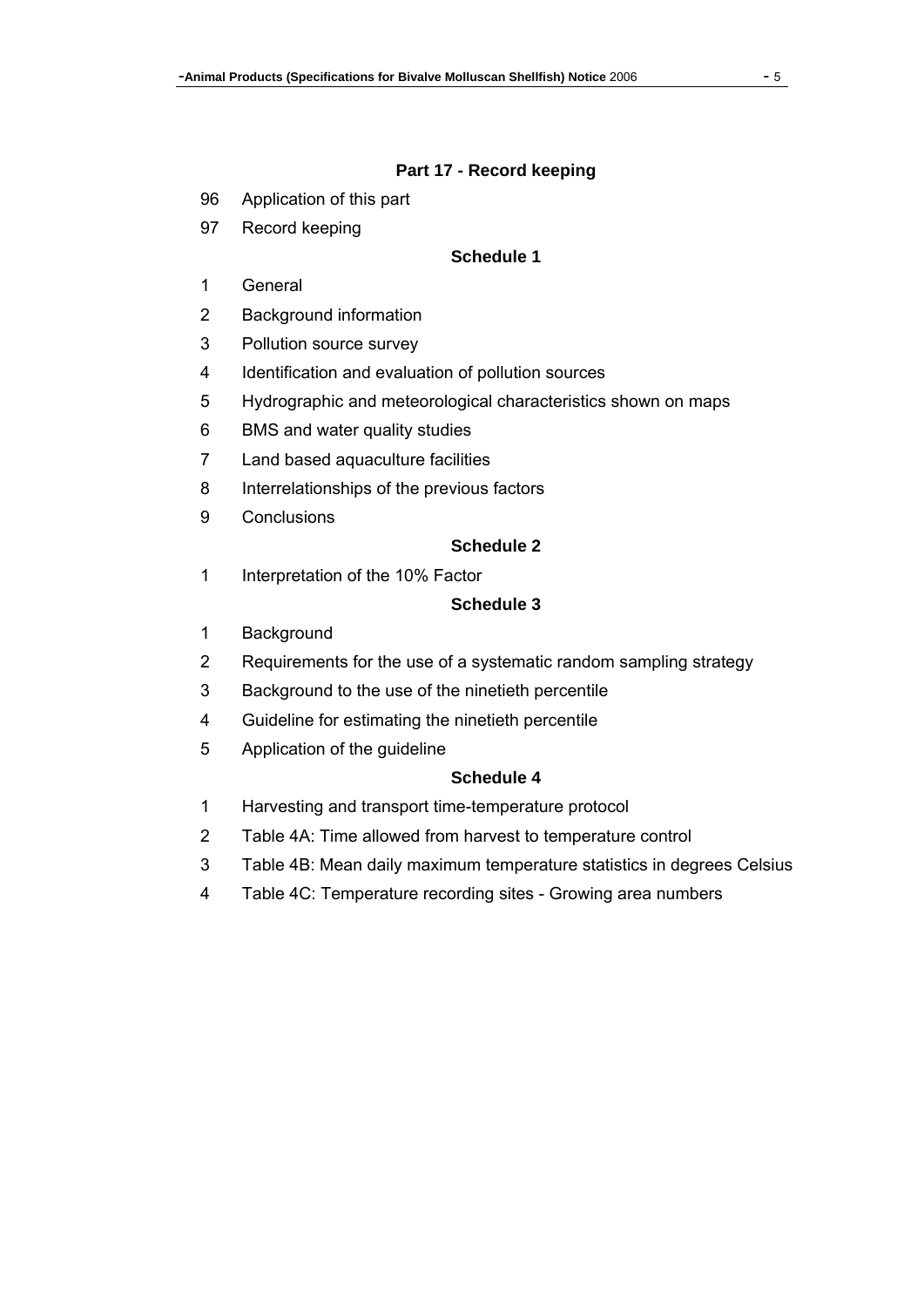**Notice** 

#### **1 Title**

This Notice is the Animal Products (Specifications for Bivalve Molluscan Shellfish) Notice 2006.

#### **2 Commencement**

This Notice comes into force on 1 June 2006.

## **Part 1 - Preliminary provisions**

#### **3 Application of this Notice**

- (1) This Notice applies to all persons involved in, and activities involving BMS:
	- (a) on marine farms;
	- (b) in land based aquaculture facilities; and
	- (c) in the wild;

that are subject to the Animal Products (Regulated Control Scheme – Bivalve Molluscan Shellfish) Regulations 2006.

(2) In the case of BMS where the only final product is the adductor muscle, the adductor muscle and roe, or roe, Parts 2, 3, 4, 5 and 14 of this Notice shall not apply.

#### **4 Interpretation**

(1) In this Notice, unless the context otherwise requires:

**acceptable** means acceptable to the regional shellfish specialist

**adequate** means that which is needed to accomplish the intended purpose in keeping with good public health practice

**adverse pollution condition (APC)** means a state or situation caused by meteorological, hydrological, salinity, seasonal or point source discharge or other events that have historically resulted in elevated faecal coliform levels in growing area water or elevated *E. coli* levels in BMS in a particular growing area

**adverse pollution strategy** means a sampling strategy that targets adverse pollution conditions for each sampling occasion required by this Notice

**anniversary date** means the date that is shown on the current sanitary survey report unless an alternative date is acceptable

**approved** means a classification used to identify a growing area where harvest for commercial purposes is allowed without the need for relaying, depuration, or post harvest treatment

**approved maintenance compound** means any maintenance compound that is approved by the Director-General or listed in specifications made under the Act

**aquaculture** means the cultivation of spat or BMS in a growing area

**background level** means the concentration of a regulated substance, such as faecal coliforms, *E.coli* or marine biotoxins that provides a defensible reference point with which to evaluate the effect of a contamination event such as a marine biotoxin or catchment rainfall event

**background sample** means a sample used in establishing a background level

**BMS** means all species of bivalve molluscan shellfish, including oysters, clams, mussels, and scallops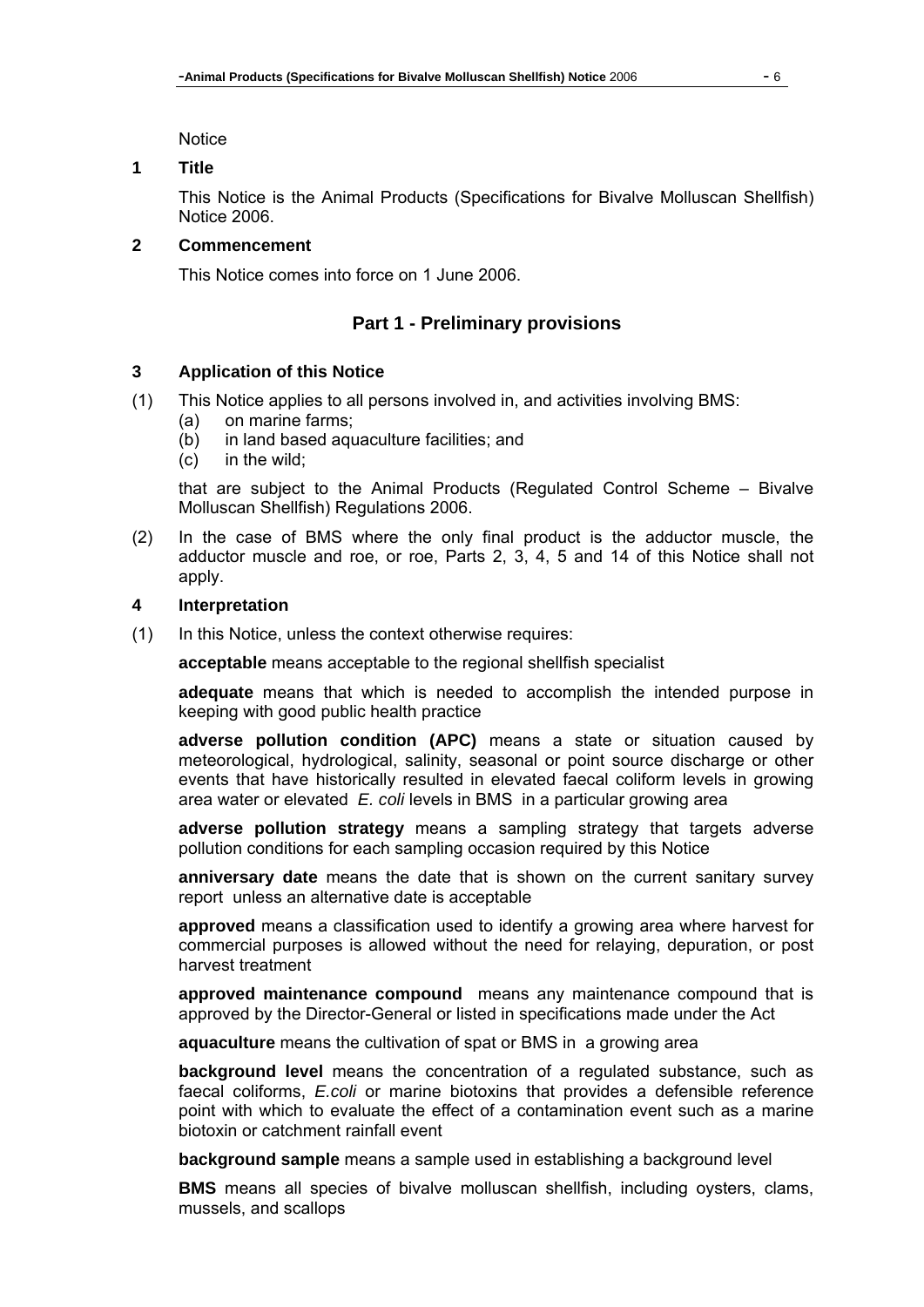**BMS depot** means a depot, refrigerated container unit or other building or structure used for holding BMS in a temperature controlled environment prior to delivery to a processor, wholesaler or retailer.

**BMS depot operator** means a person who is the owner or other person in control of a business involving the holding of BMS in a depot

**BMS receiver** means a person receiving BMS as part of retail, wholesale or processing

**BMS sorting shed** means a building or structure where BMS are handled directly after harvesting to enable separation of BMS for farm management, wet storage, relaying or culling prior to transport to a processor, wholesaler or retailer

**BMS sorting shed operator** means a person who is the owner or other person in control of a business involving sorting BMS in BMS sorting sheds

**closed area** means a growing area where the harvesting of BMS is temporarily not allowed due to it being placed in the closed status

**conditional growing area** means a growing area with the classification of conditionally approved or conditionally restricted

**conditionally approved** means a classification used to identify a growing area that meets the criteria for the approved classification except where certain conditions exist as described in a management plan for that area

**conditionally restricted** means a classification used to identify a growing area that meets the criteria for the restricted classification except where certain conditions exist as described in a management plan for that area

**container** means any bag, sack, cage, conveyance or other receptacle used for containing BMS for holding, storage or transport

**critical measurements** include measurements, such as salinity, temperature and rainfall, taken in accordance with the requirements of this Notice

**direct impact** means, in relation to pollution, the pollution source has an immediate effect on the growing area

**effective supervision** means, in relation to relaying, acceptable supervision to ensure that no contaminated BMS is traded before the end of the relaying period

**epidemiological association** in relation to Part 13 of this Notice means a time, place or person associated with a BMS related illness outbreak based on a preliminary evaluation of data by an animal product officer prior to samples being taken for analysis (in accordance with the guidance provided in the current edition of "Procedures to Investigate Foodborne Illness" published by the International Association of Milk, Food and Environmental Sanitarians, Inc)

**equipment** includes the whole or any part of any device, instrument or apparatus that is used for taking measurements in accordance with the requirements of this **Notice** 

**floating structure** means any wharf, dock, platform or floating structure used for vessel moorage; or any marina, anchored floating structure including floating homes, barges, platforms and vessels used for accommodation, fish processing or other purposes

**geometric mean** means the antilog (base 10) of the arithmetic mean of the sample result logarithm (base 10)

**Global Positioning System (GPS)** is a system for determining position on the Earth's surface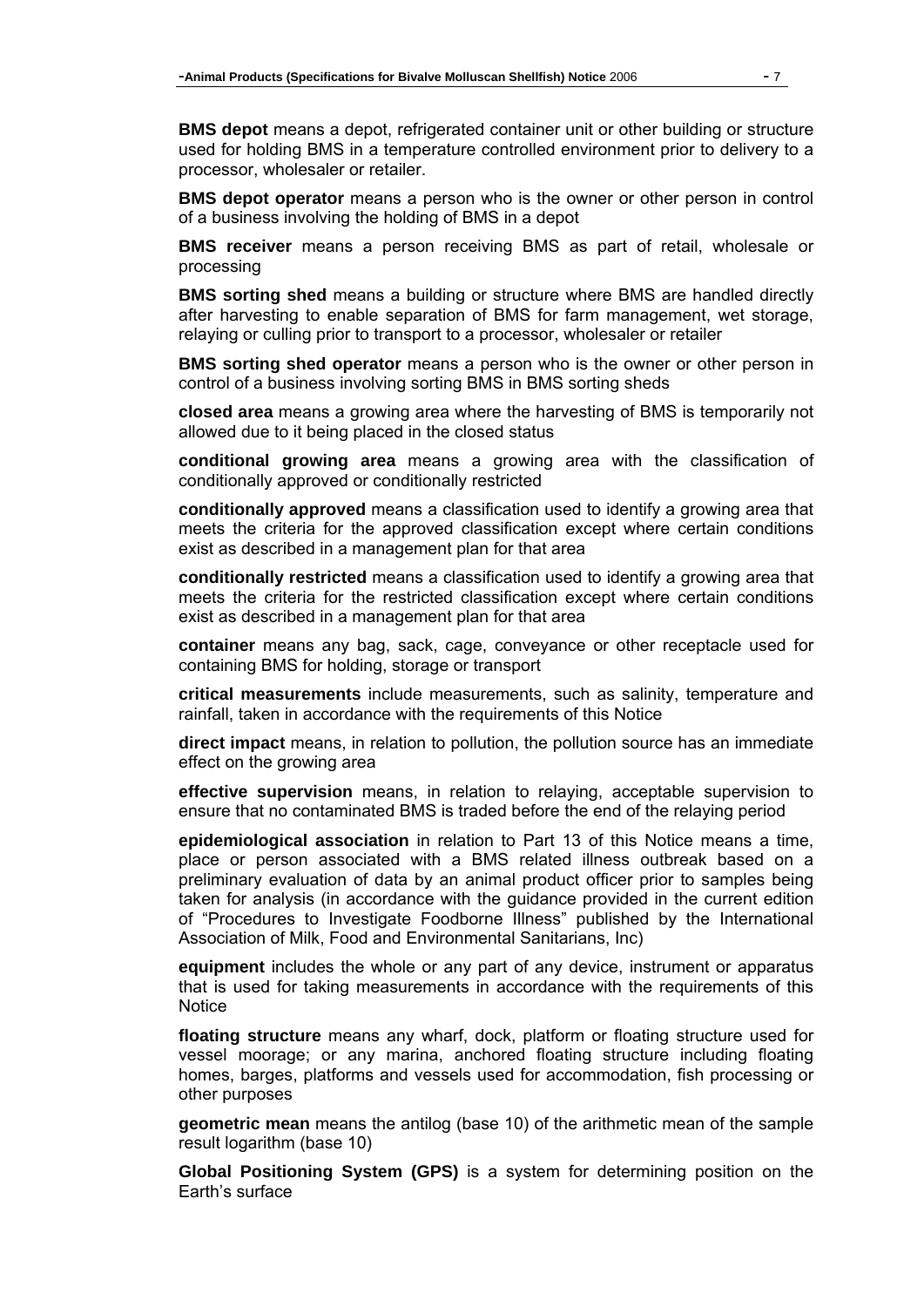**growing area** means any coastal marine area, and any land-based aquaculture facility used for the cultivation of BMS for commercial purposes, that —

- (a) contains natural deposits of BMS harvested for commercial purposes; or
- (b) is used for cultivation of BMS for commercial purposes;

**harvest** means the act of removing BMS, for wet storage, relay, retail sale, wholesale, or processing, from a growing area and its placement on or in a harvest vessel, vehicle or container

**harvest area** means a growing area that contains commercial quantities of BMS

**harvest criteria** means the closing and reopening criteria as determined by an animal product officer and specified in a management plan for a growing area with a conditional classification

**harvest declaration** means a written declaration of the harvest details of BMS that complies with the requirements of clause 61

**harvest operator** means a person who is the owner or other person in control of a business involving harvesting of BMS

**harvest vessel** means any vessel or vehicle used in the harvest of BMS for relay, depuration, wet storage, retail sale, wholesale or processing

**harvestable day** means a calendar day during which tidal, weather or other conditions make it possible to harvest BMS

**immediate** means within 24 hours

**indirect impact** means, in relation to pollution, a secondary impact on a growing area or the contaminant may reach the growing area in a roundabout way

**label** means any written, printed or graphic matter affixed to or appearing on or contained within any container of BMS

**land based aquaculture facility** means a facility designed, constructed and used for the commercial cultivation of BMS for commercial purposes

**lot** in relation to BMS, means a single type of bulk BMS harvested from a particular growing area during a single harvest

**marina** means any water area with a structure (such as a dock, basin, floating dock or permanently fixed mooring) which is —

- (a) used for docking or otherwise mooring vessels; and
- (b) constructed to provide temporary or permanent docking space for more than 10 vessels

**marine biotoxin** means any toxic compound produced by marine micro-organisms such as plankton and accumulated by BMS

**mixing** means the act of combining different lots of BMS

**MPN** means most probable number

**non-point** or **diffuse source** means a source of pollution, that is not point source, including agricultural farm runoff, urban runoff or stormwater, sewage discharge from vessels, dredging operations, silviculture practices and other sources which are diffuse and dispersed. Non-point source discharges enter surface waters in a diffuse manner and at intermittent intervals that are generally related to the occurrence of meteorological events

**open area** means a growing area where the harvesting of BMS is allowed due to it being placed in the open status by an animal product officer

**pathogen** means an organism such as bacteria (e.g. *Salmonella*), viruses (e.g. norovirus, hepatitis A virus), or parasites (e.g. *Giardia*, *Cryptosporidium*) that may causes disease in human beings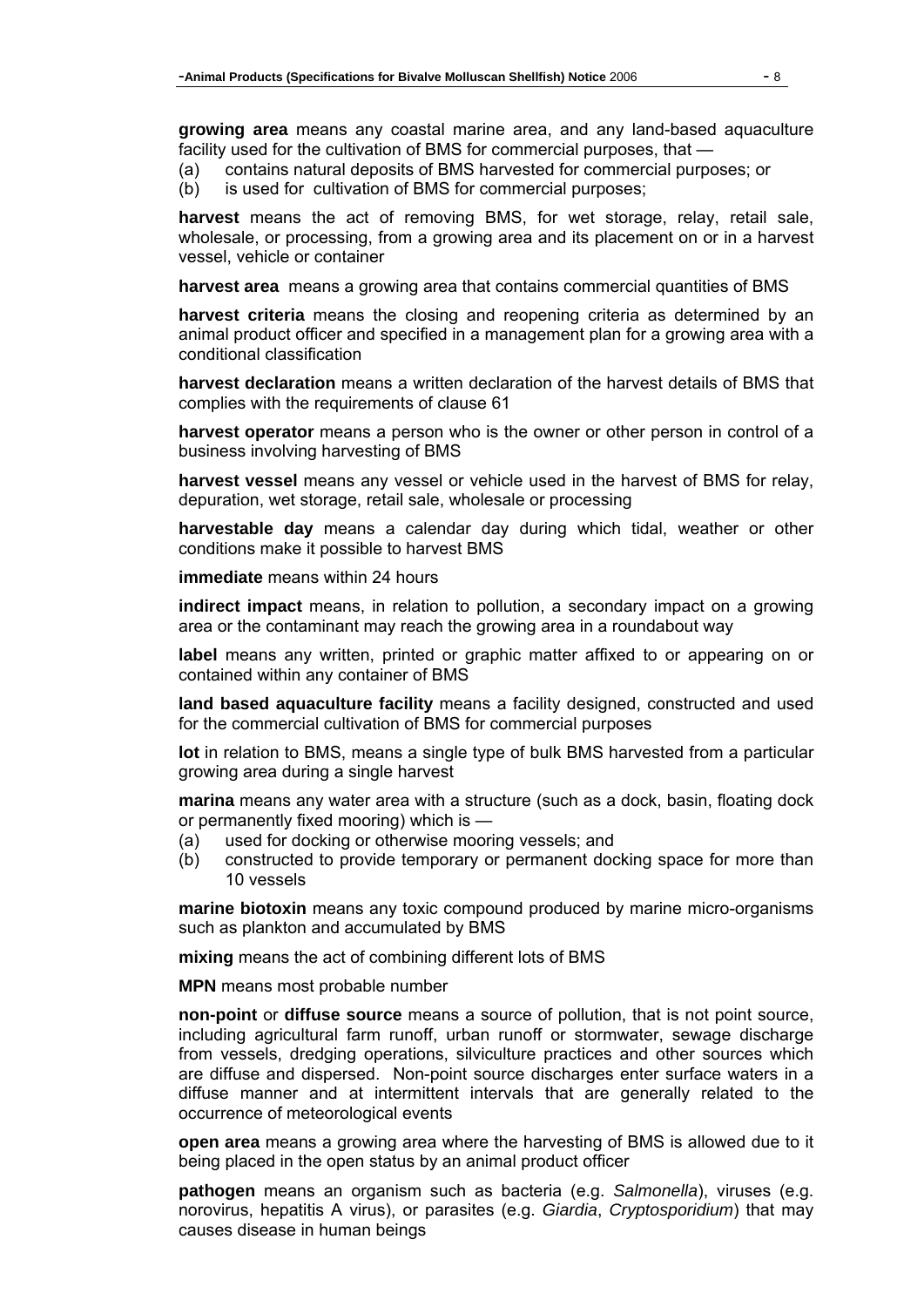**pest** means an animal that may directly or indirectly contaminate the BMS

**point-source** means any identifiable, confined and discrete conveying source of pollution such as any pipe, ditch, channel, tunnel or conduit that carries pollution in the catchment of a growing area

**polyculture** means the cultivation of:

- (a) two or more species of BMS; or
- (b) BMS with other species of fish;

**primary sample station** means a sample station used for the purposes of routine monitoring

**prohibited** means a classification used to identify a growing area where the harvest of BMS for any purpose, except depletion or the gathering of spat for aquaculture, is not allowed

**regional shellfish specialist** means a person employed by the New Zealand Food Safety Authority with the designation "regional shellfish specialist" to provide specialist advice and direction on BMS matters relevant to the regulated control scheme

**regulations** means the Animal Products (Regulated Control Scheme – Bivalve Molluscan Shellfish) Regulations 2006

**relay** means to transfer BMS from a growing area to another growing area for the purpose of reducing pathogens or other contaminants by using the ambient coastal marine area environment or land based aquaculture facility as the treatment process and **relaying** has a corresponding meaning

**remote approved** means a classification used to identify a growing area that —

- (a) meets the criteria for the approved classification; and
- (b) has no human habitation in the growing area catchment; and
- (c) is not impacted by any actual or potential pollution sources;

**restricted** means a classification used to identify a growing area where the BMS, following harvest, is subjected to a suitable and effective treatment process through relaying or depuration, or post harvest treatment

**runoff** means water that flows over the ground surface or through the ground directly or indirectly into drains, streams, rivers and lakes before reaching a coastal marine area

**sampler** means a person issued with a certificate of competency under clause 49 of this Notice

**sanitary survey** means the written evaluation report of all the environmental factors, including actual and potential pollution sources, that have a bearing on the quality of water or BMS in a growing area

**secondary sample station** means a sample station used for the purposes of intensive monitoring as a result of increased contaminant activity in a growing area, such as bacteriological or marine biotoxin activity; or a sample station used for the purposes of investigation

**shellfish laboratory** means a laboratory that performs analyses to demonstrate compliance with the requirements in this Notice

**shellfish industry** means the persons who, or organisation that, is considered (by the person carrying out the consultation) to represent that shellfish industry

**shoreline survey** means a survey, by foot, vessel, aircraft, vehicle or other means, of the shoreline of a growing area catchment to determine and evaluate actual and potential pollution sources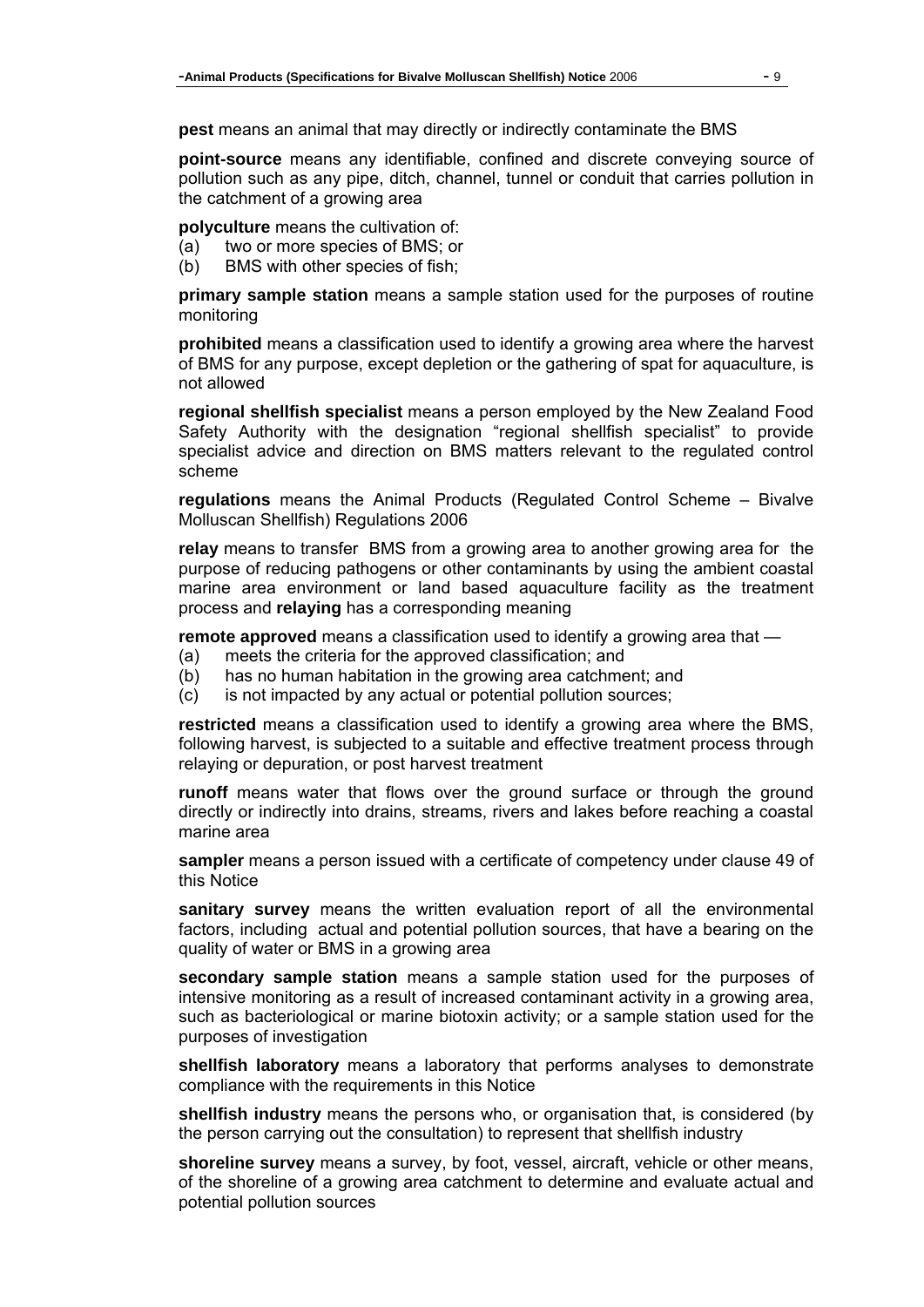**spat** means BMS that are within the minimum length for different types of shellfish as follows:

- (a) dredge oyster (*Ostrea chilensis*) less than 40mm in length;
- (b) scallop (*Pecten novaezelandiae*) less than 50 mm in length;
- (c) cockle (*Austrovenus stutchburyi*) less than 20 mm in length;
- (d) Greenshell™ mussel *(Perna canaliculus*) less than 50 mm in length;
- (e) blue mussel (*Mytilus galloprovincialis*) less than 30 mm in length
- (f) pacific oyster (*Crassostrea gigas*) less than 37 mm in length;
- (g) other species at an acceptable length

**suitable materials** means articles or equipment or appliances manufactured from or composed of materials that may not reasonably be expected to, directly or indirectly, become a component of or otherwise adversely affect the characteristics of BMS

**systematic random sampling strategy (SRS strategy)** means a sampling strategy, based on a random yearly sample plan, which may be applied to a growing area which is not impacted by point source pollution, as described in Schedule 3

**temperature control** means management of the environmental temperature of BMS by means of ice, mechanical refrigeration or other means that is capable of lowering the internal body temperature of the shellfish to 10°C or cooler and maintaining the shellfish at that temperature or cooler

**toxic substance** means a toxic compound occurring naturally or added to the environment that may be found in shellfish and for which a regulatory tolerance limit has been established or which the Director General determines is hazardous

**transport** includes transport by road, rail, sea or air

**transport operator** means a person who is the owner or other person in control of a business involving transporting BMS by road, rail, sea, or air

**transportation unit** includes aircraft, vehicles, vessels, railway wagons, shipping containers, trailers and any other form of transport used in the transport of BMS

**unacceptable** means unacceptable to the regional shellfish specialist

**unusual event** means a "one-off" event that is unlikely to recur such as a sewage treatment works failure, a sewage pipeline break, a one in five year storm event or a failure to comply with a sampling protocol standard

**vehicle** means a contrivance equipped with wheels, tracks or revolving runners on which it moves or is moved; and includes a hovercraft

**vessel** means any description of a vessel

**wet storage** means the transfer and temporary storage of BMS, from a growing area to another growing area for the purposes of desanding, conditioning or storage prior to harvest for retail sale, wholesale or processing

(2) Any term or expression that is defined in the Animal Products Act 1999, Animal Products (Ancillary and Transitional Provisions) Act 1999, or Animal Products (Regulated Control Scheme – Bivalve Molluscan Shellfish) Regulations 2006, used, but not defined, in this Notice has the same meaning as in those Acts or Regulations.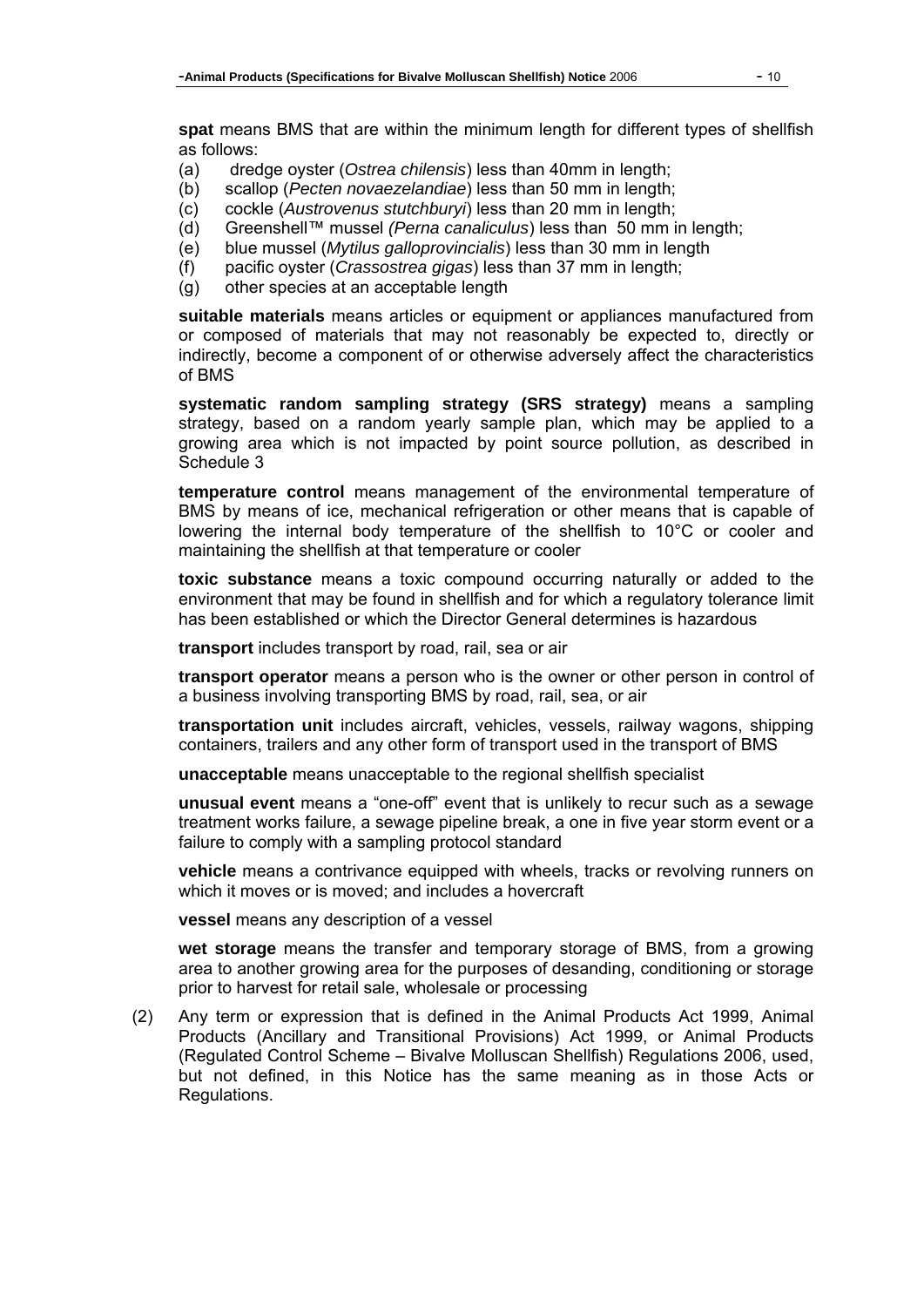# **Part 2 – BMS growing areas**

### **5 Application and purpose of this part**

- (1) This Part specifies the requirements relating to sanitary surveys and the maintenance of sanitary surveys.
- (2) This Part specifies the activities undertaken by animal product officers in relation to the classification of growing areas.

### *Sanitary survey of BMS growing areas*

#### **6 Initial sanitary survey**

- (1) A sanitary survey must be conducted and completed by an animal product officer for each growing area prior to —
	- (a) the classification and listing of a growing area; and
	- (b) the harvest of BMS for human consumption.
- (2) A sanitary survey must be conducted and completed by an animal product officer at least once every twelve years.

### **7 Sanitary survey requirements**

- (1) The sanitary survey must identify by a unique name and number each growing area to which it applies and include the associated current identification of each permit or registration under the Fisheries Act 1996, Resource Management Act 1991, or any other relevant Act to commercially farm or harvest BMS in the growing area
- (2) The sanitary survey must be conducted in accordance with the requirements in Schedule 1 and must include the data and results of the following —
	- (a) a shoreline survey; and
	- (b) a survey of the bacteriological quality of the water in the growing area and adjacent areas; and
	- (c) a survey of the bacteriological quality of the BMS in the growing area; and
	- (d) an evaluation of the effect of any hydrographic, meteorological and geographic characteristics of the growing area and catchment; and
	- (e) an analysis of the data from the shoreline survey, the bacteriological survey and the hydrodynamic, meteorological and geographic evaluations; and
	- (f) a determination of the appropriate growing area classification and, for conditionally approved and conditionally restricted areas, a determination of the harvest criteria.
- (3) On an annual basis, and within 60 working days of the anniversary date, an animal product officer must review for each growing area the sanitary survey, classification, harvest criteria (where appropriate) and growing area activities as required in this Notice to reflect any changes in the growing area catchment. The annual review must include —
	- (a) a field observation and evaluation of the pollution sources identified in the sanitary survey and their performance standards, if any. This may include a drive through survey, observations made during sampling and information from other sources; and
	- (b) the identification of any new pollution sources and an evaluation of their effect on the growing area; and
	- (c) an evaluation of quality of the growing area water and BMS in the growing area with respect to the bacteriological standards for its classification;
	- (d) a review of the sampling activity; and
	- (e) a summary of any heavy metal or toxic substance analyses performed; and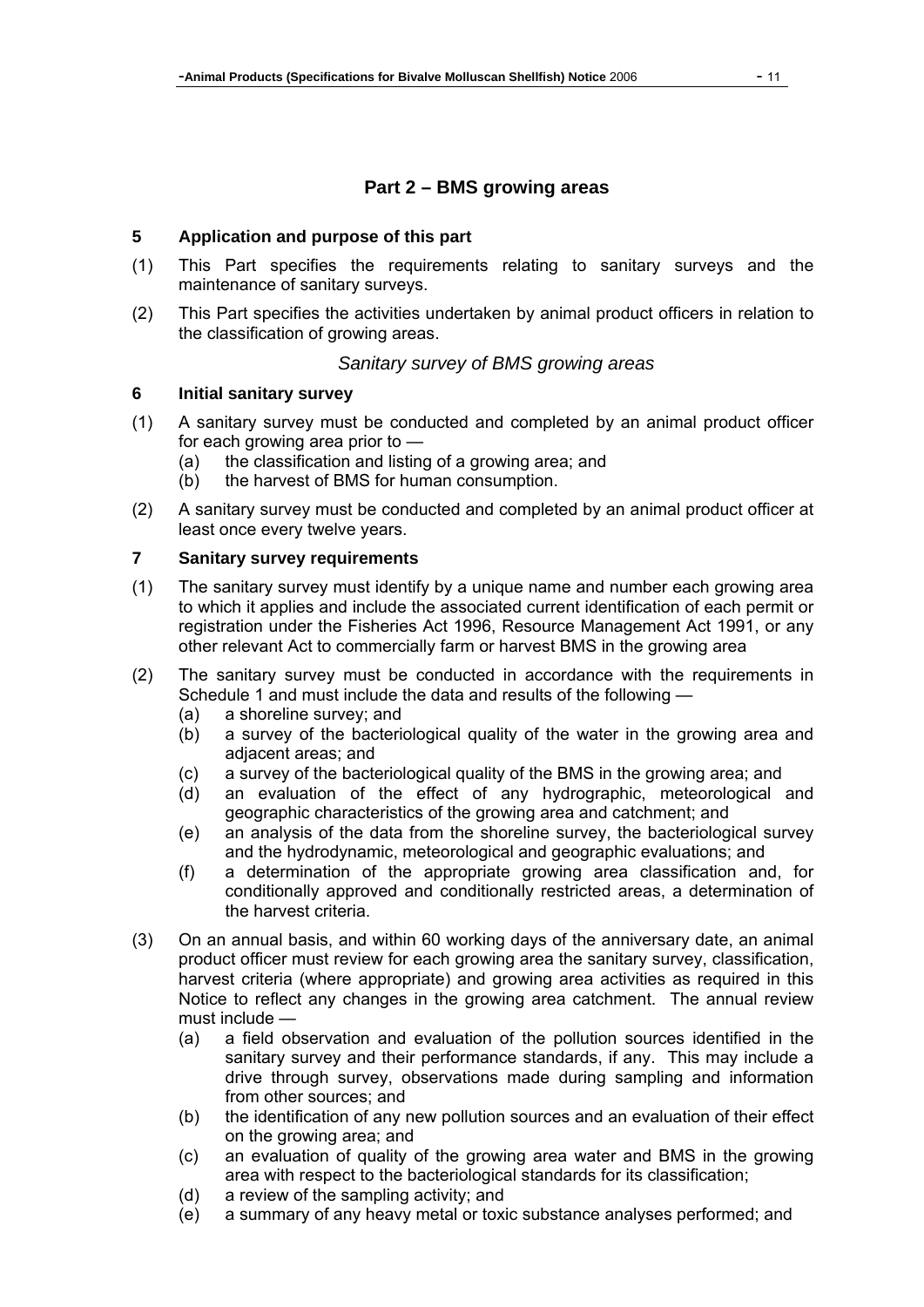- (f) a review of the adverse pollution conditions identified in the sanitary survey; and
- (g) for conditional growing areas, additional review requirements as specified in clause 27; and
- (h) the taking of any necessary action by an animal product officer such as adjustment of harvest criteria, reclassification, additional water or BMS sampling, hydrographic or any other work considered necessary by the animal product officer to maintain the sanitary survey; and
- (i) the written findings, evaluations and recommendations, including a determination that the existing classification and harvest criteria are correct or require changing.
- (4) The sanitary survey and the annual review must be conducted and signed by an animal product officer and 2 copies supplied to the relevant regional shellfish specialist.
- (5) When a sanitary survey is incomplete or has not been completed within the 12 year period, or the annual review has not been completed within 60 working days of the anniversary date, a regional shellfish specialist must place the growing area in the closed status until the sanitary survey report or annual review, as the case may be, is completed, unless the Director-General has granted an extension.
- (6) At least once every three years an animal product officer must conduct a heavy metal analysis and toxic substance assessment of BMS in each growing area.

## **8 Shoreline survey**

- (1) In conducting the shoreline survey, the animal product officer must
	- (a) determine the boundaries, based on the catchment area topography, of each shoreline survey area; and
	- (b) conduct an in-the-field investigation which identifies properties with the potential to have an impact on the growing area; and
	- (c) identify, investigate and evaluate all potential sources of pollution which may affect the growing area; and
	- (d) determine the distance from each potential pollution source to the growing area; and
	- (e) determine the impact of each potential pollution source on the growing area under normal and adverse pollution conditions; and
	- (f) document for each potential pollution source in the catchment identified as likely to affect the growing area —
		- (i) the location and GPS co-ordinates or other acceptable identification of the pollution source on a comprehensive map of the growing area catchment; and
		- (ii) the determination that the pollution source has a direct or indirect impact on the growing area; and
	- (g) evaluate all farms with animals, including the number and type of animals, the access of animals to watercourses and the type and effectiveness of animal waste treatment systems; and
	- (h) determine the effects of domestic and wild animal populations, including resident or migrating bird populations, deer, seals, and penguins including estimation of numbers and seasonality; and
	- (i) evaluate all lakes drains, ditches, streams, rivers and other watercourses in the catchment for potential effects on the Growing Area; and
	- (j) assess the reliability and effectiveness of sewage or other waste treatment systems that may affect the growing area; and
	- (k) evaluate each human waste management system, including septic tanks, and determine if their intended purpose is met; and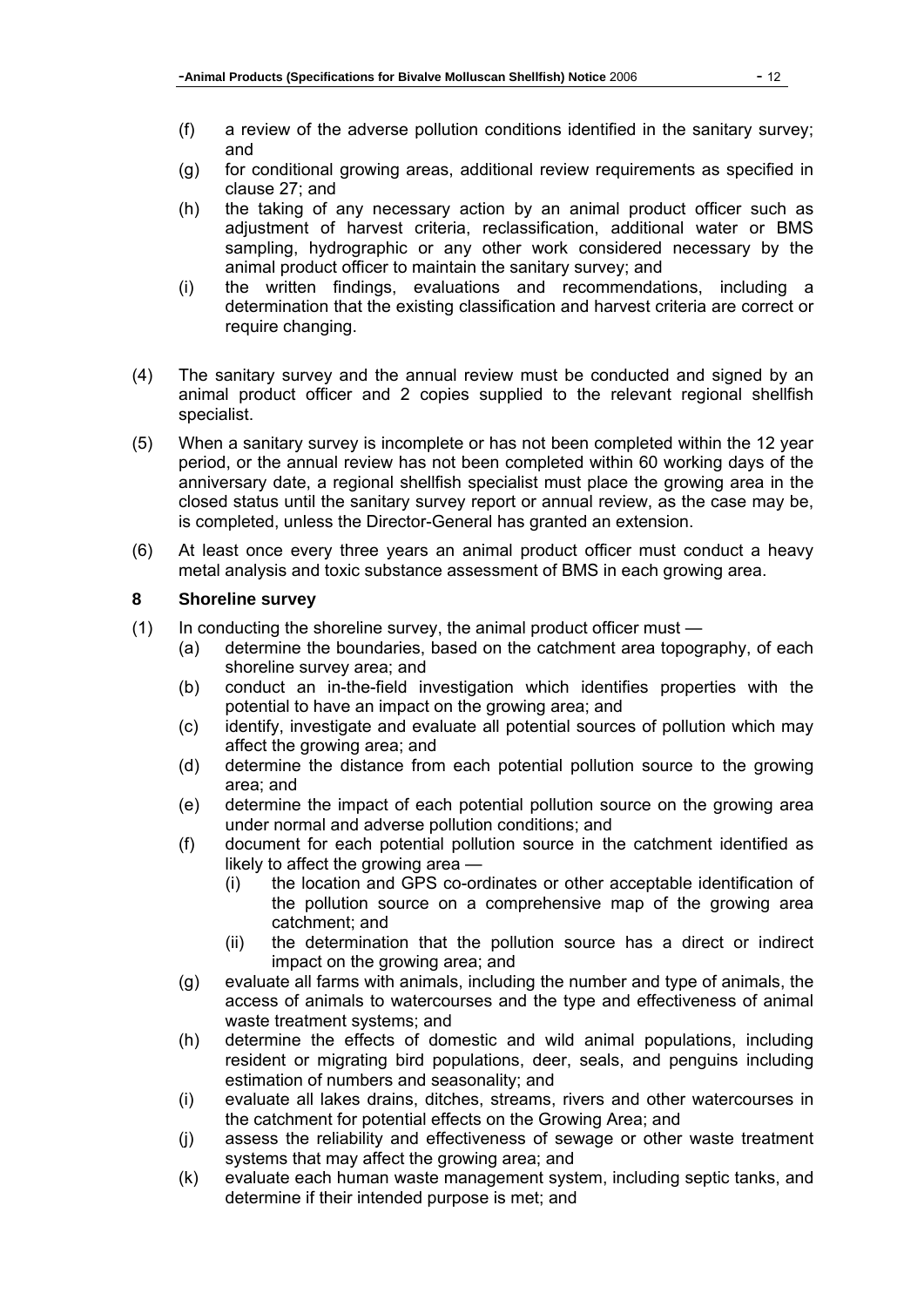- area; and (m) determine if toxic substances are likely to adversely affect the growing area; and
- (n) include the findings of the shoreline survey in the sanitary survey report.

### *Samples and sample stations*

### **9 Water sample stations**

- (1) The animal product officer must ensure that the location and number of water sample stations are adequate to allow the effective evaluation and routine monitoring of all actual and potential pollution sources that may have an impact on the bacteriological quality of the growing area.
- (2) Where practicable, water sample stations must be located adjacent to actual or potential pollution sources.

#### **10 BMS sample stations**

- (1) The animal product officer must ensure that the location and number of BMS sample stations are adequate to allow the effective evaluation and routine monitoring of the bacteriological quality of the BMS in the growing area, taking into account the spatial and depth variability that may occur in the bacteriological content of each commercial species of BMS.
- (2) Where multiple species of BMS are harvested from a growing area, each species must be routinely sampled unless a particular species is identified as an indicator species by studies demonstrating equivalent uptake and depuration of contaminants.
- (3) Where practicable, BMS sample stations must be located adjacent to actual or potential pollution sources.

### **11 Sample stations for adjacent/extended growing areas**

- (1) For a newly identified growing area, that is adjacent to or extends an existing growing area, the need for further sample stations must be determined by an animal product officer following an assessment of pollution sources that may affect the new area.
- (2) The animal product officer may require parallel sampling in the new area and existing area prior to the inclusion of the new area into the existing area.
- (3) The rationale for the decisions made relating to sub-clauses 11(1) and (2) above must be included in the annual review for the growing area.

### **12 Classification sample number**

- (1) The collection of BMS and water samples during a sanitary survey must provide adequate data to form a profile for periods defining adverse pollution conditions. The profile must address adverse meteorological, hydrographic, tidal, turbidity and seasonal conditions and point sources of pollution to ensure that the requirements for the classification of growing areas are met.
- (2) For a growing area where the sanitary survey shows that pollution sources have an impact on the water or BMS quality in the growing area, a minimum of 30 water and 30 BMS samples, collected under various environmental conditions over a minimum of 12 months, must be taken from primary sample stations to classify any growing area not previously classified.
- (3) For a growing area managed under the adverse pollution strategy, a minimum of 15 of the samples in sub-clause (2) above, for water and BMS respectively, must be taken under the adverse pollution conditions.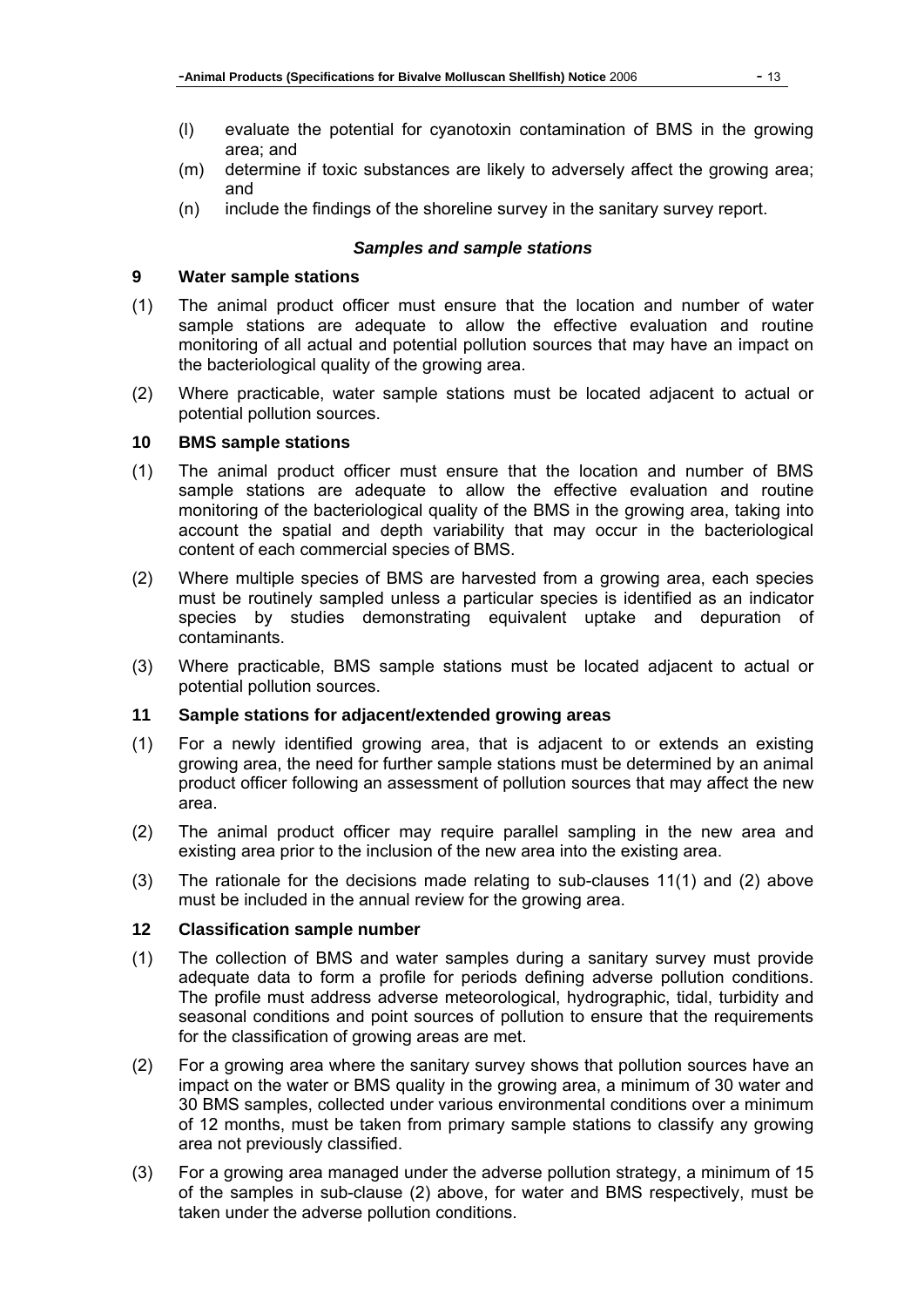- (4) For a growing area where there are no pollution sources having an impact on the growing area, except where systematic random sampling is applied, the last 15 samples taken, when the area is open, under the adverse pollution strategy, must be used to classify any growing area not previously classified.
- (5) The animal product officer must use the bacteriological data for water and BMS, from samples taken over the last 3 years under adverse pollution conditions except where systematic random sampling is applied, for the determination and review of classification.

### *Bacteriological standards for water and BMS*

#### **For guidance on interpretation of the 10% factor, refer to Schedule 2 Standard for remote approved growing areas**

### **13 Standard for remote approved growing areas**

- (1) The growing area water and BMS must meet the following bacteriological standards at every sampling station in the growing area when the area is in the open status:
	- (a) the faecal coliform median MPN of the water samples must not exceed 14 per 100ml and not more than 10% of the samples must exceed an MPN of 43/100ml; and
	- (b) the *E coli* median MPN of the BMS samples must not exceed 230 *E coli* per 100g and not more than 10% of the samples must exceed an MPN of 700/100 grams.
- (2) To maintain this classification a minimum of two water and two BMS samples must be collected annually unless the regional shellfish specialist considers an alternative sampling plan acceptable.
- (3) Bacteriological data from water and BMS samples taken over the last 3 years when the area was in the open status must be used by the animal product officer to determine compliance with the bacteriological standards prescribed in clause 13(1) of this Notice.

### **14 Standard for approved growing areas affected by point sources**

- (1) The growing area water and BMS must meet the following bacteriological standards at every station in the growing area when the area is in the open status:
	- (a) the faecal coliform median MPN of the water samples must not exceed 14 per 100ml and not more than 10% of the samples must exceed an MPN of 43/100 ml at each sample station in the growing area;and
	- (b) the *E coli* median MPN of the flesh samples must not exceed 230 E *coli* per 100g and not more than 10% of the samples must exceed an MPN of 700/100 grams at each sample station.
- (2) To maintain this classification a minimum of five samples must be collected annually under adverse pollution conditions from each sample station in the growing area.
- (3) Bacteriological data from water and BMS samples taken over the last three years under adverse pollution conditions, when the growing area was in the open status, must be used by the animal product officer to calculate the median and percentage to determine compliance with the bacteriological standards prescribed in clause 14(1) of this Notice.

#### **15 Standard for approved growing areas affected by non-point sources**

- (1) If a particular tidal stage increases the faecal coliform concentration of the water or the *E.coli* level in BMS, the animal product officer must use bacteriological data from samples collected during that tidal stage to classify the growing area.
- (2) The growing areas described in clause 15(1) must —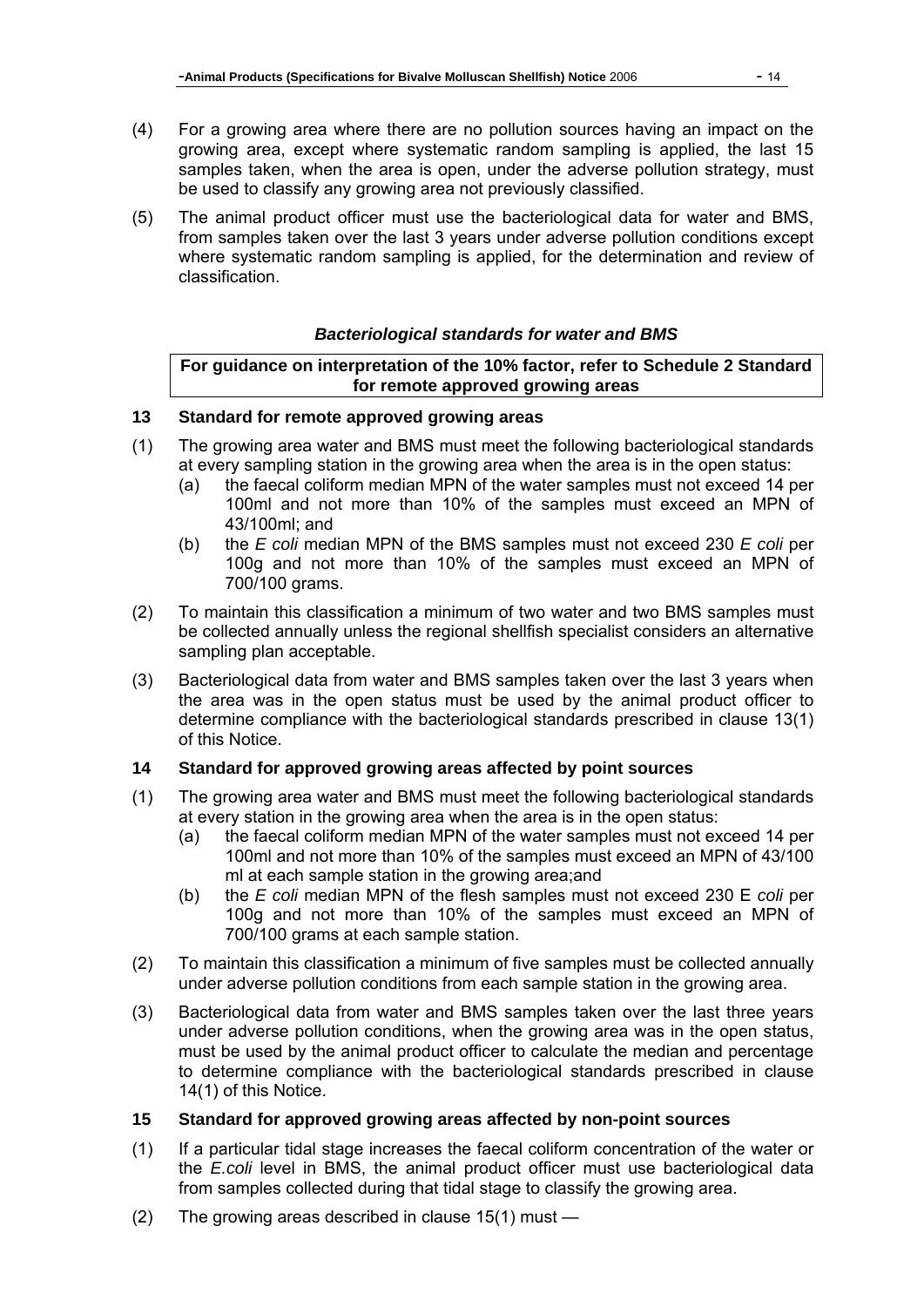- (a) only be impacted by randomly occurring, intermittent events; and
- (b) not be impacted by discharges from sewage treatment facilities or combined sewer overflows.
- (3) The bacteriological quality of each sample station in the growing area must meet the standards in clause 14 (1) of this Notice.
- (4) Where the systematic random sampling strategy is used, (calculated in accordance with Schedule 3) the faecal coliform median MPN of the water must not exceed 14 per 100 ml and the estimated 90th percentile must not exceed an MPN of 43 per 100ml and the *E.coli* median MPN of the BMS must not exceed 230 per 100g and the estimated 90th percentile (calculated in accordance with Schedule 2) must not exceed an MPN of 700 per 100g at each sample station.
- (5) The estimated 90th percentile must be calculated by-
	- (i) calculating the arithmetic mean and standard deviation of the sample result logarithms (base 10); and
	- (ii) multiplying the standard deviation in (i) by 1.28; and
	- (iii) adding the product in (ii) to the arithmetic mean; and
	- (iv) taking the antilog (base 10) of the results in (iii) to get the estimated 90th percentile; and
	- (v) increasing or decreasing by one significant number the MPN values that signify the upper or lower range of sensitivity of the MPN tests in the 90th percentile calculation.
- (6) Growing areas under the adverse pollution control strategy must meet the requirements in clauses 14(2) and (3) of this Notice to determine compliance with the standards described in clause 14(1)(a) and (b).
- (7) Growing areas under the systematic random sampling strategy must be sampled at each primary sample station at a frequency of at least six samples per year. The 30 most recent randomly collected samples from each sample station must be used to calculate the median and 90th percentile to determine compliance with the standard described in clause 15 (4).

### **16 Standard for restricted growing areas affected by point sources**

- (1) The growing area water and BMS must meet the following bacteriological standards at each station in the growing area when the area is in the open status:
	- (a) the faecal coliform median MPN of the water samples must not exceed 88 per 100ml and not more than 10% of the samples must exceed 260 MPN per 100ml; and
	- (b) the *E coli* median MPN for BMS must not exceed 4,600 per 100 grams and not more than 10% must exceed 14,100 *E.coli*/100 grams .
- (2) To maintain this classification a minimum of five samples must be collected annually under adverse pollution conditions from each sample station in the growing area.
- (3) Bacteriological data from water and BMS samples taken over the last three years under adverse pollution conditions from each sample station when the growing area is in the open status must be used to determine compliance with the bacteriological standards described in clause 16 (1).

## **17 Standard for restricted growing areas affected by non-point sources**

- (1) If a particular tidal stage increases the faecal coliform concentration of the water or BMS the animal product officer must use bacteriological data from samples collected during that tidal stage to classify the growing area.
- (2) The growing areas described in clause 17(1) must
	- (a) only be impacted by randomly occurring, intermittent events; and
	- (b) not be impacted by discharges from sewage treatment facilities or combined sewer overflows.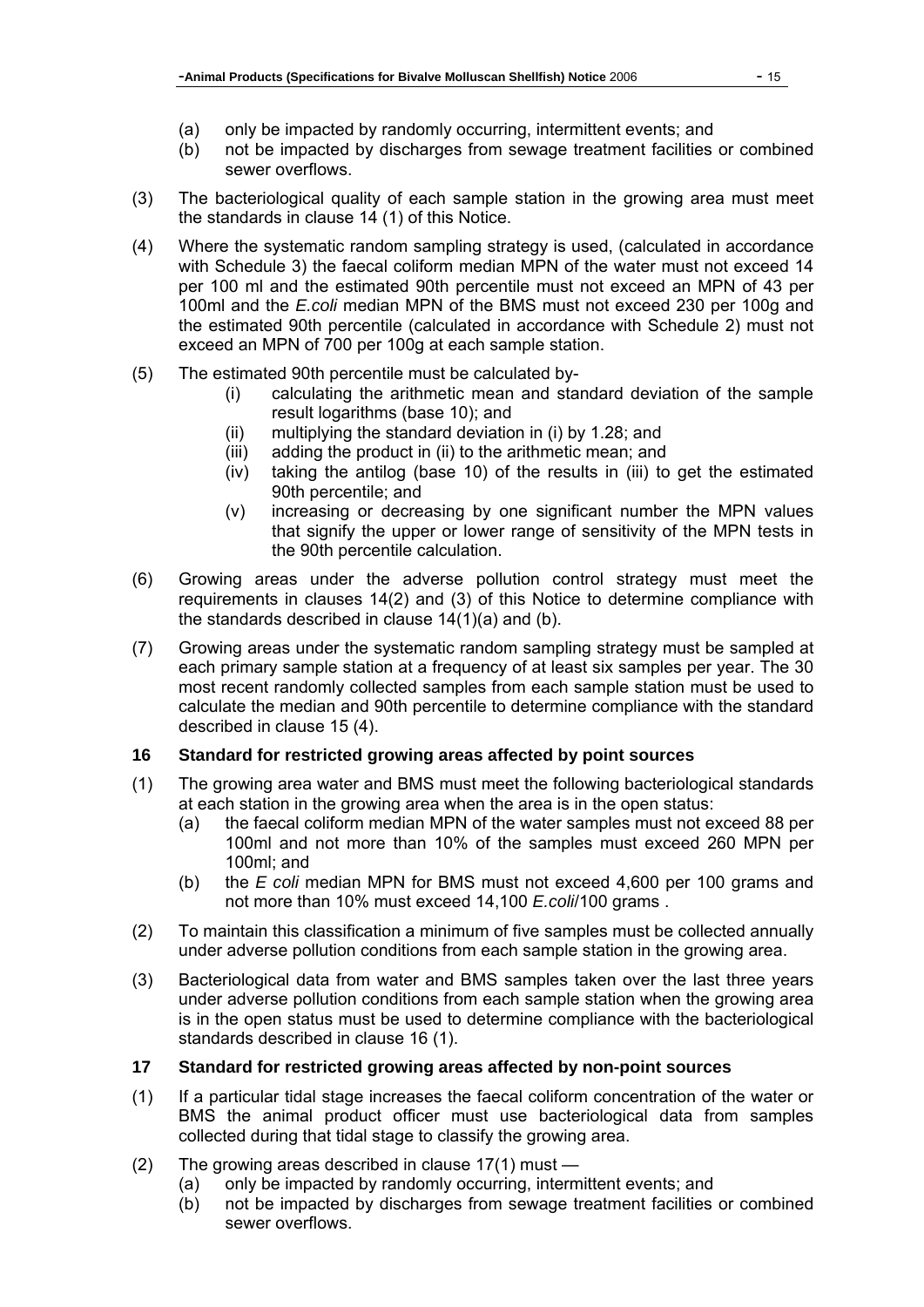- (3) The bacteriological quality of each sample station in the growing area must meet the requirements in clause 16(1) of this Notice.
- (4) Where the systematic random sampling strategy is used, (in accordance with Schedule 2) the water and BMS quality must meet the following bacteriological quality at every station in the growing area when the area is in the open status:
	- (a) the faecal coliform median of the water samples must not exceed 88 per 100ml and the estimated 90th percentile must not exceed an MPN of 260 per a 100ml and
	- (b) the *E.coli* median MPN for BMS must not exceed 4,600 per 100 grams and not more than 10% must exceed 14,100/100 grams .
- (5) The estimated 90th percentile must be calculated by the method described in clause 15(5)
- (6) Growing areas under the adverse pollution control strategy must meet the requirements described in clause 16(2) and (3) of this Notice to determine compliance with the standards described in clause 16(1)(a) and 16(1)(b).
- (7) Growing areas under the systematic random sampling strategy must be sampled at each sample station at a frequency of six samples per year. The 30 most recent randomly collected samples from each sample station must be used to calculate the median and 90th percentile to determine compliance with the standard described in clause 16(1).

#### **18 Standard for conditional growing areas**

- (1) The quality of water and BMS for conditionally approved growing areas in the open status must meet the bacteriological standards for an approved area.
- (2) The quality of water and BMS for conditionally restricted areas in the open status must meet the bacteriological standards for a restricted area.
- (3) When the management plan for a conditional growing area is based on the effects of non-point sources of pollution, such as rainfall events, storm water runoff, and seasonal variations, a minimum of monthly sets of water and BMS samples (when the Adverse Pollution Condition sampling strategy is used) or six (6) sets of water and BMS samples (when the Systematic Random Sampling strategy is used) must be taken from each primary sample station when the growing area is in the open status.
- (4) When the management plan for a conditional growing area is based on the operation and performance of a wastewater treatment plant, combined sewer overflow or other point sources of pollution, monthly water and BMS samples must be taken from each primary sample station when the growing area is in the open status
- (5) When the monthly water and BMS samples specified in clause 18 (3) and (4) above cannot be collected due to environmental constraints, the monthly sampling requirement will be satisfied if the environmental constraints are noted in the annual growing area review and if an additional sampling run is conducted the following month.
- (6) When a bacteriological result exceeds the bacteriological standard for the classification of a growing area as required in this Part of the Notice, the animal product officer may increase the sampling frequency and spatial coverage of the growing area.
- (7) When an animal product officer determines that a bacteriological result can be attributed to an unusual event that is unlikely to recur, the result may be excluded from the classification and harvest criteria consideration. The rationale for excluding the data must be acceptable to the regional shellfish specialist and included in the next annual report.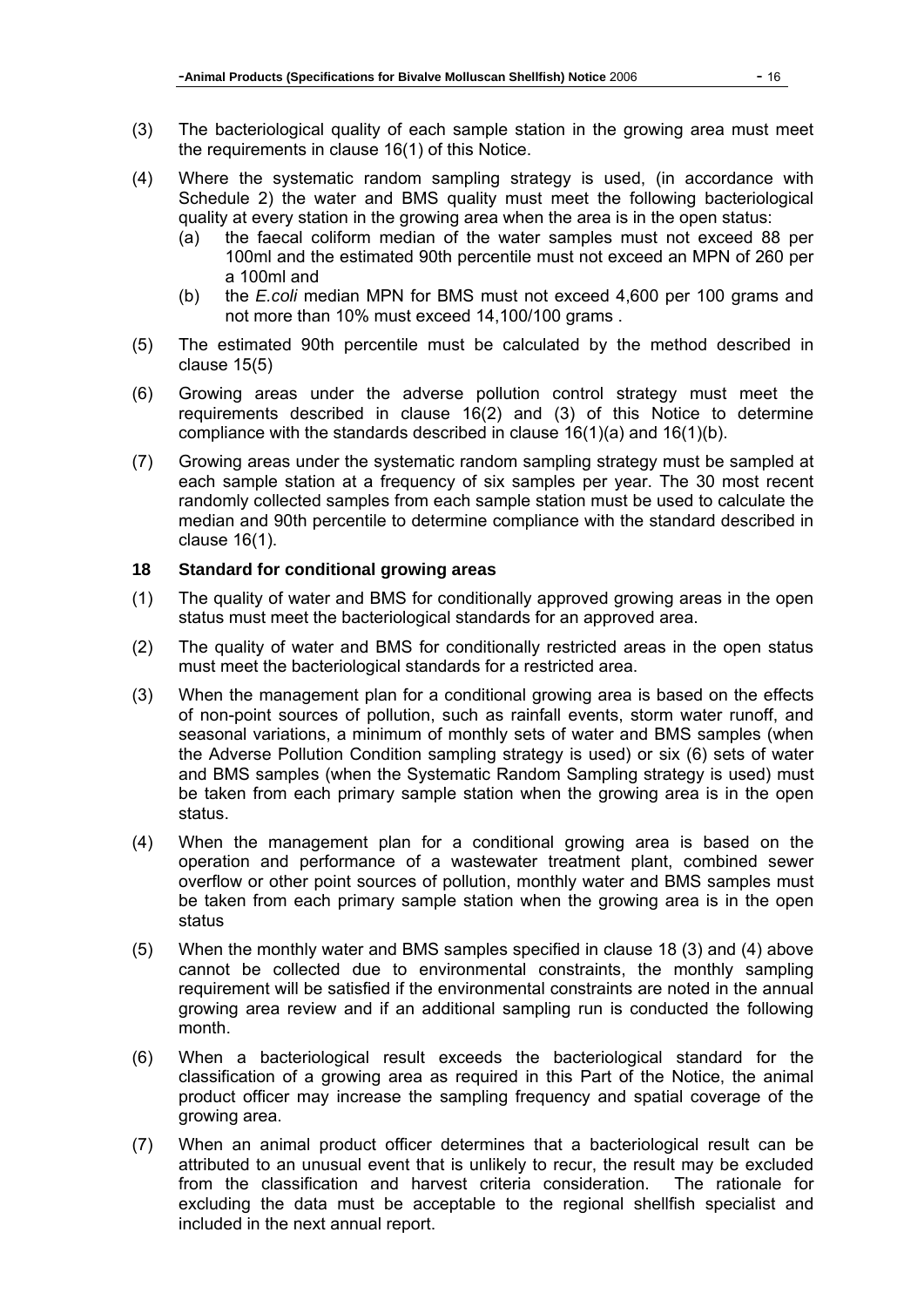(8) The unusual event result stated in the above clause 18(7) must not preclude any requirement by the animal product officer for short term public health control measures to be implemented, such as placing the growing area in the closed status pending further investigation and/or conducting investigative sampling and shoreline survey work.

### **19 Adverse pollution control sample strategy**

The animal product officer must target the adverse pollution conditions identified in the sanitary survey and subsequent annual review reports when conducting the bacteriological sampling required to maintain the classification of each growing area.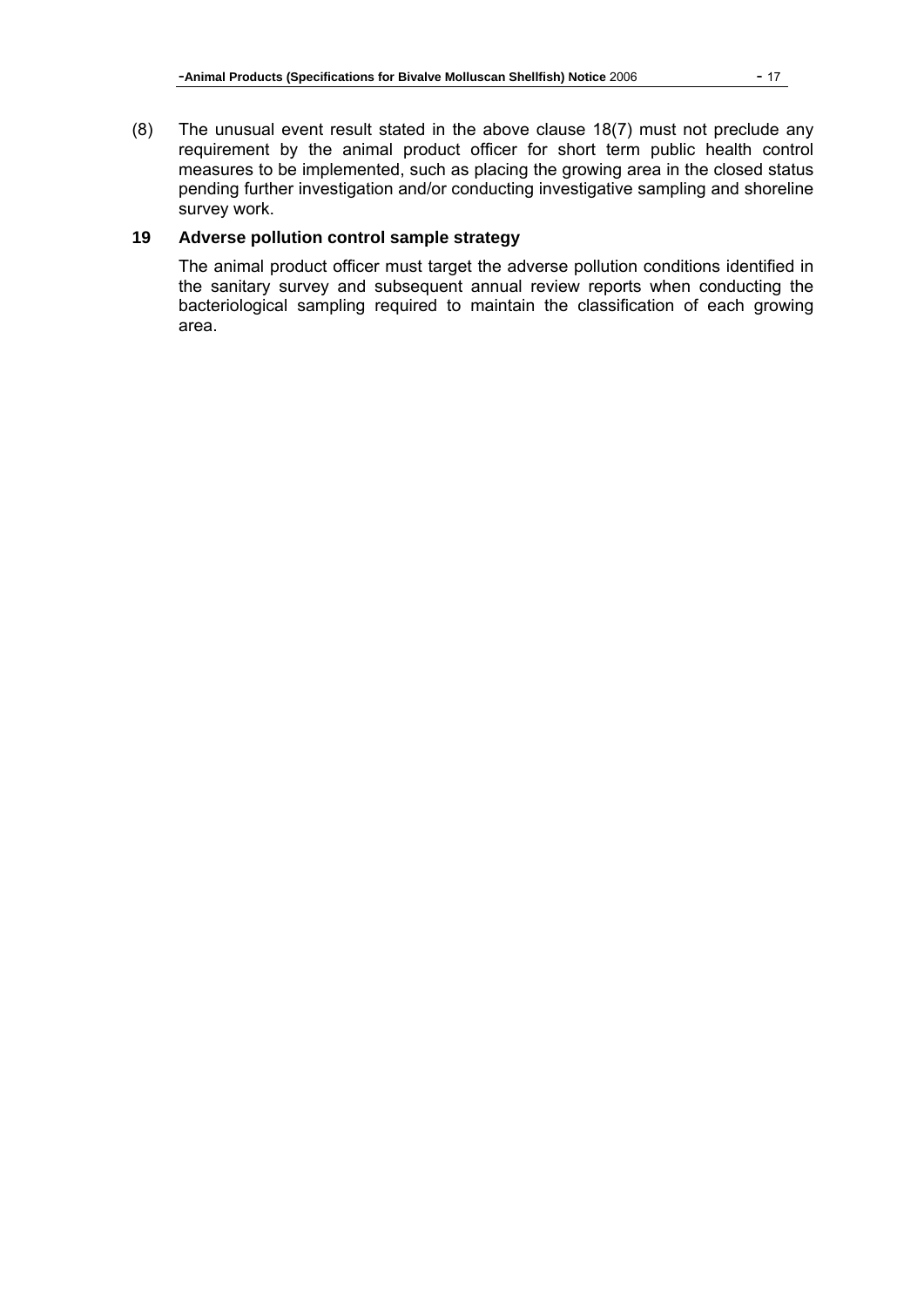# **Part 3 - Growing area classification and status**

#### **20 Application and purpose of this part**

(1) This Part applies to all growing areas.

#### **21 General**

- (1) Every growing area that is subjected to a sanitary survey must be correctly classified, based on the current sanitary survey and the most recent annual review, as one of the following:
	- (a) remote approved;
	- (b) approved;
	- (c) conditionally approved;
	- (d) restricted;
	- (e) conditionally restricted;
	- (f) prohibited.
- (2) The classification of a growing area must be consistent with the public health intent of the classification criteria described in this Notice.
- (3) Any upward revision of a growing area classification must be supported by a sanitary survey conducted in the 12 months prior to the reclassification that demonstrates full compliance with the shellfish and water quality standards based on monthly sampling of shellfish and water under adverse pollution conditions or in accordance with the systematic random sampling strategy.
- (4) When a growing area does not comply with the requirements of its classification, it must be immediately closed by an animal product officer and the classification (including harvest criteria for conditionally approved or conditionally restricted growing areas) reviewed.
- (5) A growing area must be closed immediately by an animal product officer following a public health emergency such as a broken sewer pipe, the detection of pathogens, a toxic substance spillage, storm, flood or any other event which in the opinion of the animal product officer may affect the public health quality of the growing water or BMS.
- (6) When BMS from a growing area are implicated in an epidemiologically confirmed foodborne outbreak the animal product officer must promptly review the classification of the growing area in accordance with the protocol described in Part 13.
- (7) When pathogens are identified in BMS from a growing area, an animal product officer must use the protocol in Part 13 to review the classification of the area.
- (8) A report must be prepared by an animal product officer on each reopening of an area temporarily placed in the closed status due to a public health emergency described in sub-clause (5). The report must include the results of any water and BMS samples taken, to demonstrate that the existing classification and harvesting criteria are complied with and the report attached to the growing area annual review.

#### *Classification*

### **22 Remote approved classification**

- (1) Growing areas may only be classified as remote approved when the following criteria are met —
	- (a) A sanitary survey finds
		- (i) that there is no human habitation in the catchment; and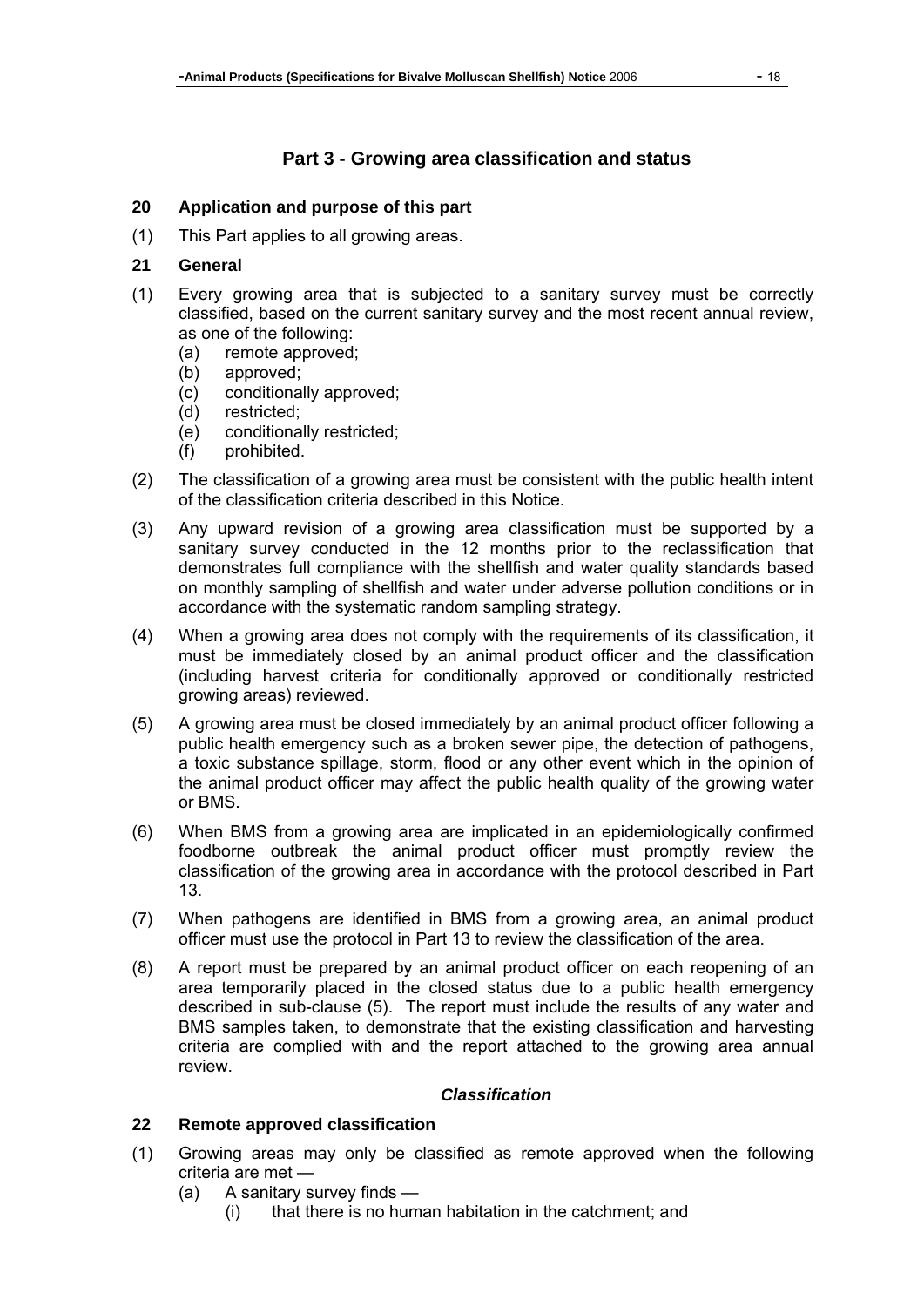- (ii) that the growing area is not impacted by any actual or potential pollution sources.
- (b) The quality of water and BMS in the growing area must meet the bacteriological standards for a remote approved area specified in clause 14.

## **23 Approved classification**

- (1) Growing areas may only be classified as approved when the following criteria are met —
	- (a) A sanitary survey finds that the growing area is
		- (i) suitable for the trade of BMS without relay, depuration or post harvest treatment ; and
		- (ii) not subject to contamination from human or animal faecal matter at levels that, in the judgement of the animal product officer, present an actual or potential public health hazard; and
		- (iii) not contaminated with pathogenic organisms or toxic substances at unacceptable levels.
	- (b) The quality of water and BMS in the growing area meet the bacteriological standards for an approved area stated in clauses 14 and 15.

## **24 Restricted classification**

- (1) Growing areas may only be classified as restricted when the following criteria are met —
	- (a) A sanitary survey finds that
		- (i) there is a limited degree of pollution in the growing area; and
		- (ii) the levels of faecal pollution, human pathogens or toxic substances are such that BMS can be made fit for human consumption by either relaying, depuration or post harvest treatment.
	- (b) The quality of water and BMS in a restricted growing area must meet the bacteriological standards for a restricted classification specified in clause 16 and 17 of this Notice.
	- (c) BMS must only be harvested from a growing area classified as restricted
		- (i) by special permit as required in clause 32 for relay; or
			- (ii) for depuration; or
			- (iii) for post harvest treatment;

and the harvest of BMS from a growing area classified as restricted must only take place under the effective supervision of an animal product officer.

### **25 Conditional classification**

- (1) Growing areas may only be classified as conditionally approved or conditionally restricted when the sanitary survey demonstrates that–
	- (a) the growing area will be in the open status of the conditional classification for a reasonable period of time, the factors determining this period are known, are identified in the sanitary survey or annual review, are predictable, and are not so complex as to preclude a reasonable management approach;
	- (b) each potential source of pollution that may adversely affect the growing area is identified, evaluated and its effect on the growing area discussed in the sanitary survey;
	- (c) the bacteriological quality of the growing area water and BMS correlates with environmental conditions or other factors affecting the distribution of pollutants into the growing area.

### **26 Other requirements for conditional classification**

(1) For each conditional growing area, a written management plan must be developed by an animal product officer prior to the classification and must include-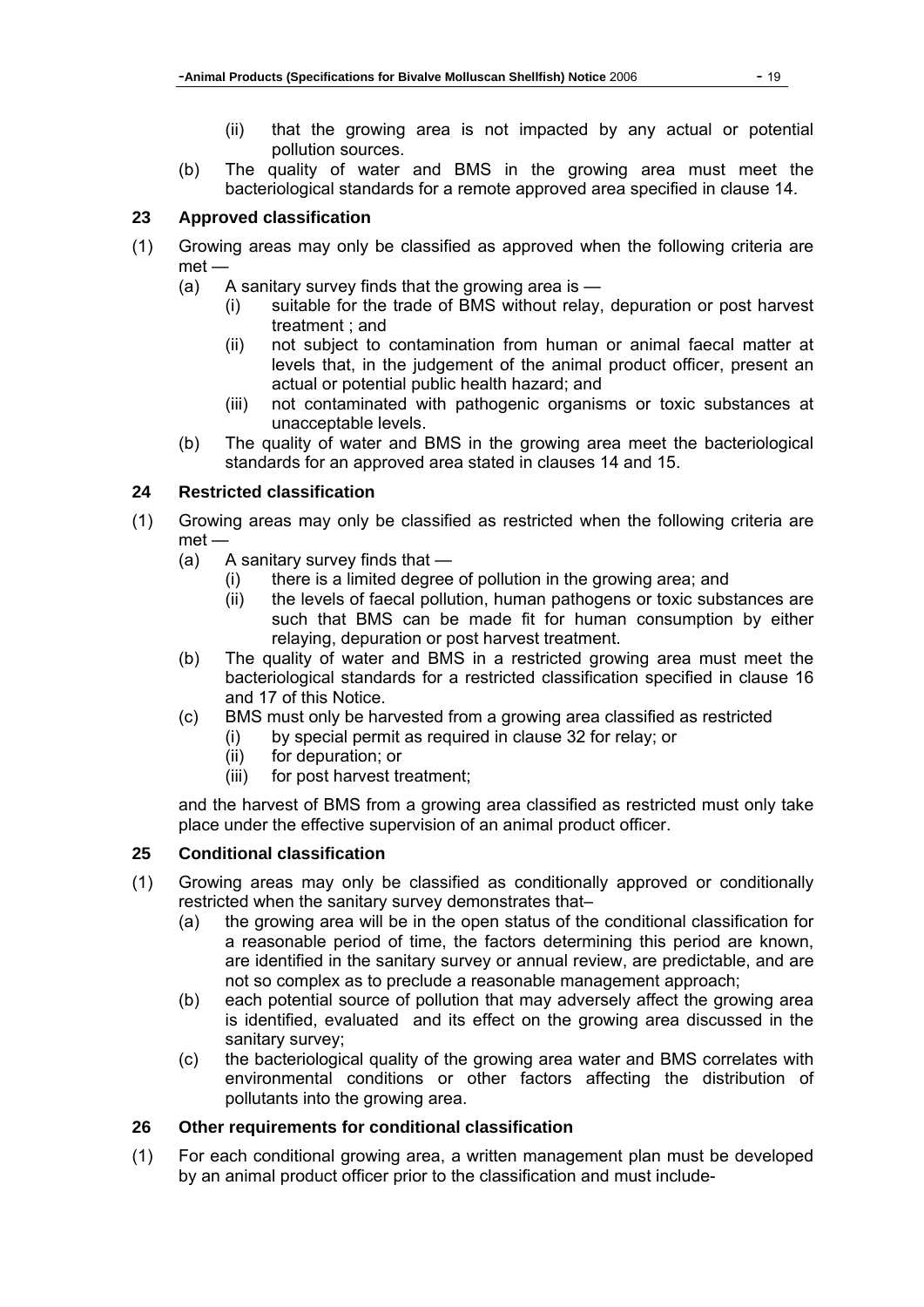- (a) For management plans for growing areas affected by wastewater treatment plants, performance standards that adequately address the following matters —
	- (i) the effects of peak effluent flow, average flow, and infiltration flow; and
	- (ii) the bacteriological quality of the effluent; and
	- (iii) the physical and chemical quality of the effluent; and
	- (iv) the conditions which may cause plant failure; and
	- (v) the plant or collection system bypasses including pumping station overflow storage areas; and
	- (vi) the effects of design, construction, and maintenance procedures to minimise mechanical failure, or overloading; and
	- (vii) provisions for monitoring and inspecting the waste water treatment plant; and
	- (viii) establishment of an area in the prohibited classification adjacent to a wastewater treatment plant outfall in accordance with clause 29(4) of this Notice; and

any other matters that the Director-General considers necessary.

- (b) For management plans for areas affected by pollution sources other than waste water treatment plants, performance standards that adequately address the following matters-
	- (i) identification of the specific meteorologic, hydrologic, salinity or other event that places the growing area in the closed status; and
	- (ii) discussion and data analysis, concluding that the effects on the growing area water and shellfish from these specific meteorologic, hydrologic, salinity or other events are predictable and that data are sufficient to establish meaningful performance standards or harvest criteria for the establishment and implementation of a management plan; and
	- (iii) for seasonal events such as boating or seasonal rainfall or bird migration, the performance standard must be based on identification of the seasonal event , including estimated duration; and
	- (iv) the predicted number of times, based on historical findings, that the pollution event is expected to occur in a calendar year; and
	- (v) harvest criteria such as salinity, rainfall, river height, that reliably predict when the criteria for conditional classification are met.
- (c) For management plans based on a risk assessment made in accordance with Part 13 of this Notice, the following matters:
	- (i) harvest criteria which can be used to reliably determine when the growing area may be placed in the open status and BMS may be harvested;
	- (ii) procedures for immediate notification to an animal product officer when performance standards or criteria are not met.
- (d) For all management plans-
	- (i) the determination of the harvest criteria must include studies that show the time interval necessary for the reduction of faecal coliform levels in growing area water and *E.coli* levels in the BMS to background levels; and
	- (ii) a contingency plan must be developed for when critical measuring equipment used to measure performance parameters is unable to accurately and reliably measure the performance standard; and
	- (iii) a description of the annual monitoring plan for water and BMS, including numbers and frequency; and
	- (iv) a detailed description of how the closed status for the conditional growing areas will be implemented, which must include;
		- (A) a clear statement that as soon as the harvest criteria are exceeded, the growing area will be placed in the closed status; and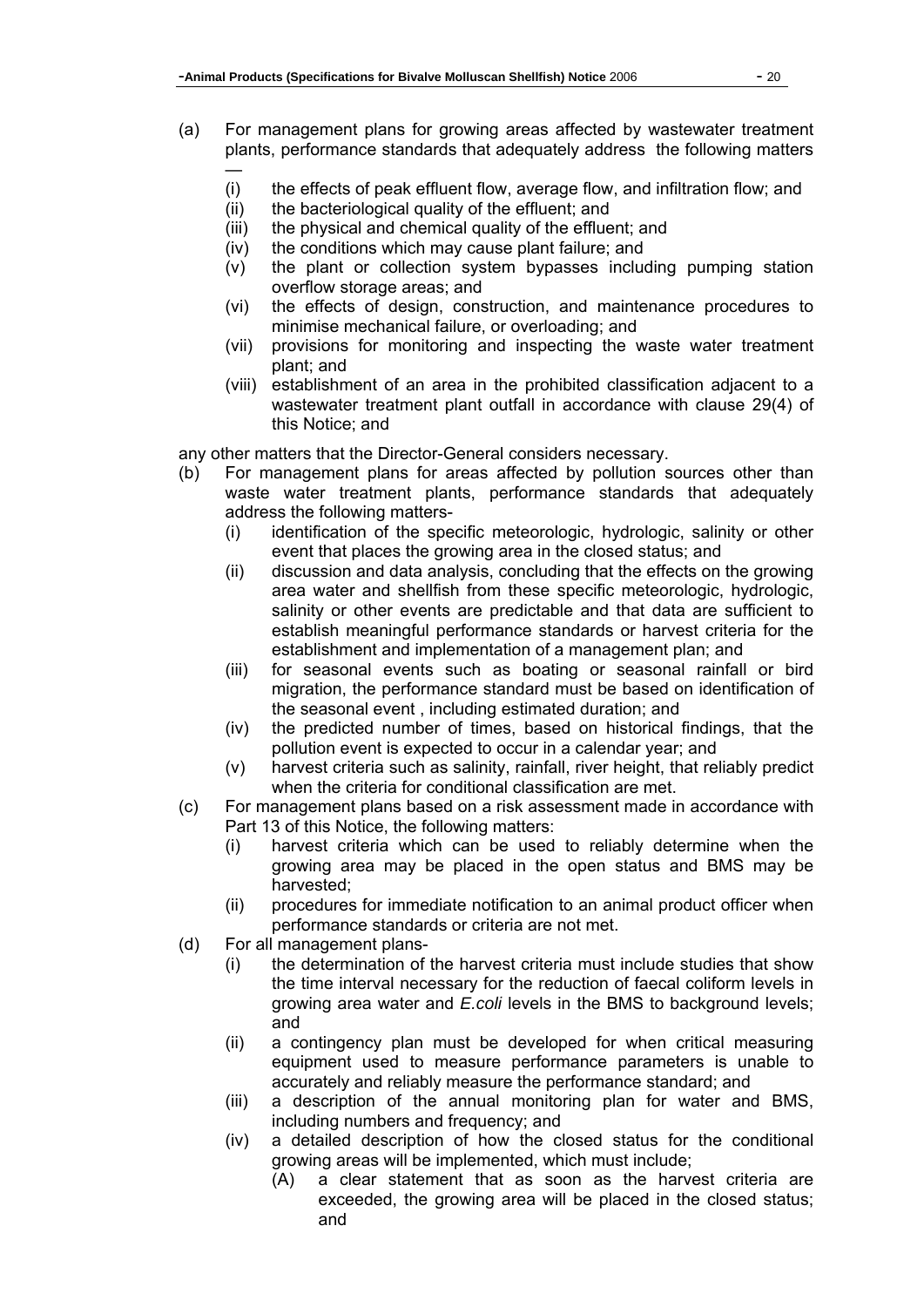- (B) the procedures and methods for notifying the animal product officer and the shellfish industry of the closure, including contingency arrangements such as night, weekend and absences of key personnel.
- (e) For management plans for conditionally approved areas
	- (i) a statement as to whether BMS may be harvested for depuration or relaying or post harvest treatment when a conditional growing area in the closed status meets the requirements for the restricted classification; and
	- (ii) Where relevant, a statement that when pacific oysters are removed from the water for farm management purposes and the area closes due to conditions described in the management plan before the oysters are placed back in the water, the oysters must remain in the growing area for an acceptable period of time.

# **27 Re-evaluation of conditional areas**

- (a) The classification and harvest criteria of each conditional growing area must be re-evaluated by an animal products officer as part of the annual review. In addition to the requirements in clause 7(3), the re-evaluation must include:
	- (i) an evaluation of compliance with the management plan; and
	- (ii) a determination of the adequacy of reporting of failure to meet performance standards; and
	- (iii) a review of the cooperation of the agencies and persons involved.

## **28 Consultation requirements**

- (a) The management plan must be developed by the animal product officer in consultation with —
	- (i) the local shellfish industry; and
	- (ii) the individuals responsible for the operation of any wastewater treatment plants involved; and
	- (iii) any other relevant agencies involved in performance standards or other matters relating to the management plan.
- (b) The purposes and conditions of the management plan must be understood and agreed upon in writing by the parties described in clause 28(a).
- (c) Failure of any one party to agree on the conditions may constitute sufficient justification for an animal product officer to place the growing area into the closed status.

### **29 Prohibited classification**

- (1) Except for the harvest of spat for on growing, no person may harvest BMS from any area classified as prohibited unless that person ensures that BMS removed from such an area are effectively excluded from human consumption.
- (2) A growing area, or part thereof, must be classified as prohibited if
	- (a) No current sanitary survey exists; or
	- (b) A sanitary survey determines that
		- (i) the growing area is adjacent to a sewage treatment plant outfall or other point source outfall of public health significance in accordance with sub-clause 4 below; or
		- (ii) the pollution sources contaminating the growing area are unpredictable; or
		- (iii) the growing area is contaminated with unacceptable levels of human or animal faecal waste; or
		- (iv) the growing area is contaminated with toxic substances causing the unacceptable levels of contamination in BMS.
- (3) A growing area must be classified as prohibited if a risk assessment performed in accordance with Part 13 of this Notice indicates the BMS are not safe for human consumption.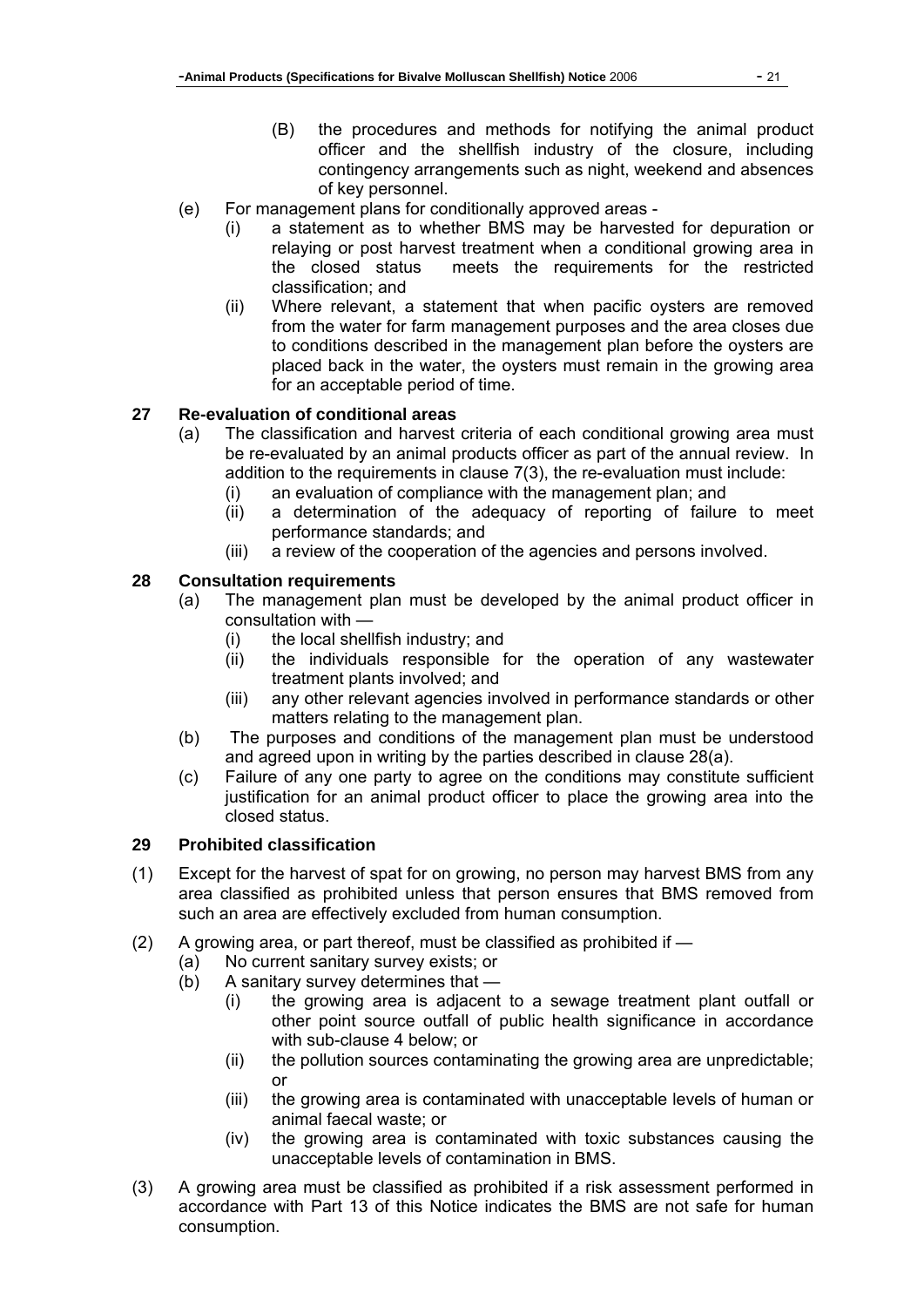- (4) Sewage Treatment Plant and Point Source Outfalls
	- (a) When a sewage treatment plant outfall or any other point source outfall of public health significance is situated in or adjacent to a growing area an animal products officer must classify the area surrounding the outfall as prohibited.
	- (b) The prohibited area must be large enough to provide sufficient time for an Animal products officer to close the area to harvesting before a discharge could travel through the prohibited area to an area classified as approved, conditionally approved, restricted or conditionally restricted.
	- (c) For major point source discharges, such as a sewage outfall, a minimum prohibited area of 500 metres must be established in the growing area.
	- (d) The determination of the size of the area to be classified as prohibited adjacent to each outfall must include the following minimum criteria —
		- (i) the volume, flow rate, location of discharge, performance of the wastewater treatment plant and the bacteriological quality of the effluent; and
		- (ii) the decay rate of the contaminants of public health significance in the wastewater discharged; and
		- (iii) the characteristics of receiving water (e.g. bathymetry, current velocity, net transport velocity, water depth and volume, direction of flow, water stratification, tidal characteristics, dilution rate and likely dispersion); and
		- (iv) the wastewater's dispersion and dilution, and the time of waste transport to the area where BMS may be harvested; and
		- (v) the location of the shellfish resources, classification of adjacent waters and identifiable landmarks or boundaries.
	- (e) The size of the prohibited area must be determined using computerised steady-state simulation models such as the United States Environmental Protection Agency PLUMES Dilution models for Effluent Discharges or another model acceptable to the regional shellfish specialist.
- (5) Spat taken from prohibited or unclassified areas for on-growing must be cultured for a minimum of 6 months in a growing area with a classification of approved, remote approved, conditionally approved, restricted, or conditionally restricted before being harvested for human consumption.

# **30 Status of growing areas**

(1) Open status

The open status may be applied to any correctly classified growing area that is normally open for the purposes of harvesting BMS, subject to the limitations of the classification for the area.

- (2) Closed status
	- (a) Any classified growing area may be placed in the closed status by an animal product officer for a limited or temporary period because of —
		- (i) an emergency condition or situation such as described in clause 21(5) of this Notice; or
		- (ii) the levels of biotoxins or toxic phytoplankton in concentrations of public health significance as stated in Part 6; or
		- (iii) unacceptable levels of faecal coliforms in growing area water or *E.coli*  in BMS; or
		- (iv) failure to complete the 12 yearly sanitary survey, or annual review within 60 working days of the anniversary date; or
		- (v) conditions stipulated in the management plan of a conditionally approved or conditionally restricted area.
		- (vi) A request by the growers to place the area in a seasonal closure.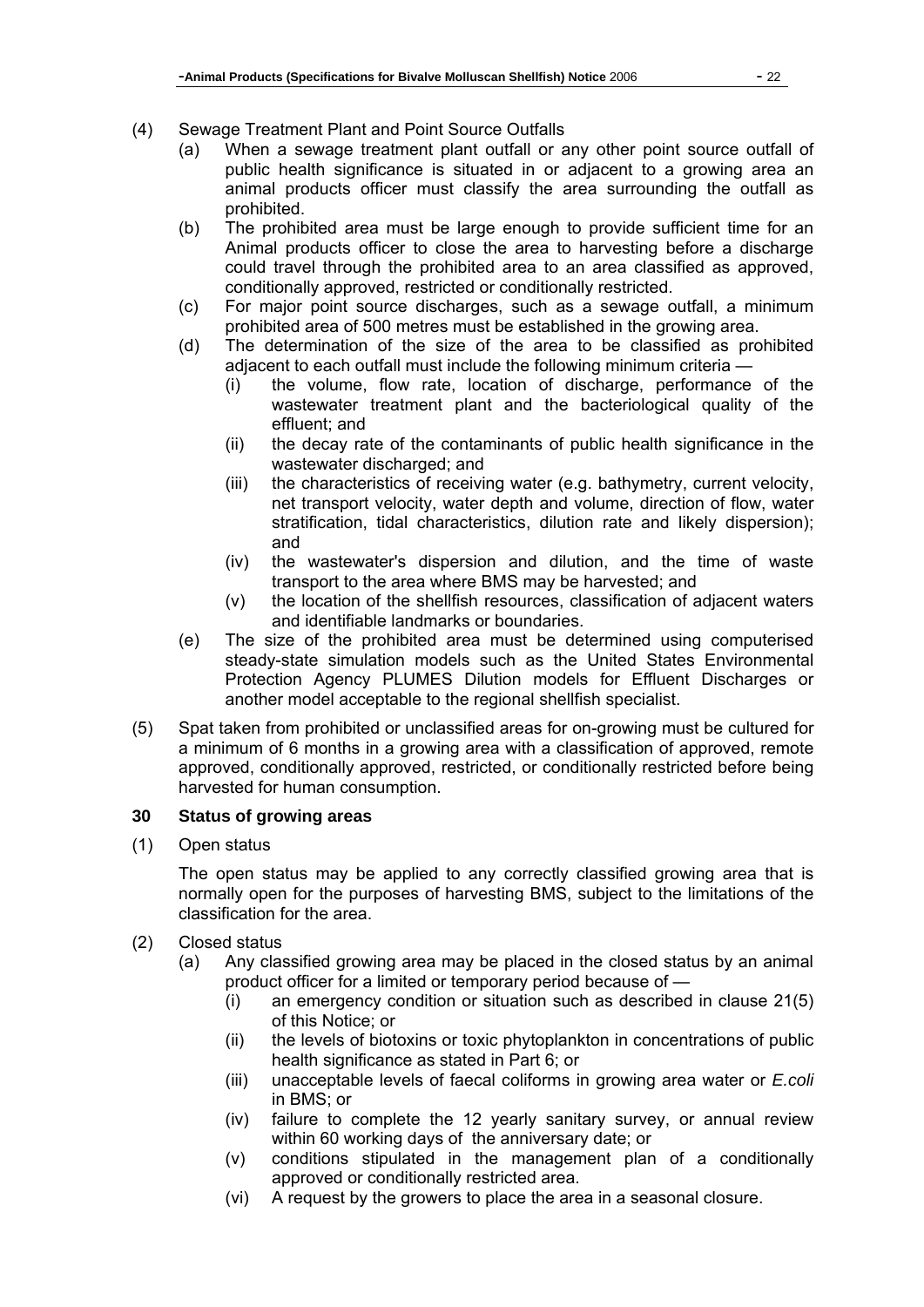- (b) Sampling requirements during a seasonal closure and prior to reopening must be acceptable to the regional shellfish specialist,
- (3) Reopened status
	- (a) A growing area temporarily placed in the closed status as provided in subclause (2)(a) above may only be returned to the open status by an animal product officer when —
		- (i) the emergency situation or condition no longer exists and sufficient time has elapsed to reduce the *E.coli*, faecal coliforms, or toxic substances that may be present in the BMS and water or either of these as applicable, to background levels; and
		- (ii) studies are conducted in accordance with conditions acceptable to the regional shellfish specialist to establish that sufficient time has elapsed for the BMS and water or either of these as applicable, to return to background levels.
		- (iii) if applicable, the requirements for reopening in clause 45(9) after biotoxin closure are met; and
		- (iv) if applicable, the requirements for reopening after conditional area closures in clause 26 are met.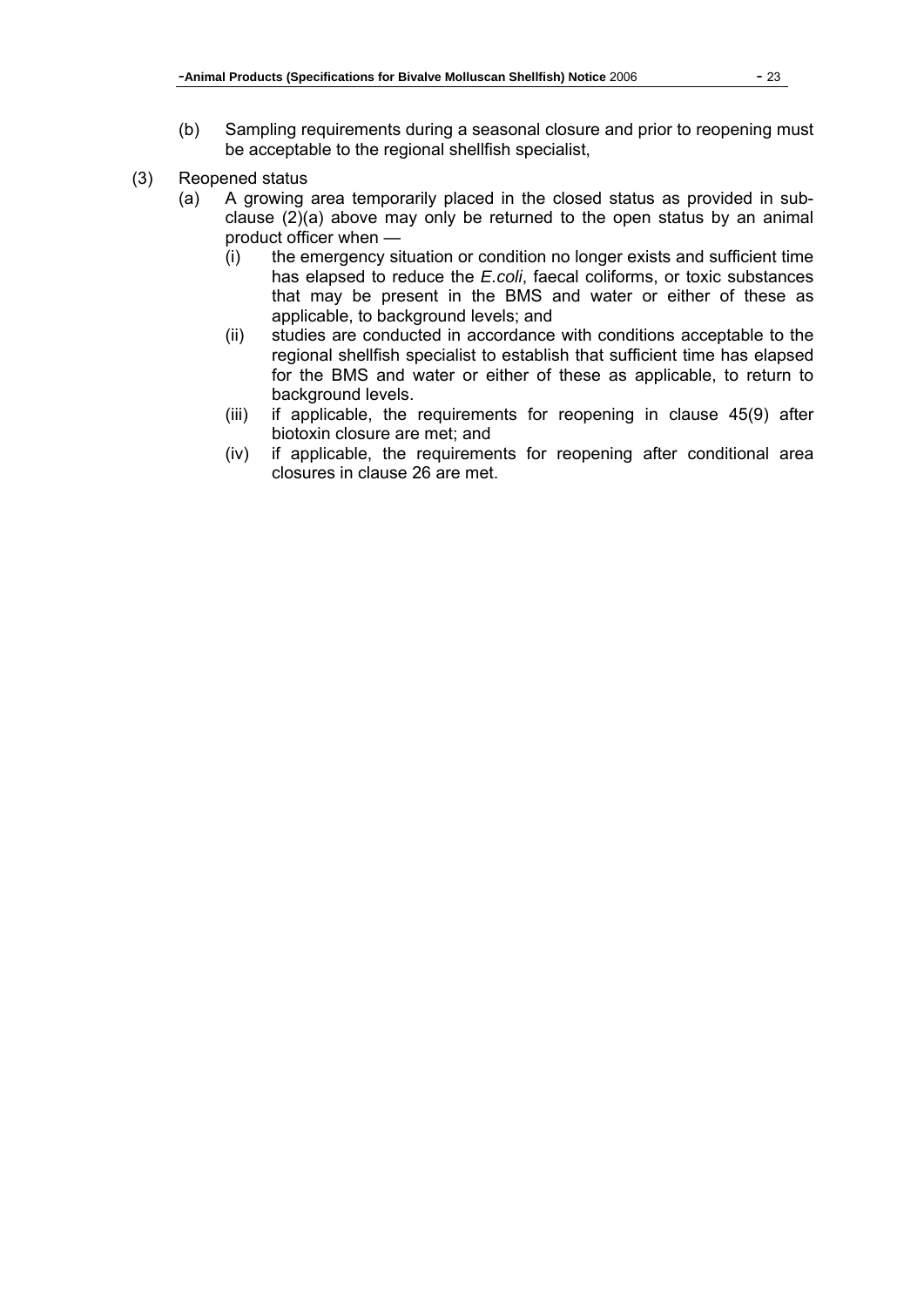# **Part 4 - Relaying of MBS**

#### **31 Application of this part**

(1) This Part applies to relay operators, harvest operators, animal product officers, samplers and such persons must comply with the requirements of this Part.

#### **32 General requirements**

- (1) BMS must not be relayed unless an animal product officer has issued a relay permit to the relay operator in accordance with the requirements in clause 33.
- (2) BMS must not be relayed into a growing area unless the growing area is classified as approved, conditionally approved or remote approved.
- (3) Each relay lot must be identified by a unique relay lot number.
- (4) Each relay lot kept must be kept separate from other relay lots to prevent crosscontamination and mixing.
- (5) Growing areas, or parts of growing areas containing relayed BMS must be marked by buoys, poles or other means so that relayed BMS are readily identified.
- (6) That part of the growing area containing relayed BMS and an area an acceptable distance from the relayed BMS must be placed in the closed status by an animal product officer until the period of relay is completed in accordance with the conditions in the relay permit.
- (7) Relaying requirements in this Part do not apply to the wet storage of BMS.

#### **33 Conditions for relaying and application for relay permit**

- (1) The relay operator must apply to an animal product officer for a relay permit in accordance with the requirements of this Notice.
- (2) The animal product officer may issue a relay permit for a period which must not exceed 12 months.
- (3) The animal product officer may amend or revoke a relay permit when relay operating procedures are not complied with.
- (4) The relay period must be at least 14 consecutive days when environmental conditions are suitable for purification, but may be reduced to a minimum of 5 days, by the animal product officer, when contaminant reduction studies demonstrate that the reduced time is adequate to assure contaminant reduction.
- (5) A contaminant reduction study must be conducted by the relay operator to demonstrate the effectiveness of relaying in cleansing the shellfish of the contaminant to the background level for BMS in the relay growing area.
- (6) The relay operator must develop a relay operating procedure and include this with the application for a relay permit to an animal product officer.
- (7) The relay operating procedure must include the following matters
	- (a) the species and quantity of BMS to be relayed; and
	- (b) the source growing area of the BMS to be relayed; and
	- (c) the contaminant that the relay is intended to reduce to the background level of BMS in the relay growing area; and
	- (d) information on the quality of the water and BMS from the source growing area; and
	- (e) information on the quality of the water and the BMS indigenous to the relay growing area. This must include, where relevant, species-specific critical values for water temperature, salinity, turbidity and other environmental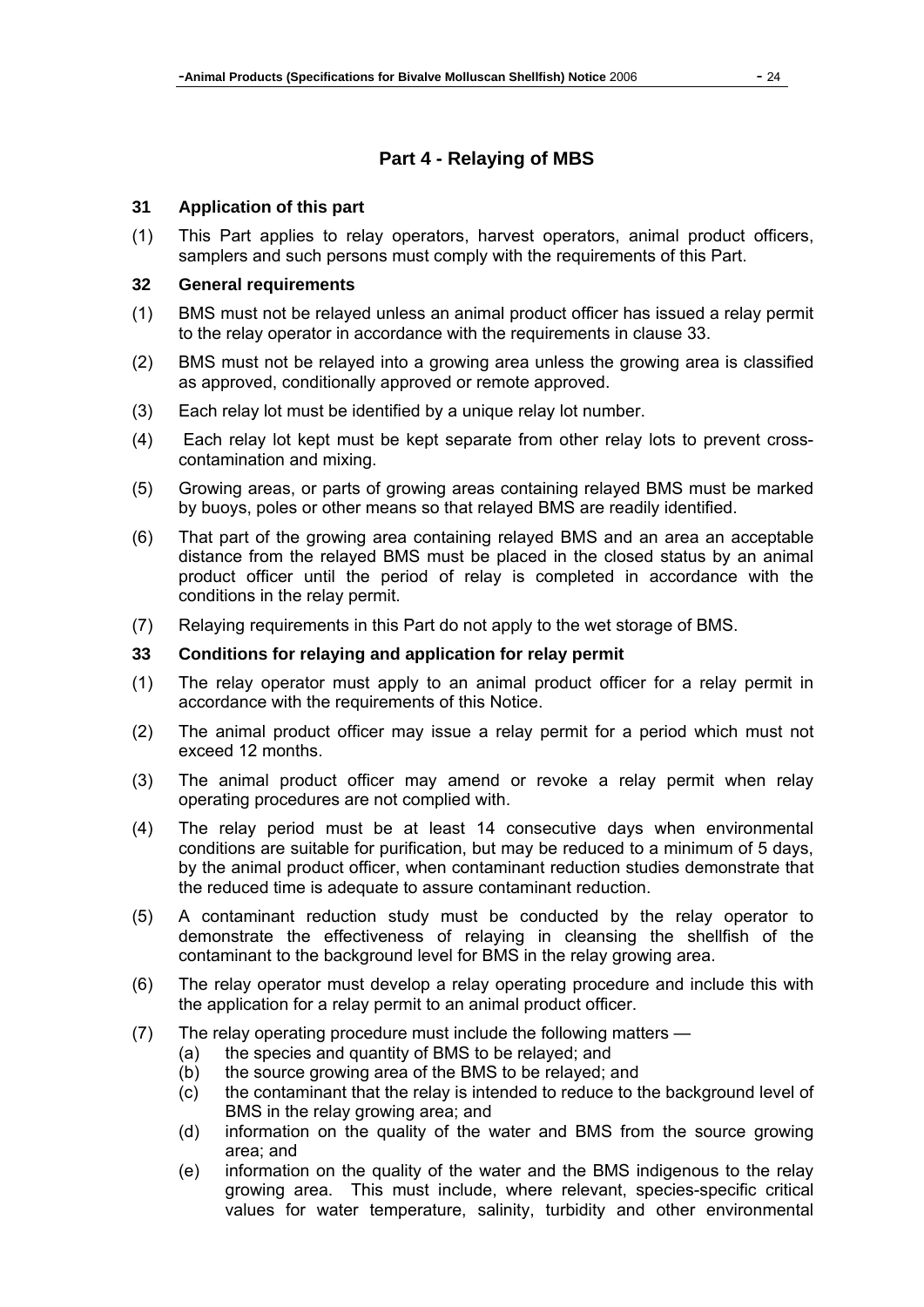factors which may affect the natural cleansing process of the BMS species to be relayed; and

- (f) BMS and water monitoring procedures to identify when critical environmental values in the relay growing area may be approached; and
- (g) the name of the certified sampler; and
- (h) the security of the BMS from the time of harvest for relay to the time of relay to prevent BMS from being illegally diverted to retail, wholesale or processing;
- (i) the method of transport to the relay growing area; and
- (j) a map of the relay growing area showing the actual relay area and the proposed closure area around the relayed BMS; and
- (k) the design and management of contaminant reduction studies; and
- (l) the time of the year when the relaying may occur; and
- (m) the method of marking the part of the growing area used for relaying; and
- (n) the method of holding the relay BMS in the relay area such as on sticks or in containers; and
- (o) adequate separation between different lots of relayed BMS and between relayed BMS and adjacent BMS which has not been relayed; and
- (p) the name and address of the harvest operator as shown in the register of harvest operators in accordance with regulation 35 of the regulations; and
- (q) any other requirements an animal product officer considers necessary for local conditions.
- (8) The portion of the relay operating procedures which is constant during all relaying operations may be set forth in a standard operating procedure.
- (9) The relay operating procedure must be reviewed at least annually by the animal product officer.
- (10) The relay period commences when the last BMS has been placed in the relay area.
- (11) The animal product officer must specify in the relay permit the nature and frequency of information to be provided by the relay operator to the Animal product officer while the permit is in effect.
- (12) All relaying operations must be effectively supervised by an animal product officer.

# **34 Record keeping**

The relay operator must retain for a period of at least 4 years legible records of —

- (a) relay operating procedures; and
- (b) analytical results, and
- (c) the details of each relay and harvest; and
- (d) reports and results of contaminant reduction studies; and
- (e) the receiver of the relayed BMS.

# **35 Contaminant reduction studies**

- (1) The contaminant reduction study must
	- (a) address environmental, spatial and vertical factors which may affect the cleansing of the BMS; and
	- (b) include a study of a minimum of 5 samples (each sample must contain at least 12 individual BMS) being taken by a sampler, with 4 of the samples being taken from the approximate 4 corners of the relay area and the fifth sample from the approximate centre of the relay area, or at an equivalent depth and spatial coverage considered acceptable by the regional shellfish specialist; and
	- (c) adequately demonstrate that after the completion of the relay period the contaminant has been reduced to the background level for BMS in the growing area; and
	- (d) include the results of representative samples taken before and after relaying from at least 5 separate relays under a variety of seasonal and environmental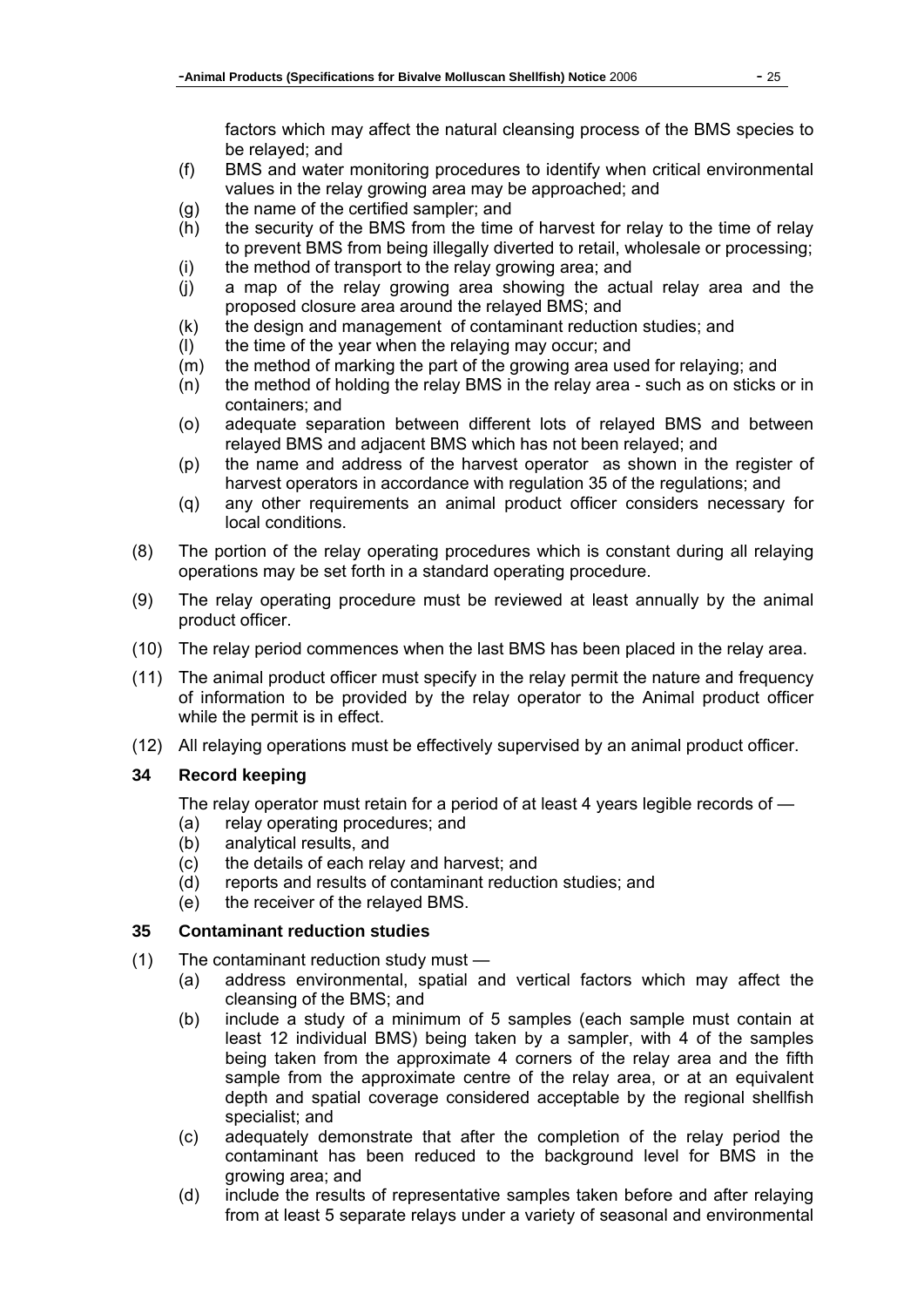conditions (4 of these studies may be conducted after the issue of the permit); and

- (e) include details of depth of water and stratification in the relaying area; and
- (f) include such daily water temperature, salinity, turbidity, rainfall and other critical environmental factors during the relaying period as required in the permit.
- (2) When relaying for less than 14 days is applied for, the relay operating procedure must include —
	- (a) representative BMS sampling, as described in clause 35(1)(b) of this notice before relay and on the last day of the relay, for the contaminant; and
	- (b) acceptable monitoring of critical environmental parameters such as water temperature, salinity and turbidity.
- (3) An animal product officer may waive in writing the requirements for a contaminant reduction study if —
	- (a) only microbial contaminants are to be reduced; and
	- (b) the BMS are relayed from a conditionally approved, restricted or conditionally restricted area meeting the bacteriological water and BMS quality for restricted areas; and
	- (c) the relay period exceeds 60 days.

#### **36 Container relaying**

- (1) Where BMS are relayed in containers, the BMS must be culled, washed and placed in clean containers in such a manner as to allow the seawater to flow freely and uniformly to all BMS in the container.
- (2) Containers must be designed of non toxic materials.
- (3) The depth and configuration of BMS in containers must allow the shellfish to pump (feed) normally.
- (4) Containers must be frequently cleaned and maintained in such a manner as to ensure that adequate water flow is not impeded by fouling.
- (5) The identification of lots of relayed BMS must be maintained and the containers correctly labelled.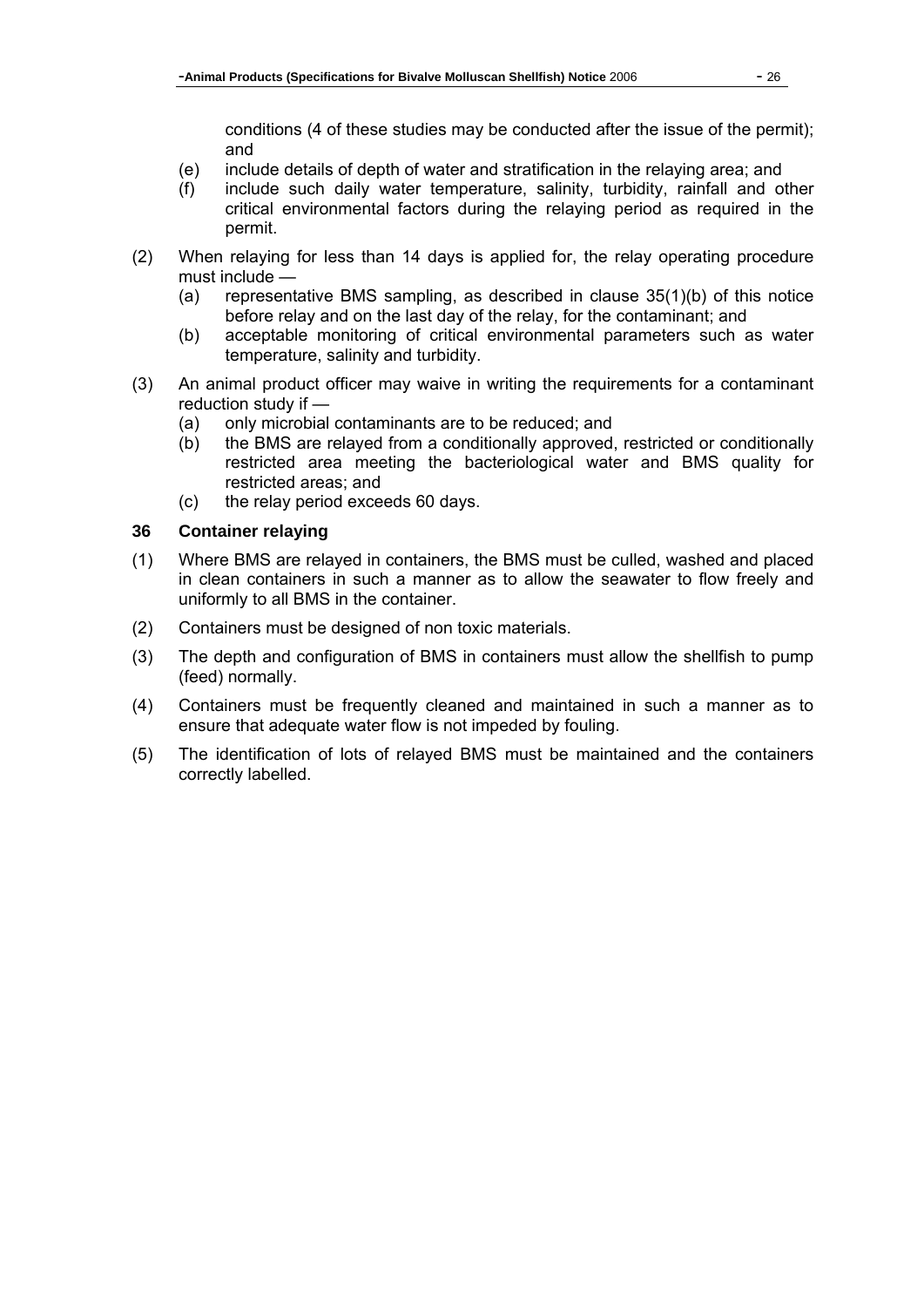# **Part 5 - Wet storage of BMS**

#### **37 Application of this part**

This Part applies to all persons involved in wet storage and the harvest of BMS after wet storage and such persons must comply with the provisions of this Part.

#### **38 Source of BMS**

- (1) BMS intended for wet storage must only be harvested from an area classified as approved, remote approved when in the open status or conditionally approved or taken from a premises, operating under a registered Risk Management Programme for depuration, after the successful completion of the depuration
- (2) BMS harvested for wet storage must be harvested, transported and labelled in accordance with the requirements of Parts 9 and 12 of this Notice.

#### **39 Wet storage process**

- (1) Wet storage may be used for farm management purposes such as to store, condition or desand BMS.
- (2) BMS which has not been grown on the seabed must not be wet stored on the seabed.

#### **40 Containers used for wet storage**

- (1) Containers used for wet storage must be constructed of non toxic materials.
- (2) The depth and configuration of BMS in containers must allow the BMS to pump (feed) normally.
- (3) Containers must be frequently cleaned and maintained in such a manner as to ensure that adequate water flow is not impeded by fouling.

#### **41 Wet storage areas**

- (1) Growing areas used for wet storage must meet all the requirements in this Notice for classified growing areas and the BMS must meet all the requirements in this Notice for BMS grown and harvested from a classified growing area.
- (2) When a wet storage area classified as conditionally approved is placed in a status other than the open status, any BMS in wet storage in that area must be:
	- (a) subjected to relay or depuration or post harvest treatment prior to human consumption; or
	- (b) held in the wet storage site until the growing area is returned to the open status.
- (3) Different lots of BMS must not be mixed while in wet storage.

### **42 Record keeping**

(1) Persons involved in wet storage must keep complete and accurate records to enable each lot of BMS to be traced back to the source growing area.

#### **43 Notification of wet storage operations**

- (1) Persons involved in the wet storage of BMS must notify an animal product officer in writing within 24 hours of the wet storage operation commencing of :
	- (a) the source growing area and the wet storage growing area; and
	- (b) the species and quantity of BMS being wet stored; and
	- (c) a standard operating procedure including the documentation, harvesting transport and identification of BMS during the wet storage operation.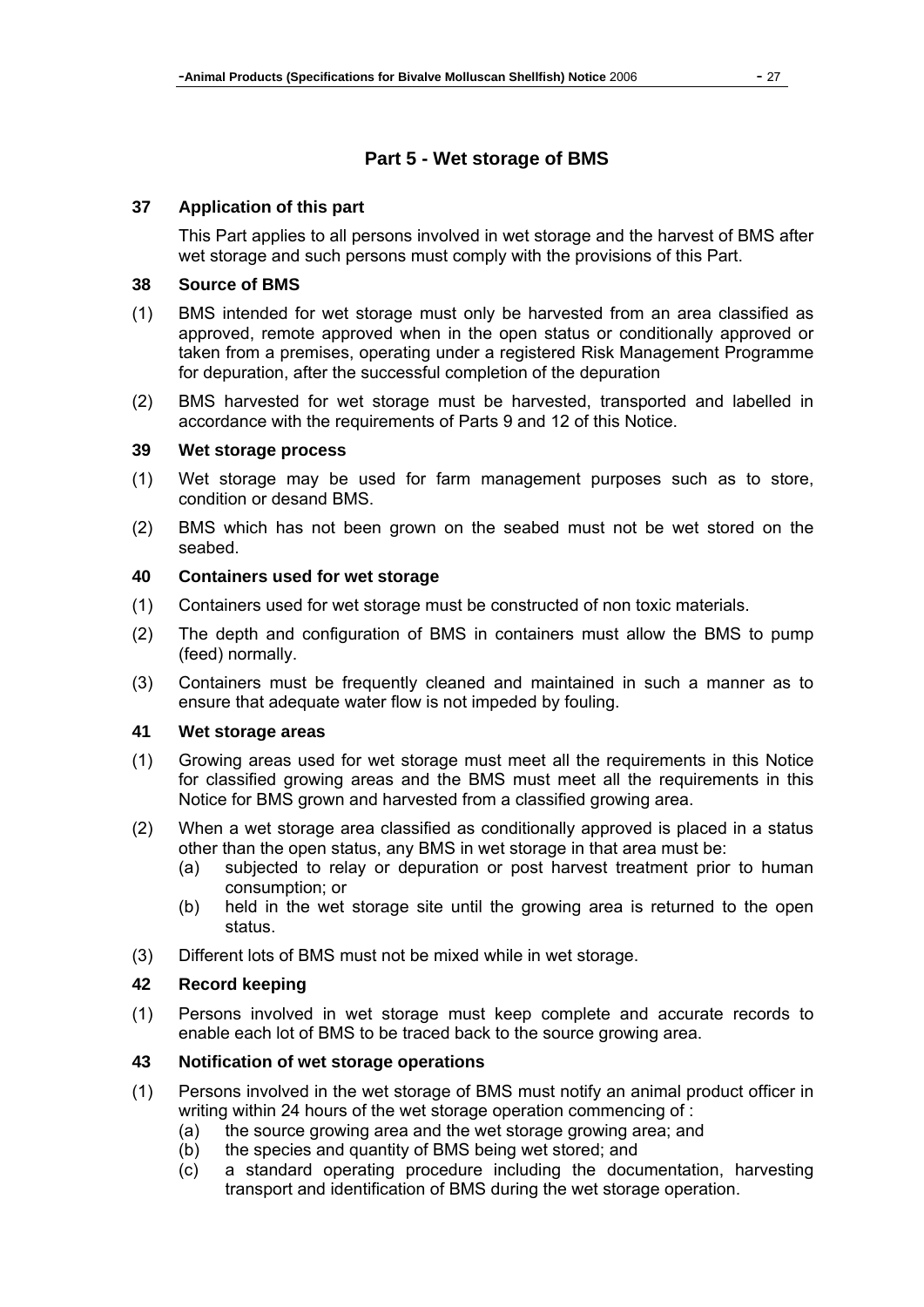# **Part 6 - Marine biotoxin control**

### **44 Application of this part**

This Part applies to all animal product officers, samplers, growing areas and persons with overall management or control of the growing of BMS for commercial purposes on marine farms or land based farms or in the wild.

### **45 Marine biotoxin management**

- (1) An animal product officer, in consultation with the shellfish industry, must develop and implement a marine biotoxin management plan for each growing area, in accordance with the requirements of this Notice.
- (2) The purpose and conditions of the marine biotoxin management plan must be understood and agreed upon in writing by the animal product officer and the shellfish industry. The failure of any party to agree or a breach of the agreement or management plan by any party may be sufficient reason for the animal product officer to place the growing area in the closed status.
- (3) The animal product officer must maintain the marine biotoxin management plan in a current and valid up to date state.
- (4) The marine biotoxin management plan must include the following matters-
	- (a) a map of the growing area, showing the location and identification of each marine farm and wild BMS growing area, to which the plan applies; and
	- (b) the boundary, name and number of the growing area, if any; and
	- (c) the species of commercial shellfish within the growing area; and
	- (d) the location and GPS or other acceptable identification of the primary and secondary (where provided) BMS and phytoplankton sample stations; and
	- (e) agency and personnel contact details at local, regional and national level in relation to regulatory, laboratory, shellfish industry, research matters; and
	- (f) the routine monitoring programme for BMS and phytoplankton; and
	- (g) the criteria and actions to be taken for increasing sampling in accordance with the marine biotoxin action plan in clause 46 when toxigenic phytoplankton in growing area water or biotoxins in BMS are detected; and
	- (h) hydrographic details showing predominant currents and circulatory patterns which may affect the movement of phytoplankton in or adjacent to the growing area; and
	- (i) the marine biotoxin test methods used for the respective biotoxin groups; and
	- (j) management procedures in place for the use of screen test methods when confirmatory testing is required; and
	- (k) management procedures that address the testing of BMS following phytoplankton trigger levels being exceeded; and
	- (l) procedures for the notification of phytoplankton and biotoxin results from the laboratory to animal product officers and the shellfish industry; and
	- (m) procedures and draft letters for growing area closure and re-opening; and
	- (n) procedures for the recall and/or detention of BMS product resulting from a marine biotoxin closure; and
	- (o) the procedure for opening seasonal growing areas, including scallop and dredge oyster fisheries, prior to the commencement of harvesting; and
- (5) The animal product officer must conduct an annual review of the marine biotoxin management plan and append the annual review to the annual growing area review report. The annual marine biotoxin review must include the following matters —
	- (a) a copy of the monitoring programme at the commencement of the year under review;
	- (b) a discussion, rationale and data supporting any changes made to the marine biotoxin monitoring programme during the year;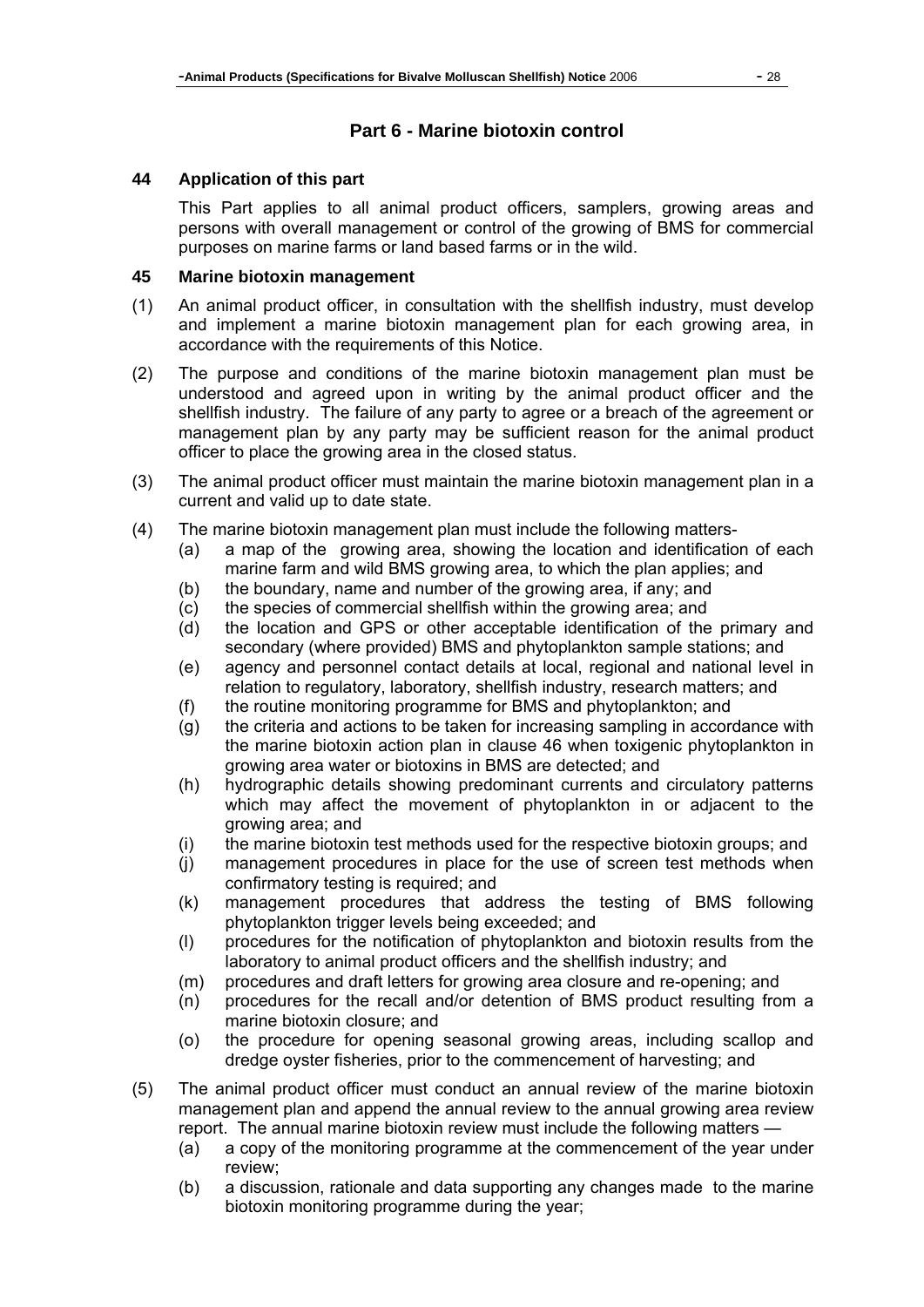- (c) a summary of the phytoplankton activity including the exceeding of trigger levels and compliance with trigger level requirements;
- (d) where applicable, discussion on data which suggest that amendments to the trigger levels or other aspects of the phytoplankton action level table in Table 6A are required;
- (e) a summary of the BMS monitoring programme, including the reports specified in clause 45 (13);
- (f) a summary of timeliness and condition of samples on arrival at the laboratory;
- (g) compliance with the marine biotoxin action plan.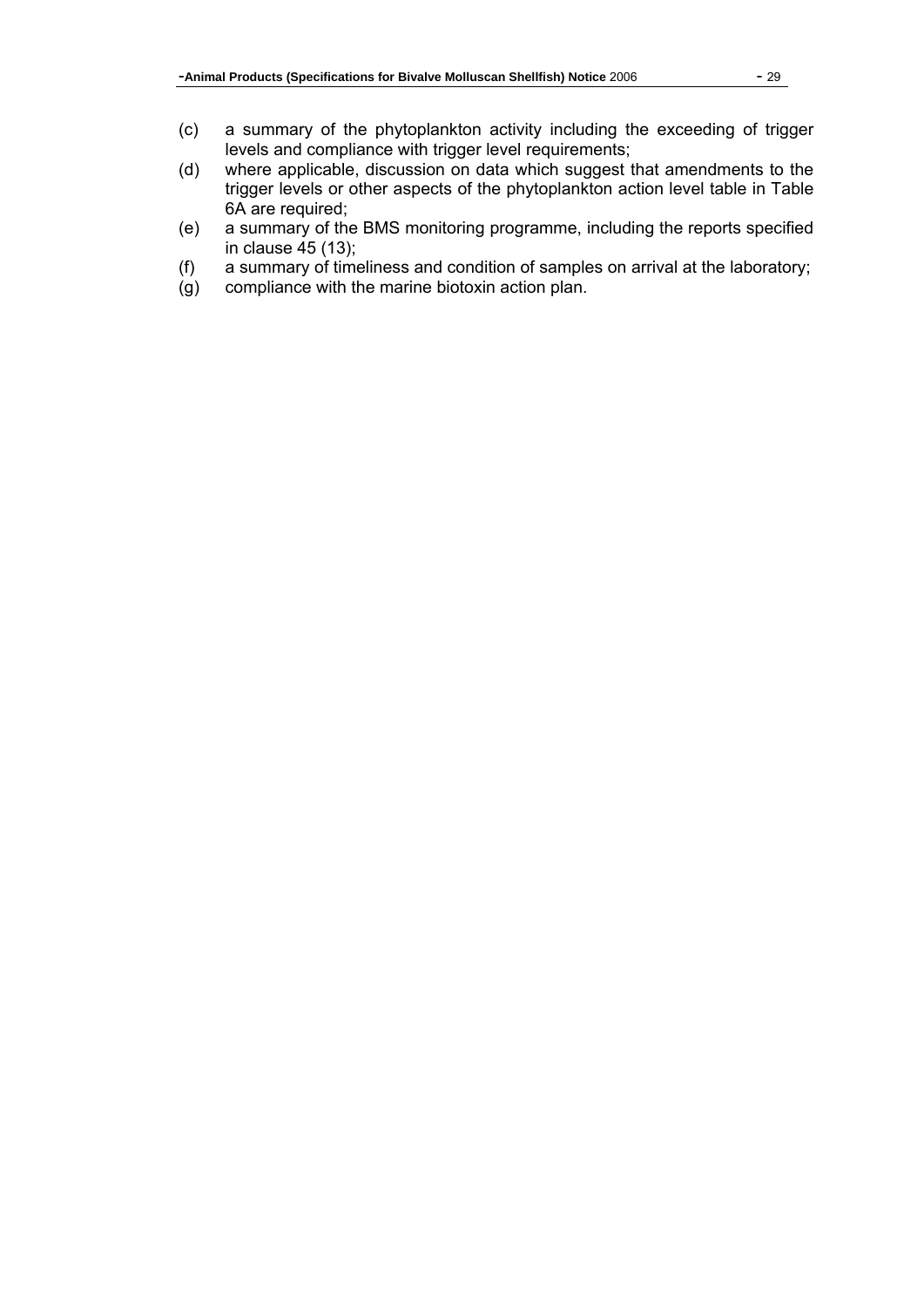| <b>Phytoplankton Species</b>                           | <b>Martine</b><br><b>Biotoxin</b> | Level<br>composite<br>in<br>sample to trigger flesh<br>testing <sup>1</sup> |
|--------------------------------------------------------|-----------------------------------|-----------------------------------------------------------------------------|
| Alexandrium minutum                                    | <b>PSP</b>                        | 100                                                                         |
| Alexandrium ostenfeldii                                | <b>PSP</b>                        | 100                                                                         |
| Alexandrium catenella                                  | <b>PSP</b>                        | 100                                                                         |
| Alexandrium tamarense                                  | <b>PSP</b>                        | 100                                                                         |
| Gymnodinium catenatum                                  | <b>PSP</b>                        | 100                                                                         |
|                                                        |                                   |                                                                             |
| <sup>2</sup> Pseudo-nitzschia australis                | <b>ASP</b>                        | 100,000                                                                     |
| <sup>2</sup> Pseudo-nitzschia pungens                  |                                   |                                                                             |
| <sup>2</sup> Pseudo-nitzschia multiseries              |                                   |                                                                             |
| <sup>2</sup> Pseudo-nitzschia turgidula                | <b>ASP</b>                        | 500,000                                                                     |
| <sup>2</sup> Pseudo-nitzschia fraudulenta              |                                   |                                                                             |
| <sup>2</sup> Pseudo-nitzschia delicatissima            |                                   |                                                                             |
| <sup>2</sup> Pseudo-nitzschia<br>pseudodelicatissima   |                                   |                                                                             |
| <sup>2</sup> Pseudo-nitzschia multistriata             |                                   |                                                                             |
|                                                        |                                   |                                                                             |
| <sup>3</sup> Karenia brevis                            | <b>NSP</b>                        | 1,000                                                                       |
| <sup>4</sup> Karenia/Karlodinium/Gymnodini<br>um Group | <b>NSP</b>                        | 250,000                                                                     |
|                                                        |                                   |                                                                             |
| Dinophysis acuta                                       | <b>DSP</b>                        | 500                                                                         |
| Dinophysis acuminata                                   | <b>DSP</b>                        | 1,000                                                                       |
| Prorocentrum lima                                      | <b>DSP</b>                        | 500                                                                         |
|                                                        |                                   |                                                                             |
| Gonyaulax cf spinifera                                 | <b>YTX</b>                        | 100                                                                         |
| Protoceratium reticulatum                              | <b>YTX</b>                        | 500                                                                         |

#### **Table 6A – Phytoplankton Action Level Table (Cells per litre)**

<sup>1</sup>When the trigger level is exceeded, a BMS sample must be taken within 24 hours of notification of the trigger level and submitted for analysis for the relevant toxin.

2 For *Pseudo-nitzschia* species, when the 100,000 c/L level is exceeded a DNA probe or BMS analysis for domoic acid must be performed.

BMS analysis for domoic acid must be performed when the combined percentage result from a DNA probe for the three most toxic species (*P. australis, P. multiseries and P. pungens*) exceeds 100,000 when applied to the original cell count (preserved seawater sample).

BMS analysis for domoic acid must be performed when the combined percentage result from a DNA probe for the five less toxic species exceeds 500,000 cells/l when applied to the original cell count (preserved seawater sample).

If DNA probe speciation is not performed, the default trigger level of 100,000 c/L applies.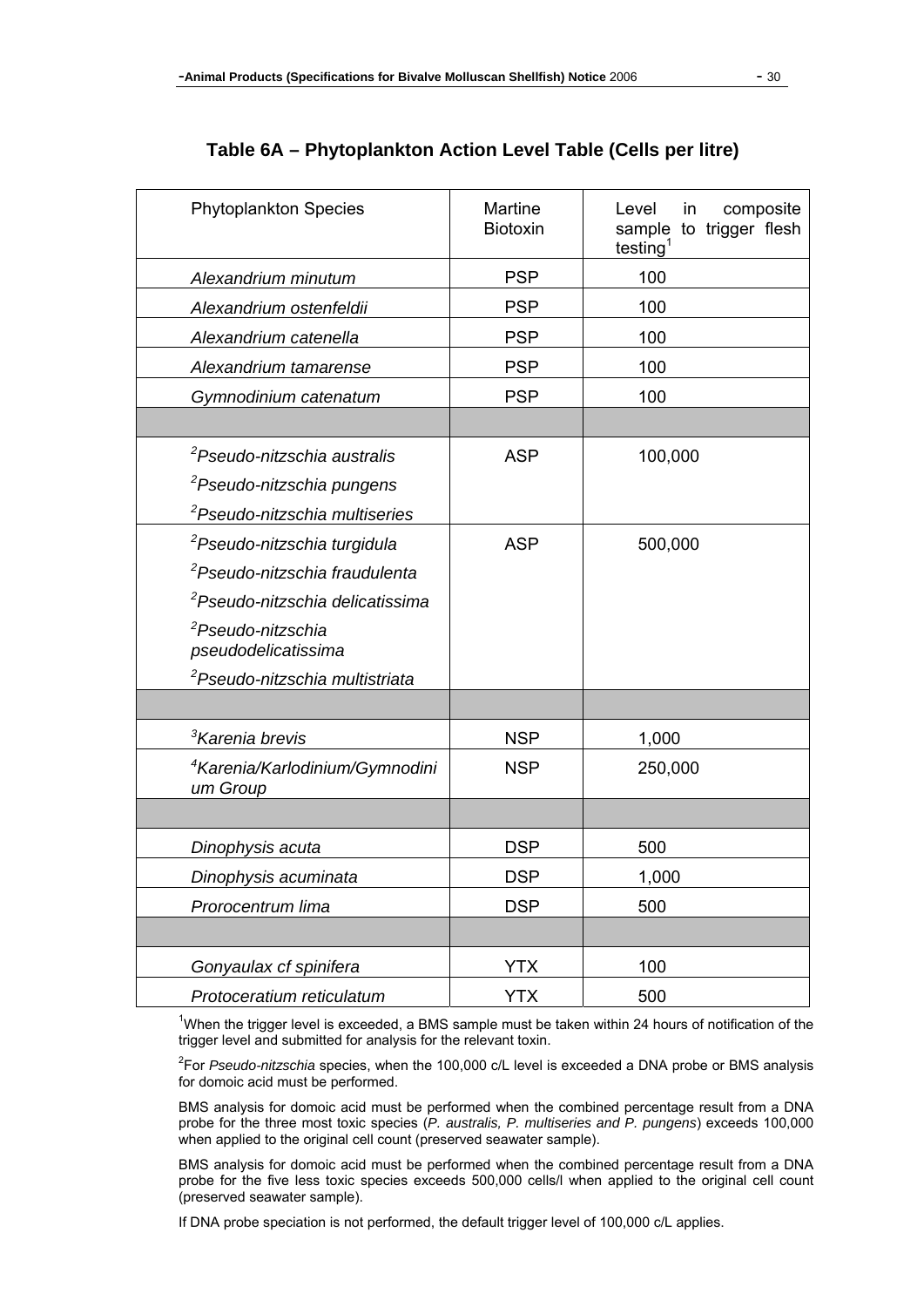3 *Karenia brevis* has not been isolated in New Zealand to date.

4 The *Karenia/Karlodinium/Gymnodinium* group includes *Karenia bidigitata, Karenia brevisulcata, Karenia mikimotoi, Karenia papilionacea, Karenia selliformis, Karlodinium micrum and Gymnodinium impudicum.* 

(If there is evidence of fish kills in the coastal area, BMS analysis for toxins must be considered.)

(6) The animal product officer must immediately place a BMS growing area in the closed status when the level of biotoxin detected in the BMS is above the maximum permissible level described below in Table 6B.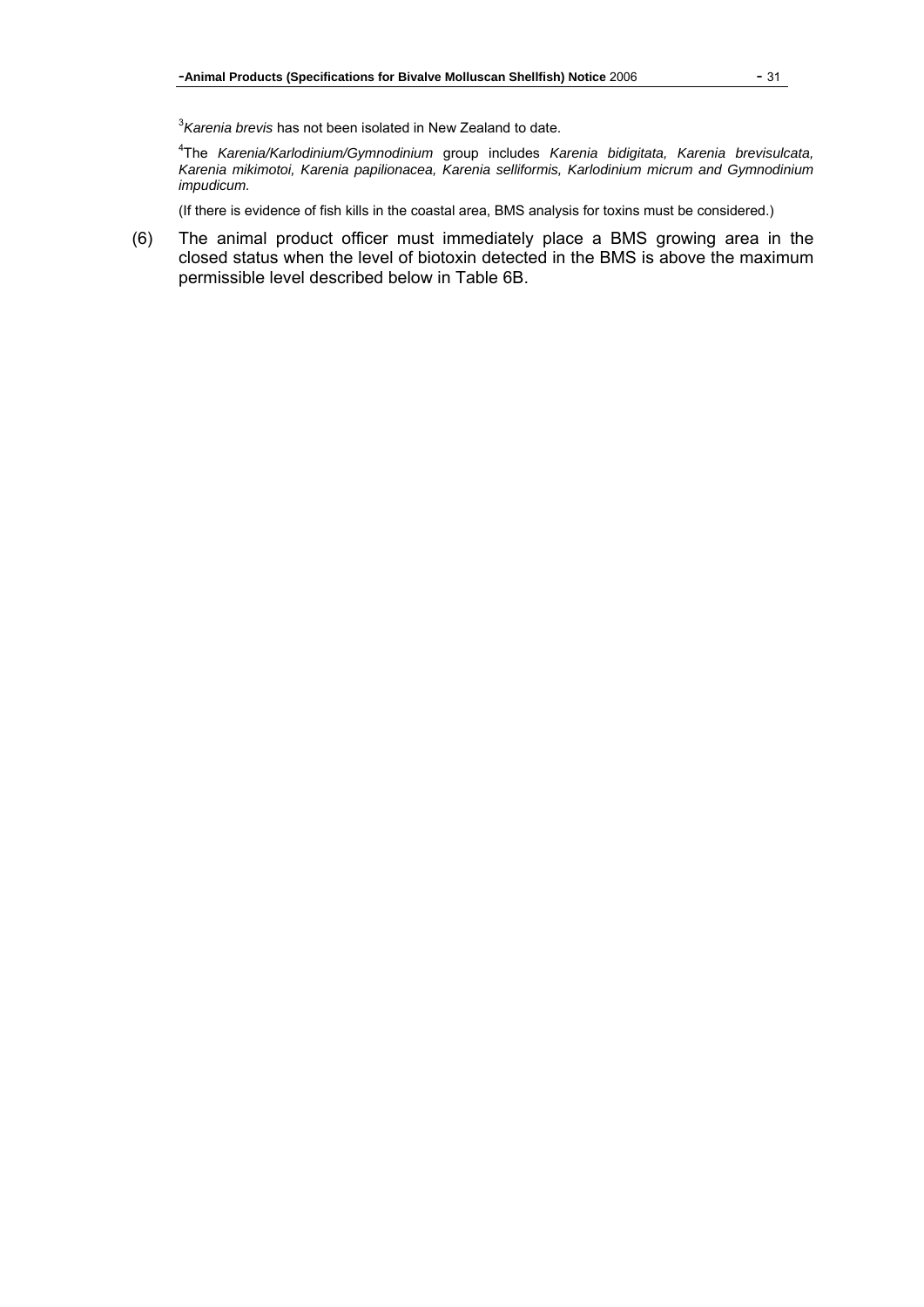| <b>Toxin Group</b>                                 | Amount that must not be exceeded in the edible portion                                                                                               |  |
|----------------------------------------------------|------------------------------------------------------------------------------------------------------------------------------------------------------|--|
| Paralytic<br>Shellfish<br>Poison<br>(PSP)          | 0.8 milligrams saxitoxin equivalent/kg                                                                                                               |  |
| Amnesic<br>Shellfish<br>Poison<br>(ASP)            | 20 mg/kg of domoic acid                                                                                                                              |  |
| <b>Neurotoxic</b><br>Shellfish<br>Poison<br>(NSP)  | 20 Mouse Units (MU) per 100g                                                                                                                         |  |
| <b>Diarrhetic</b><br>Shellfish<br>Poison<br>(DSP)  | The maximum level of okadaic acid, dinophysistoxins <sup>1</sup><br>and<br>pectenotoxins <sup>2</sup> must be 0.16 mg of okadaic acid equivalents/kg |  |
| Yessotoxin<br>Shellfish<br>Poison<br>(YSP)         | The maximum level of YTX, 45 OH YTX, homo YTX and 45 OH-<br>homo YTX must be 1 mg of YTX equivalents/kg                                              |  |
| Azaspiracid<br><b>Shellfish</b><br>Poison<br>(AZP) | The maximum level of AZA1, AZA2 and AZA3 must be 0.16<br>mg/kg of azaspiracid equivalents/kg                                                         |  |

# **Table 6B - Maximum Permissible Levels for Marine Biotoxins in BMS**

<sup>1</sup>Okadaic acid and dinophysistoxins: an hydrolysis step is required in order to detect the presence of esterified Okadaic Acid group toxins.

<sup>2</sup>Pectenotoxins include PTX1 and PTX2.

- (7) The animal product officer may place a growing area in a closed status when toxigenic phytoplankton listed in Table 6A are increasing or levels of biotoxin have been detected in BMS below the maximum permissible level stated in Table 6B, as a precautionary measure to prevent the harvest of BMS which may contain biotoxins above the maximum permissible level stated in Table 6B, when delays in the collection of samples, conducting analyses or the receipt of results may allow the harvest of shellfish containing levels of biotoxins greater than the maximum permissible level.
- (8) In relation to footnote 1 of Table 6A, where the BMS sample cannot be taken and submitted for analysis within 24 hours of the notification of the trigger level being exceeded, an animal product officer may extend the sample collection time to 48 hours to provide for unsafe environmental sampling constraints and if the BMS sample cannot be taken within this time, the animal product officer must close the growing area until such time as a BMS sample is taken, analysed and the results are below the maximum permissible level stated in Table 6B.
- (9) For marine biotoxins for which cell counts of toxigenic producing phytoplankton or maximum permissible levels in BMS have not been established in this Notice, the Director General may determine the closure criteria.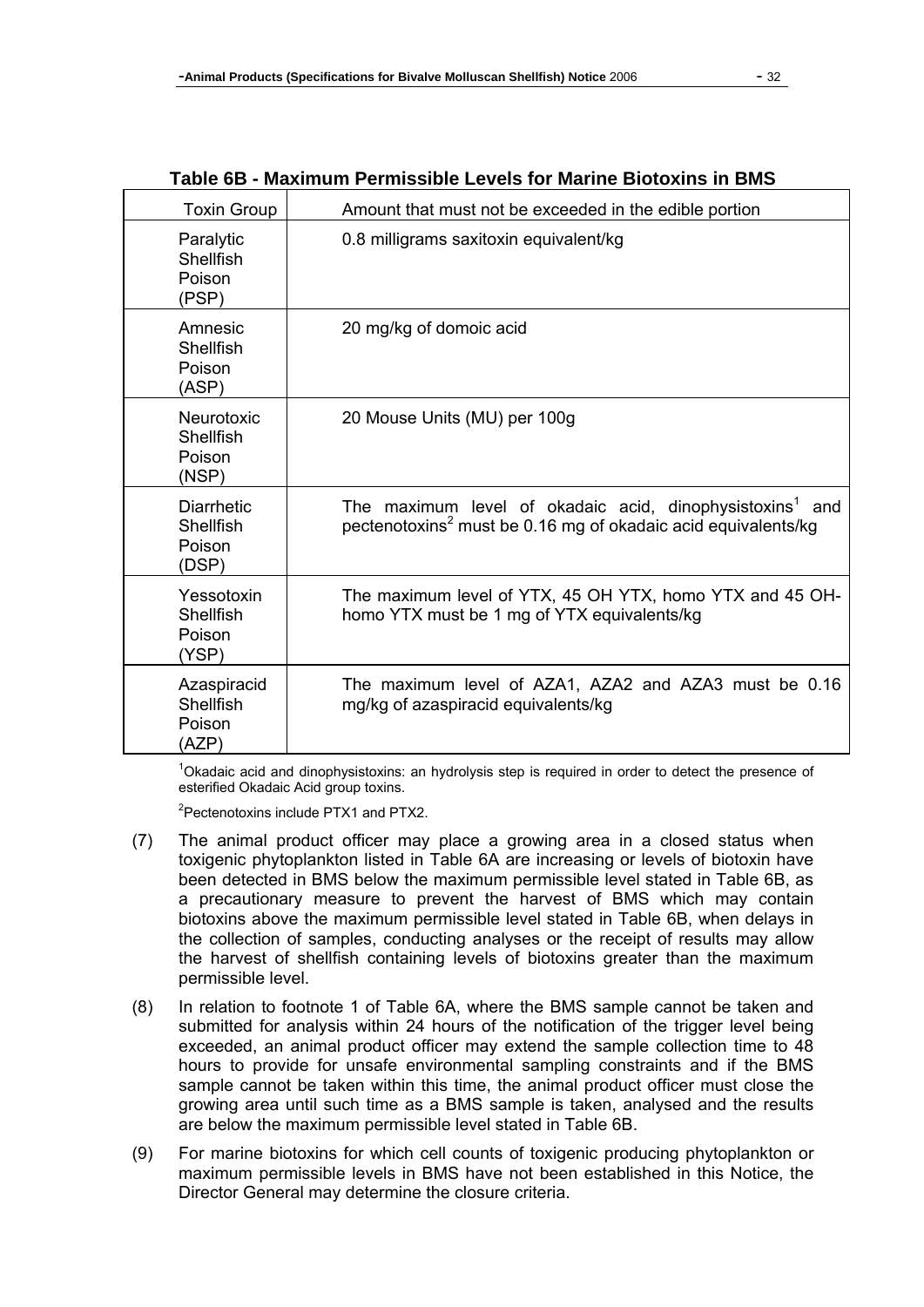- (10) A growing area closed due to marine biotoxins under Clause 45 (6), (7) or (9) of this Notice must not be reopened until the animal product officer has determined that each of the following requirements have been adequately met —
	- (a) longline aquaculture growing areas have been sampled at upper, middle and lower depth intervals or at depths where toxigenic phytoplankton are shown to have been stratified prior to or during the closure;
	- (b) intertidal growing areas are sampled, at the low tide and high tide boundaries of the growing area where BMS are grown;
	- (c) each commercial species of BMS has been sampled;
	- (d) spatial sampling of the growing area has been conducted to the extent that patchiness of the causative harmful algae bloom has been adequately addressed;
	- (e) levels of biotoxins listed in Table 6B must be decreasing or static;
	- (f) on at least two consecutive sampling occasions, at least 48 hours apart, BMS sample results must be below the maximum permissible level stated in Table 6B;
	- (g) cell counts of toxigenic phytoplankton listed in Table 6A must be decreasing or static and below the trigger level stated in Table 6A;
	- (h) the hydrography of the growing area and adjacent marine areas is considered in conjunction with the patterns of toxigenic phytoplankton and BMS toxicity in assessing the potential for re-occurrence of the toxicity;
	- (i) no suspected cases of human illness, notified to the Medical Officer of Health, must have resulted from the consumption of BMS harvested from within or adjacent to the closed area on or after the date of collection of the first clearance sample;
	- (j) the information available must be adequate to make an informed and reasoned food safety decision.
- (11) The animal product officer may exempt specific species of BMS from the marine biotoxin closure when data effectively demonstrates that the biotoxin has not been detected in the species prior to the closure at increasing levels below the maximum level.
- (12) The animal product officer must ensure that an area reopened after a biotoxin closure undergoes intensive spatial and depth marine biotoxin and phytoplankton monitoring until such time as the level of biotoxin in the BMS and the levels of toxigenic phytoplankton are consistently below the background level.
- (13) The animal product officer must prepare a report on each marine biotoxin closure and reopening. The report must —
	- (a) contain the data, analytical results, uptake and detoxification curves showing the relationship between the levels of toxigenic phytoplankton and the levels of toxin in the BMS, oceanographic and environmental conditions and all factors supporting the decisions; and
	- (b) be included in the annual marine biotoxin review report.

### **46 Marine biotoxin monitoring**

- (1) General requirements
	- (a) The animal product officer must design and implement a marine biotoxin monitoring programme for each growing area, as part of the marine biotoxin management plan.
	- (b) The marine biotoxin monitoring programme must include the sampling of water for the toxigenic phytoplankton listed in Table 6A (unless equivalent management procedures are considered acceptable by the regional shellfish specialist) and the sampling of BMS for the marine biotoxins listed in Table 6B.
	- (c) The marine biotoxin monitoring programme must be designed in accordance with this clause and the marine biotoxin action plan shown in Figure 6C.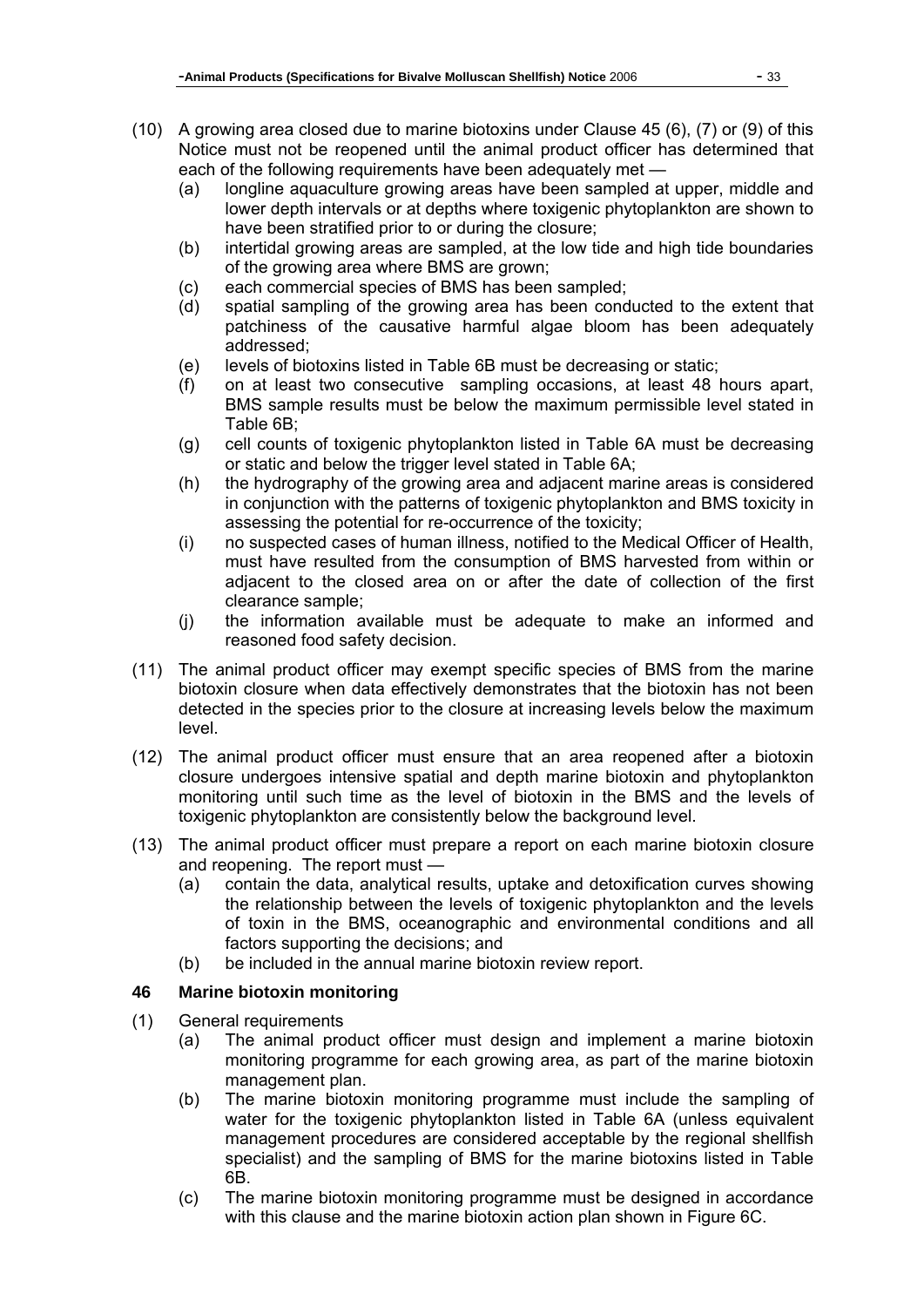- (2) Selection and location of sample stations
	- (a) The selection of sample stations for BMS and phytoplankton must be based on the consideration of —
	- (b) the history of marine biotoxin and phytoplankton activity in the growing area and adjacent coastal marine areas; and
	- (c) hydrographic effects such as retention zones, upwellings, inshore and offshore current flow patterns and tidal effects; and
	- (d) the accessibility of the sample station in all weather conditions when harvesting is likely to occur; and
	- (e) the need to locate the phytoplankton sample station as near as practicable to the BMS sample station; and
	- (f) the need to provide spatial and depth coverage of BMS and toxigenic phytoplankton.
- (3) Determination of the frequency of sampling
	- (a) Seawater must be sampled for the toxigenic phytoplankton listed in Table 6A from each growing area at least weekly, or at a frequency considered acceptable by the regional shellfish specialist.
	- (b) BMS, representative of each growing area, must be sampled at least weekly, or at a frequency considered acceptable by the regional shellfish specialist, for each of the marine biotoxins stated in Table 6B.
	- (c) In determining the frequency for sampling BMS for marine biotoxins, the animal product officer must ensure that the following criteria are met, unless otherwise approved by the Director General:
		- (i) the levels shown in the marine biotoxin action plan Figure 6C, under the different conditions;
		- (ii) the BMS testing programme must stand on its own, with phytoplankton testing being a support system;
		- (iii) all BMS and phytoplankton data from 1 January 1993 to the review date must be reviewed for the growing area and surrounding areas, including data from the marine biotoxin programme for non commercial BMS;
		- (iv) if a particular toxin has not been detected in BMS during the review period then the particular toxin must be tested for at a minimum of monthly intervals;
		- (v) if a particular toxin has been detected in BMS below the maximum permissible level then that particular toxin must be tested for at a minimum of once every 14 days;
		- (vi) if a particular toxin has been detected in BMS at a level above the maximum permissible level shown in Table 6B then that particular toxin must be tested for at least weekly;
		- (vii) the frequency determined on the above criteria may be adjusted for seasonality when, on at least 5 annual occasions, it has been demonstrated that there are clear differences in marine biotoxin activity between the seasons being differentiated for the growing area and adjacent coastal marine areas.
- (4) Marine biotoxin action plan
	- (a) The marine biotoxin action plan describes the marine biotoxin management actions the animal product officer must take when marine biotoxin activity occurs in a growing area.
	- (b) Routine level means in accordance with clause 46(3) and during periods when there is no marine biotoxin activity.
	- (c) Alert level means when trigger levels are exceeded or levels of biotoxins are detected in shellfish below the maximum level and above the background level.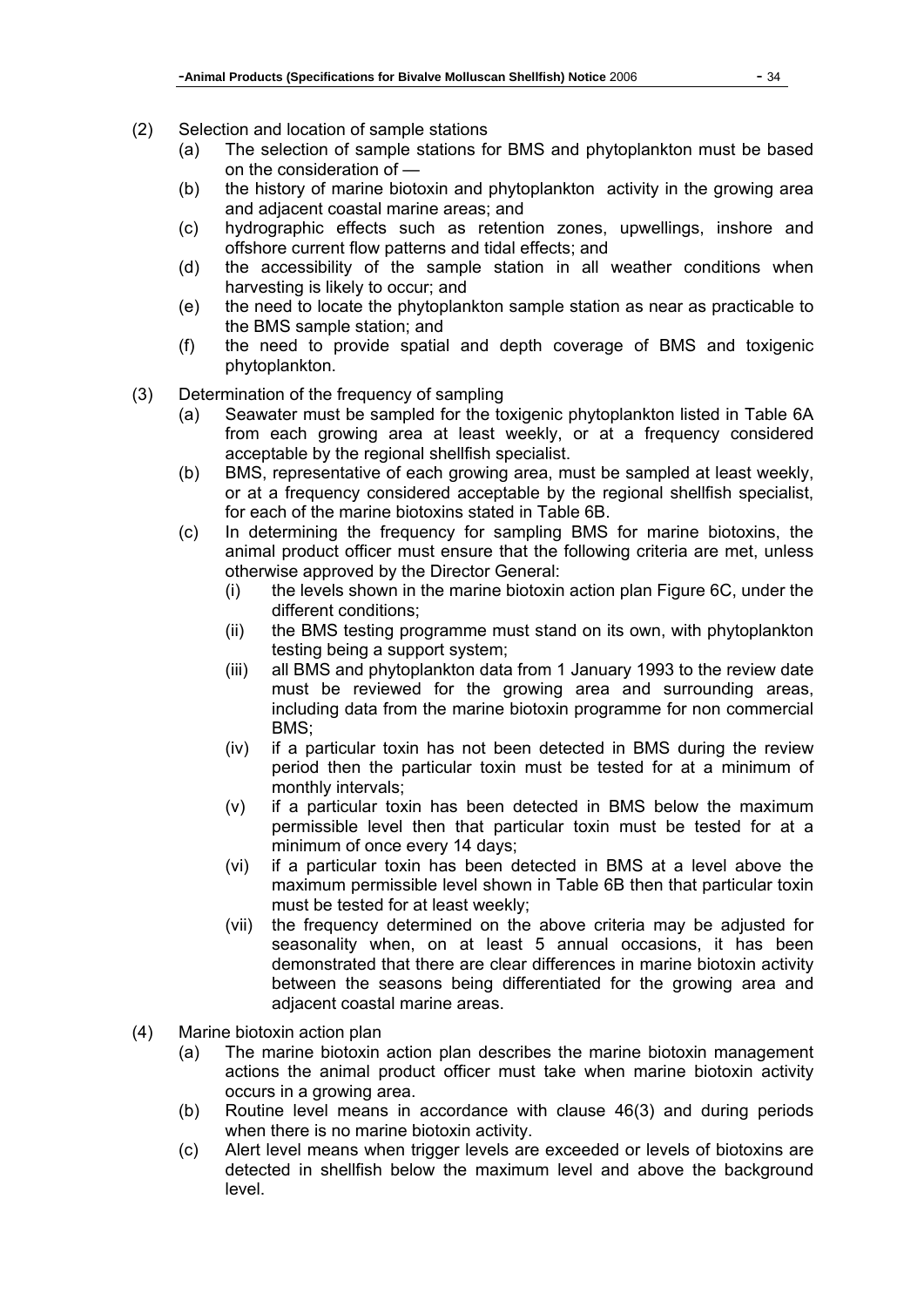- (d) Closure level means when biotoxins are observed in concentrations close to or exceeding maximum limits or when delays in obtaining samples or sample results occur.
- (e) The change of frequency from one level to another must be triggered by specific observations or combinations of observations already identified as triggering factors or triggering scenarios (Figure 6C).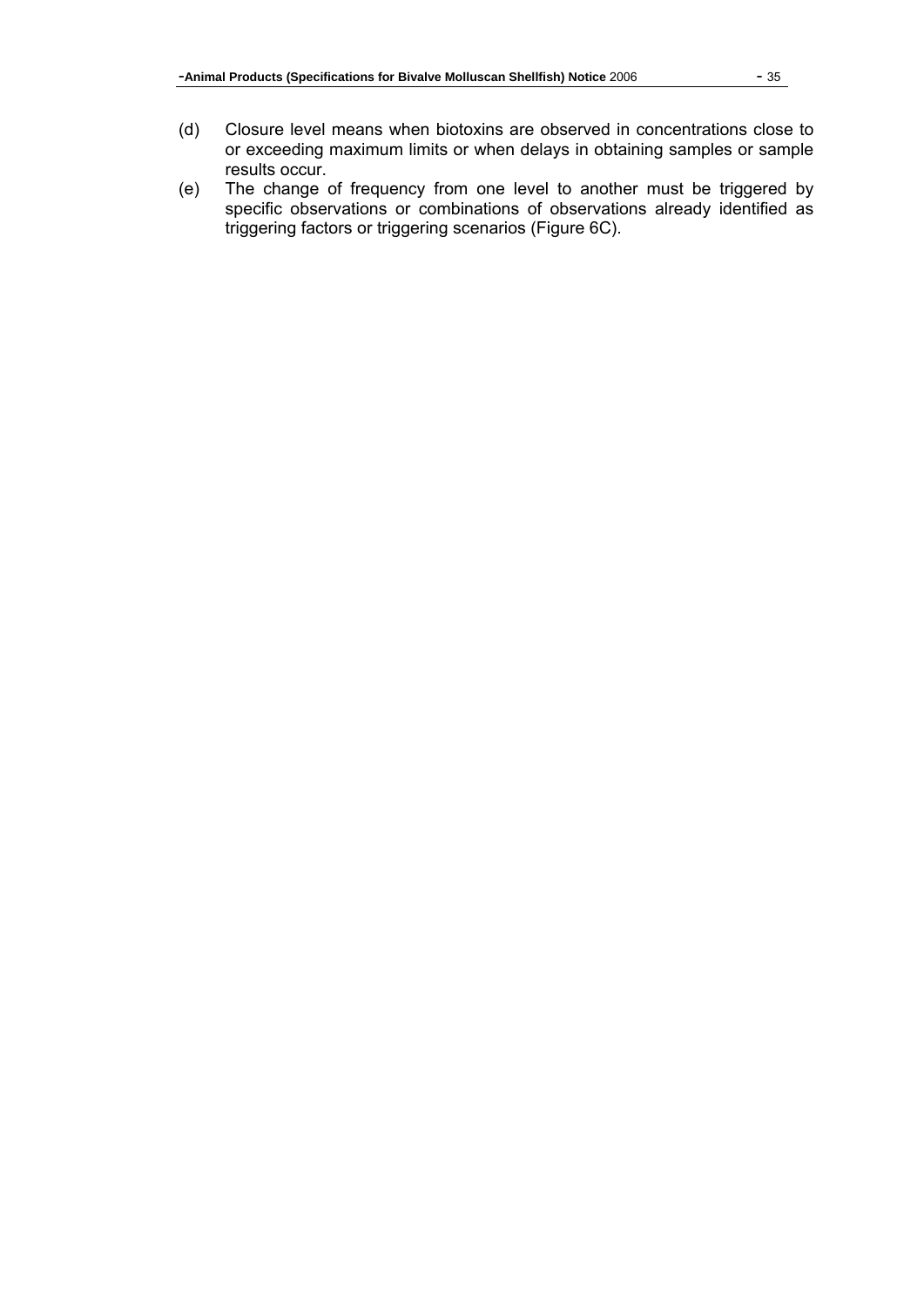#### Trigger Trigger 1 2 Alert Routine **Closure** Level Level Level ₳  $\uparrow$ Trigger Trigger 3  $\boldsymbol{\Lambda}$

Trigger 1:

- biotoxins detected above the background level but below the maximum level; or
- toxic phytoplankton present above trigger level.

### Trigger 2:

- biotoxins detected above the maximum level; or
- delays in sampling or receipt of results.

Trigger 3:

- biotoxins detected above the background level but below the maximum level; or
- toxic phytoplankton detected above the trigger level.

### Trigger 4:

- toxic phytoplankton detected below the trigger level; or
- biotoxins not detected or detected at a background level.

# **Figure 6C: Marine biotoxin action plan**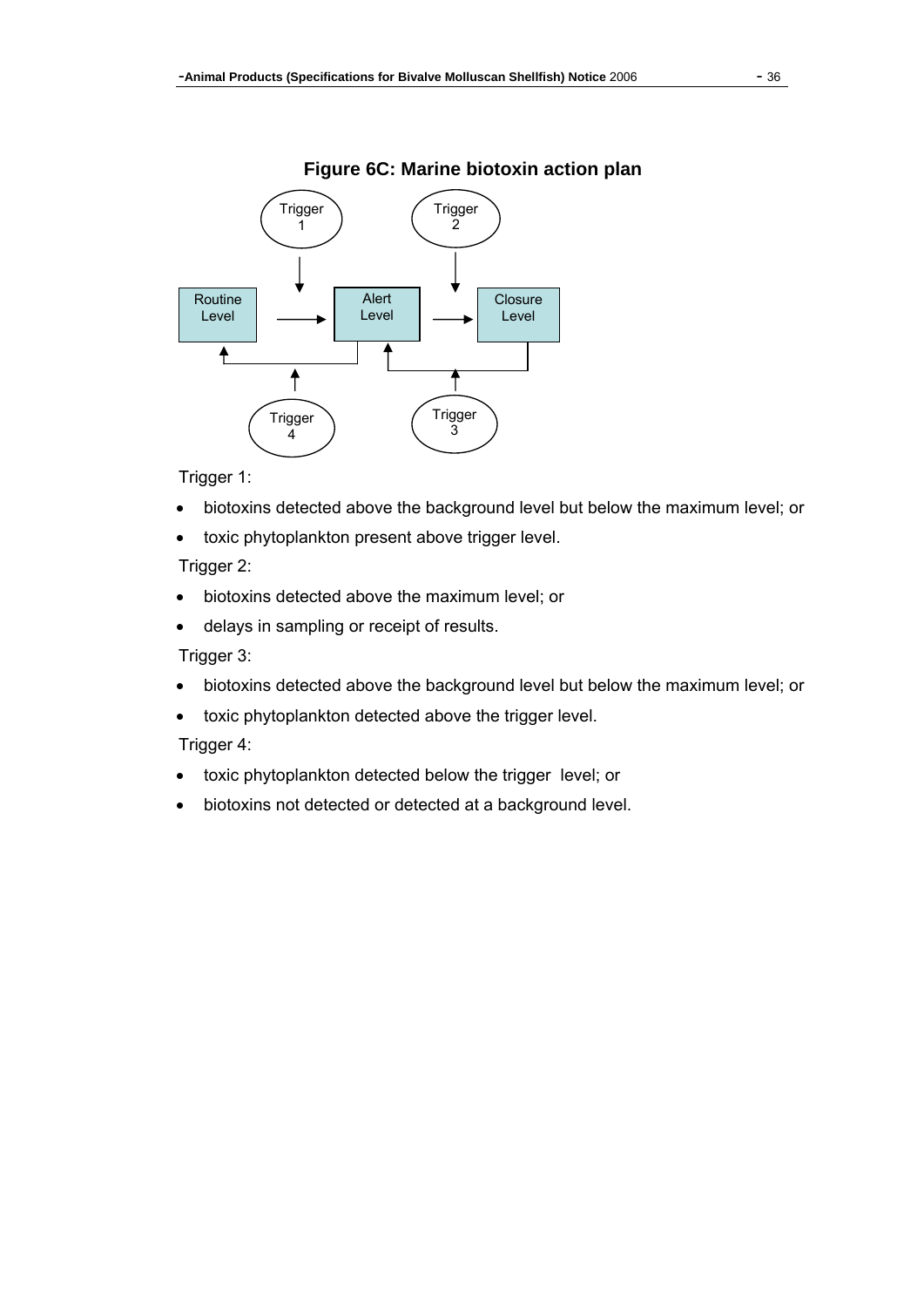# **Part 7 – Sampling**

#### **47 Application of this part**

- (1) This Part applies to all persons responsible for carrying out sampling, including investigative and background sampling, required by this Notice and such persons must comply with the provisions of this Part.
- (2) All sampling required by this Notice must be performed by a sampler certified under clause 49 of this Notice.

#### **48 Responsibilities for sampling**

- (1) The animal product officer responsible for the growing area is responsible for ensuring that all sampling required by this Notice is performed in accordance with the requirements of this Notice. This includes —
	- (a) the training, certification and listing of samplers and back up samplers; and
	- (b) the suitability of equipment used by the samplers; and
	- (c) an annual review of the sampling activity, including receipt of the samples at the laboratory; and
	- (d) the inclusion of sampling activities in the growing area management plan.

### **49 Competency of samplers**

- (1) Every person carrying out sampling for the purposes of this Notice must have a certificate of competency issued by an animal product officer.
- (2) Each sampler must be trained, certified as competent and audited by the animal product officer responsible for the sanitary survey, classification, marine biotoxin management and ongoing maintenance of the sanitary survey for the growing area.
- (3) Prior to training and certification, each sampler must
	- (a) demonstrate an adequate background in educational qualifications, scientific principles, trustworthiness, reliability and self motivation; and
	- (b) declare any potential conflict of interest.
- (4) The criteria for certification of samplers must include training and demonstrated competency in the relevant sampling areas, at least once every two years, in the following matters:
	- (a) legislation, specifications and other requirements relating to BMS in relation to the regulated control scheme;
	- (b) the sampling requirements of this Notice, including the public health rationale for the sampling;
	- (c) the care and use of instruments and equipment used in sampling activities;
	- (d) the correct method for taking water and BMS samples for microbiological analyses; water samples by a variety of methods including net haul, hose, Van Dorn, grab methods for phytoplankton analyses; BMS samples for marine biotoxin analyses; BMS and water samples for heavy metal and other toxic substance analyses; and other samples such as sediment and mussel rope for specific analyses;
	- (e) the significance of the number of BMS to be collected including the variation in microbiological, marine biotoxin and heavy metal levels between individual BMS;
	- (f) the correct method for taking measurements such as temperature and salinity;
	- (g) the correct method for completing the sample submission form and the sample label;
	- (h) the correct method for the storage and despatch of samples to the laboratory;
	- (i) the significance of following correct procedures;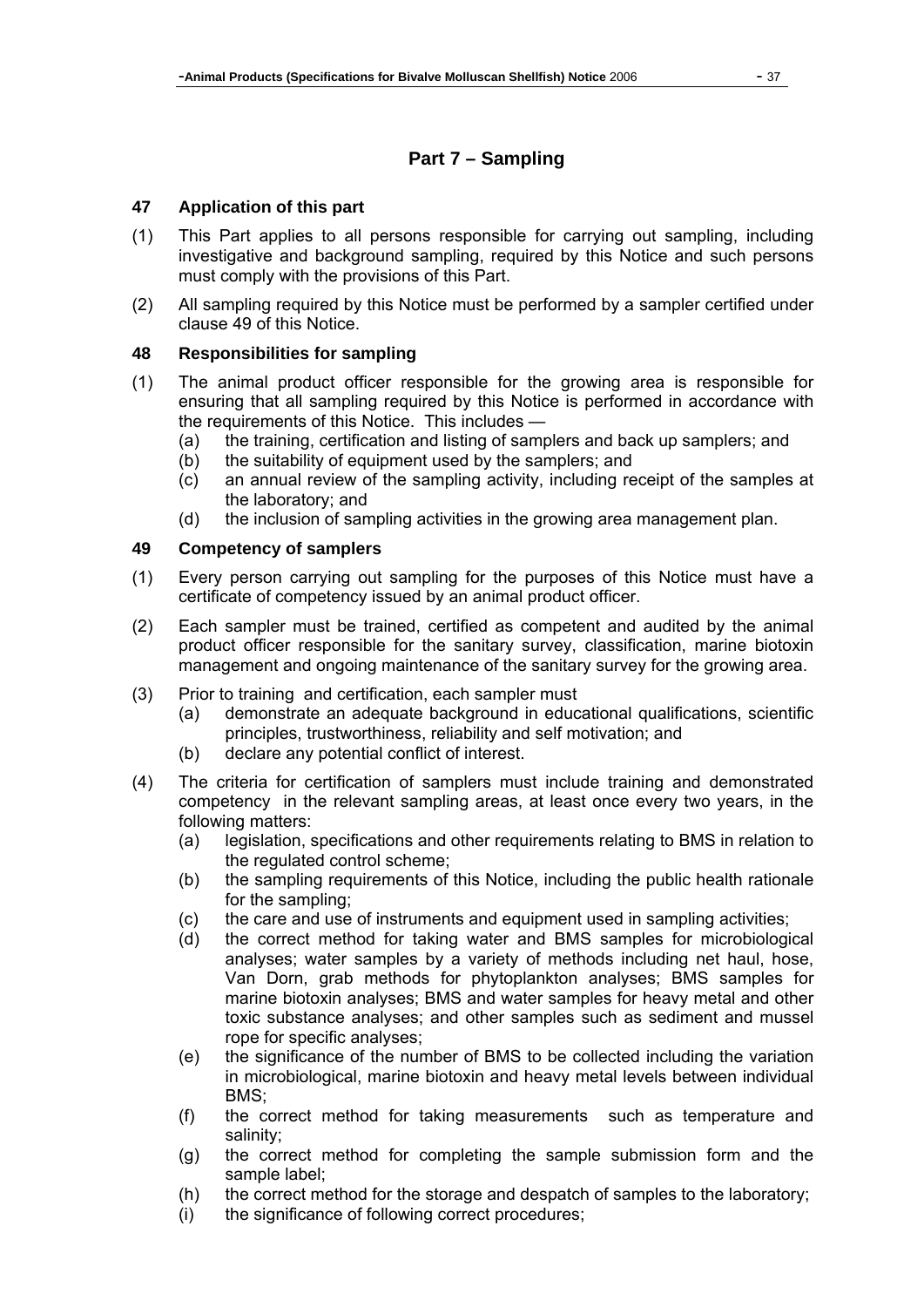- (j) the classification and status of growing areas;
- (k) marine biotoxin management;
- (l) the patchiness of harmful algae blooms;
- (m) the significance of phytoplankton monitoring and trigger levels;
- (n) aseptic sampling procedures for sampling for microbiological analyses;
- (o) the relevant collection method of BMS samples depending on the growing area characteristics such as dredge, intertidal or longline grown BMS;
- (p) the nature and whereabouts of pollution sources identified in the sanitary survey report;
- (q) making and recording field (including sea, land and meteorological) observations that may affect the quality of the water or BMS;
- (r) the consequences of errors in sampling for public health and the shellfish industry;
- (s) the significance of timing in adverse pollution condition sampling;
- (t) the significance of monthly sampling under adverse pollution conditions;
- (u) the significance of sampling on pre set dates for the systematic random sampling regime;
- (v) the amount of chilling material required to effectively chill the samples;
- (w) the organisation and management of sampling runs;
- (x) occupational health and safety requirements.
- (5) The competency of the sampler must be reassessed by an animal product officer at least once every two years and a new certificate issued following successful reassessment.

#### **50 Revocation of Certificate of Competency**

- (1) An animal product officer may revoke a certificate of competency issued under clause 49 if satisfied that the sampler has failed to comply with any relevant specifications or there has been a serious or repeated failure by the sampler to comply with the responsibilities specified in clause 51.
- (2) Before revoking a certificate of competency, the animal products officer must—
	- (a) notify the certificate holder in writing of his or her intention, giving the reasons for that intention and the facts and assumptions on which it is based; and
	- (b) give the certificate holder a reasonable opportunity, within the time specified in the written notice, to provide evidence, information, and submissions as to why the permit should not be revoked.
- (3) After considering material (if any) supplied by the certificate holder under subclause (2)(b), the animal production officer must—
	- (a) make a final decision as to whether or not to revoke the certificate; and
	- (b) as soon as practical, notify the certificate holder of the decision in writing, giving reasons and the facts or assumptions on which the decision is based, in the case of a decision to revoke the certificate.
- (4) A person whose certificate has been revoked under this clause may seek a review of the decision by the Director General or by a person designated by the Director General who was not involved in the decision to revoke the permit, and subsections (3) to (8) of section 162 of the Act apply in relation to any such review.

#### **51 Responsibilities of the sampler**

- (1) Every sampler must follow the direction of the animal product officer in relation to sampling.
- (2) Every sampler must ensure that the equipment used during sampling is adequately calibrated and does not contaminate the sample.
- (3) Every sampler must ensure that the sampling procedure does not result in contamination of the sample.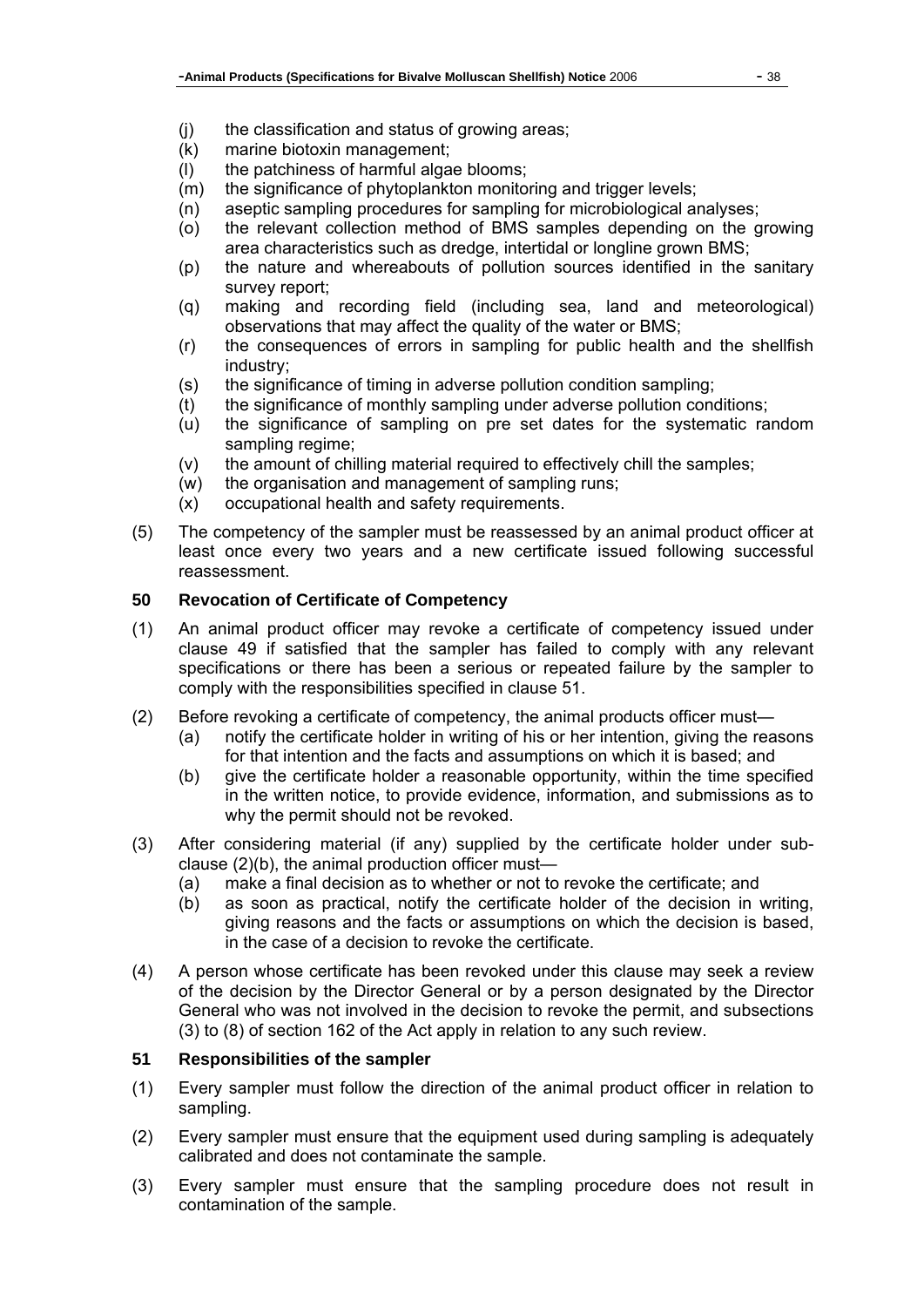- (4) Every sampler must identify, package, and store samples without delay after the sample has been taken.
- (5) Every sampler who becomes aware that an unsuitable sample has been taken must notify the laboratory and animal product officer immediately by phone, followed up within 3 working days in writing.
- (6) Every sampler must mark or clearly identify each sample package at the time of sampling in a manner that  $-$ 
	- (a) maintains the identity of the sample in a durable and legible manner; and
	- (b) allows clear and correct matching to any relevant records; and
	- (c) clearly identifies the place from which the sample was taken.
- (7) Every sampler must
	- (a) individually pack each sample in packaging so that the sample does not contaminate any other sample or packaging material, and to prevent any error in identification of the sample; and
	- (b) pack the sample using packaging that is durable, leak proof and free from contaminants; and
	- (c) place samples for microbiological and biotoxin analyses immediately into a chilled container at a temperature of cooler than 10°C; and
	- (d) complete the sample submission form in writing and sign it
		- (i) as soon as practicable after taking the sample; and
		- (ii) before despatching the sample to the laboratory.
	- (e) promptly despatch the sample to the laboratory in such a manner that the required times between sample collection and commencement of analysis as stated in Part 15 can be complied with.

## **52 Sample submission**

- (1) The sampler must ensure that a sample submission form accompanies each sample submitted to a laboratory and that it contains —
	- (a) the name and contact details of the sampler and the relevant animal product officer; and
	- (b) the date and time the sample was taken; and
	- (c) the type of sample taken and the part of the sample to be tested; and
	- (d) the sample station code, name, GPS coordinates or other acceptable location identifier, and where applicable the nearest corresponding marine farm number; and
	- (e) the type of tests to be carried out; and
	- (f) a section for lab use only for the recording of date of arrival, time of arrival, sample condition, flesh temperature and water temperature; and
	- (g) any other information the Director-General may require.
- (2) Each sample must be labelled and the label must clearly identify the sample to which it relates, and must state —
	- (a) a unique sample number; and
	- (b) the name or number or sample station from which the sample was taken; and
	- (c) the sample type; and
	- (d) the date and time of sampling.

unless other forms of labelling are considered acceptable.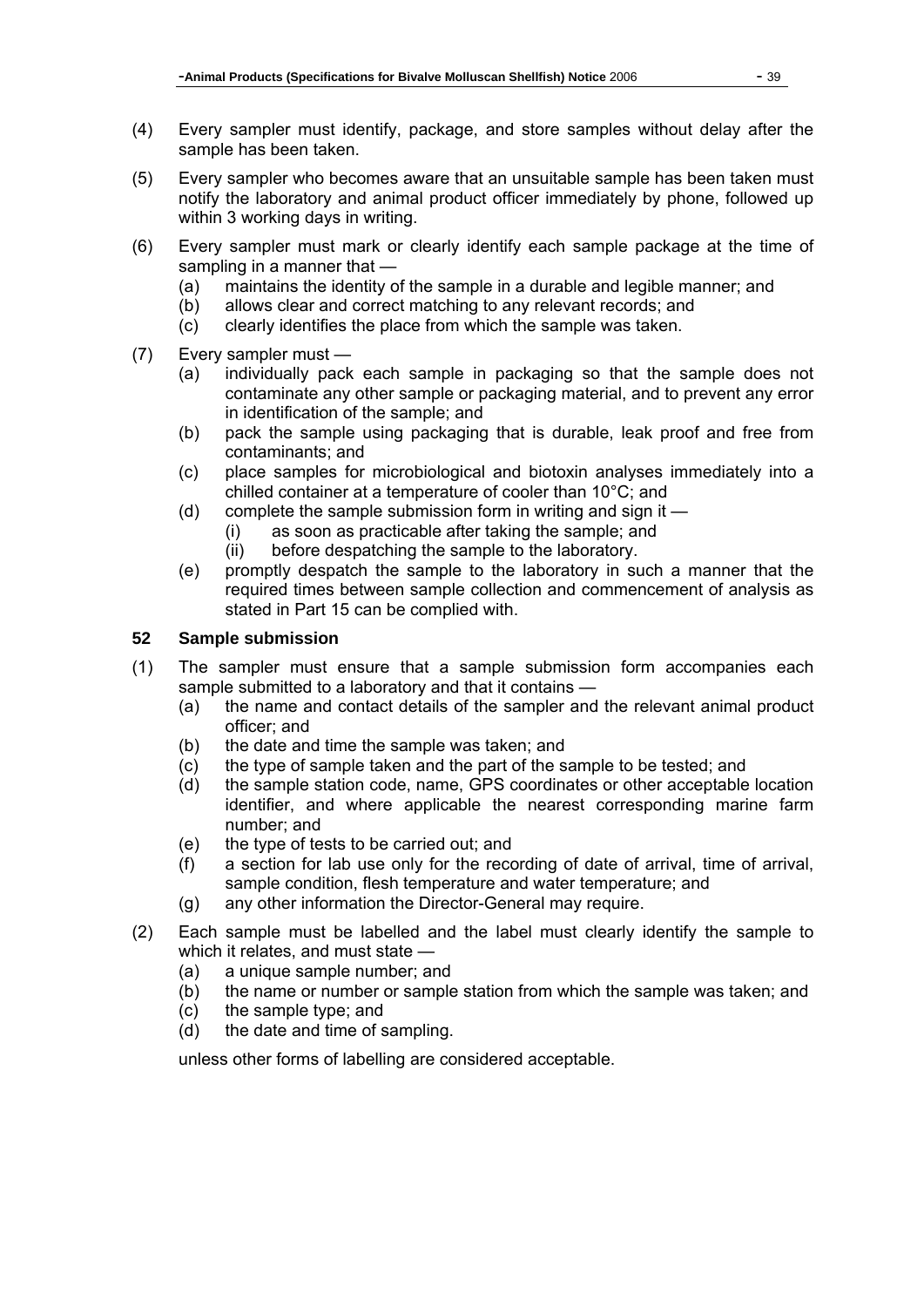# **Part 8 - Control of BMS harvesting**

#### **53 Application of this part**

- (1) This Part specifies the requirements undertaken by animal product officers in relation to the surveillance of growing areas and associated activities to ensure BMS are harvested in accordance with the requirements of the regulated control scheme
- (2) This Part applies to all growing areas, animal product officers, regional shellfish specialists and persons responsible for surveillance activities.

#### **54 Control of BMS growing areas**

- (1) General requirements
	- (a) An animal product officer must develop and implement a harvest control plan for each growing area to ensure that BMS are harvested only —
		- (i) From a growing area that is open for harvesting; or
		- (ii) For the purpose of relaying, depuration, or other post harvest treatment; and
		- (iii) By a vessel or vehicle specified in the register under regulation 35(d) of the regulations
	- (b) The harvest control plan must include surveillance activities for the audit of harvest documentation, transport of BMS, labelling of BMS, wet storage activities, relaying activities, sorting shed activities, BMS depot activities, and the transport of BMS from the source growing area for the purposes of relay, depuration or post harvest treatment.
- (2) Surveillance of growing areas
	- (a) The animal product officer must ensure that surveillance of the following growing areas occurs at sufficient intervals to detect and/or deter illegal harvesting —
		- (i) growing areas classified as prohibited, restricted, conditionally restricted or conditionally approved based on a sanitary survey; and
		- (ii) growing areas in the closed status: and
		- (iii) growing areas used for relay.
	- (b) The surveillance activity must address the need for night, weekend, and holiday surveillance.
	- (c) Surveillance is considered adequate when the majority of an area is monitored.
	- (d) No more than two surveillances can be counted in a 24-hour period, and each must be a separate deliberate effort.
	- (e) If the animal product officer has current evidence that illegal harvest of BMS is occurring, the harvest control plan must be immediately re-evaluated and, if necessary, surveillance activity must be increased.
	- (f) The animal product officer may specify, in the harvest control plan, other persons who have undergone acceptable training, who may perform specified surveillance activities.
- (3) Exceptions

Surveillance is not required under the following conditions-

- (a) when there is no BMS production and the area has been depleted of BMS by harvesting, disease, or other causes; and
- (b) when harvest from the area is not economically feasible due to the cost of harvesting exceeding the market value of the product;
- (4) Frequency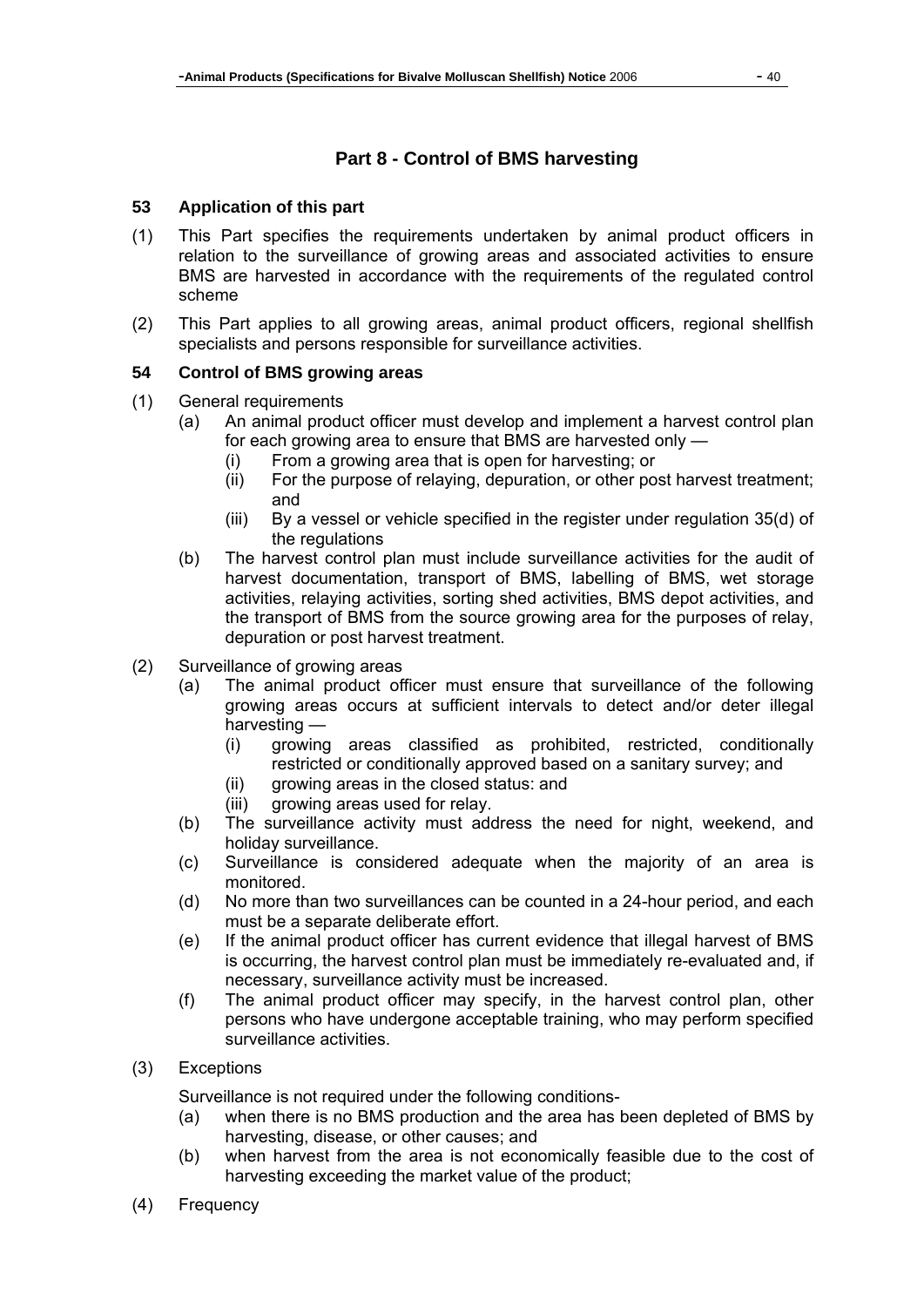- (a) Each growing area must have surveillance at the frequency of one (1) time per 30 harvestable days when the area is in the closed status or prohibited except that when tidal, weather or other conditions prohibit harvesting on a particular day, that day is not included in the 30 harvestable day calculation.
- (b) If the area is geographically remote, sparsely populated or has limited access such as no or very poor roads such that the potential for harvesting and marketing the BMS is severely restricted —
	- (i) the regional shellfish specialist may determine a surveillance frequency less than that required in sub-clause (4)(a) above; and
	- (ii) the animal product officer must include, in the harvest control plan, the additional surveillance activities such as airport, wharf, premises or transporter surveillance that will be used in lieu of traditional surveillance activities.
- (c) Where the growing area is closed to harvesting during traditional nonharvesting seasons —
	- (i) the regional shellfish specialist must determine the frequency and nature of surveillance; and
	- (ii) the animal product officer must include in the harvest control plan, the additional surveillance activities such as airport, wharf, premises or transport surveillance and that will be used in lieu of traditional surveillance activities;
- (5) Training
	- (a) The regional shellfish specialist must train and certify the harvest control animal product officers in the following:
		- (i) harvest control plan design and implementation; and
		- (ii) growing area classification and harvest criteria; and
		- (iii) harvest control legislation.
- (6) Harvest control plan
	- (a) The animal product officer must prepare a harvest control plan for each growing area.
	- (b) The harvest control plan must be reviewed annually by the animal product officer and included in the growing area annual review report.
	- (c) Each harvest control plan must include the following-
		- (i) a list and description of each growing area to which it applies, including its classification, where surveillance is required and
		- (ii) the harvest criteria for conditional areas; and
		- (iii) the identification of growing areas where wet storage and relaying are carried out; and
		- (iv) the procedure used to prevent relayed or wet stored BMS being mixed with BMS from another area; and
		- (v) a written agreement, describing respective responsibilities, with other agencies that are likely to be conducting harvest control activities; and
		- (vi) the personnel, frequency and nature of surveillance for each growing area; and
		- (vii) surveillance staff contact details during work hours and after work hours; and
		- (viii) the name and address of the harvest operators and the name, position, or designation of the person or persons nominated by the operator as responsible for the day-to-day management of the harvest operations (if applicable); and
		- (ix) the name or unique identifier of each vessel and vehicle used in the harvesting operation; and
		- (x) the written procedures describing the process of notifying harvest operators of the closure and re opening of growing areas; and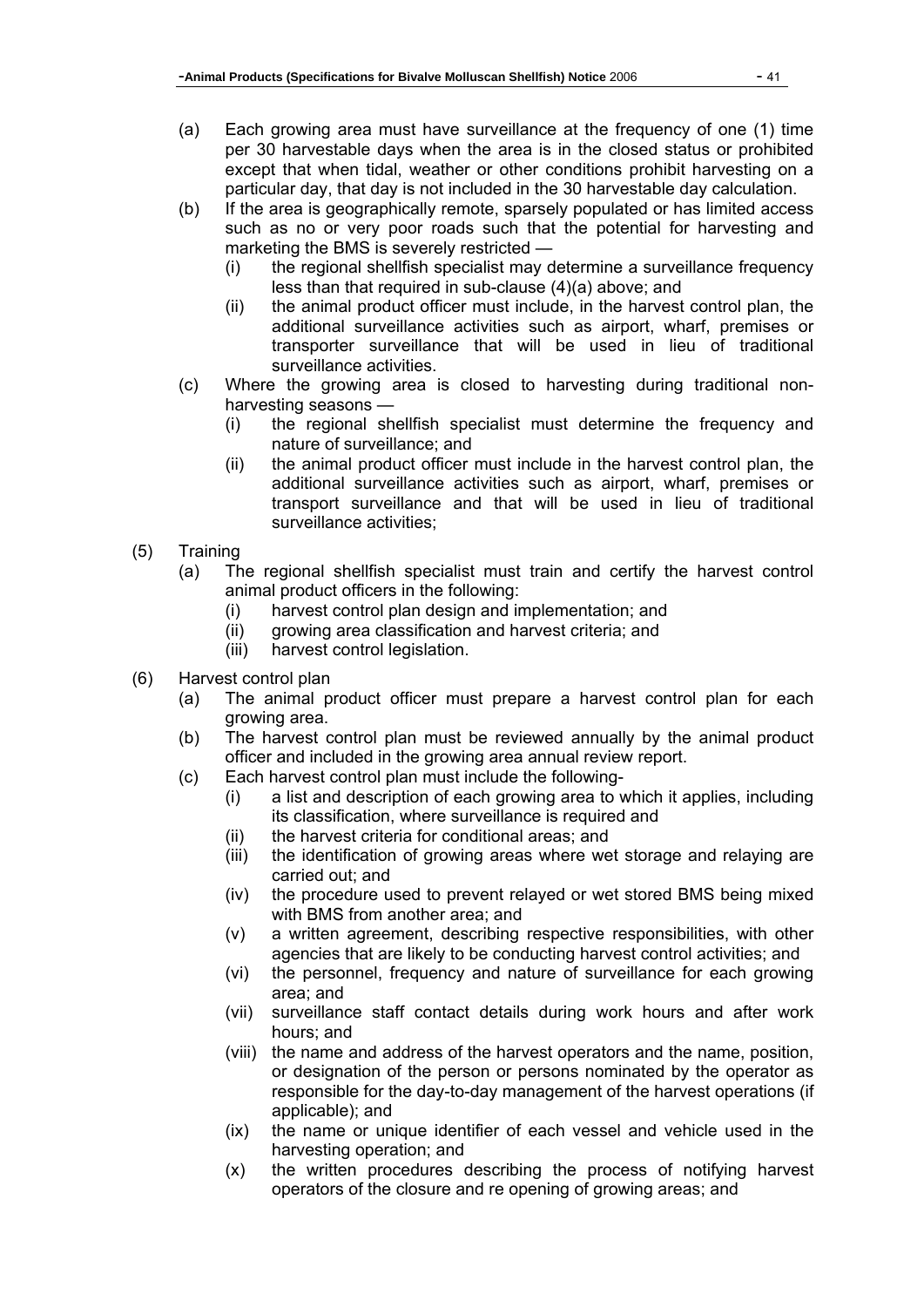- (xi) the methods used to inform animal product officers and others carrying out surveillance, of growing area classifications and status, and of any special activities undertaken in the area; and
- (xii) an identification of any surveillance problems; and
- (xiii) the type and frequency of reporting by surveillance personnel.
- (7) Annual surveillance report
	- (a) An annual surveillance report must be prepared by the animal product officer for each growing area and attached to the annual growing area review.
	- (b) The annual surveillance report must include the following-
		- (i) details of the surveillance activities performed during the preceding year including dates, personnel, times, week day, weekend, night surveillance activities, the number of days the areas were closed and the activities stated in clause 54(1)(b) above; and
		- (ii) confirmation that the required frequency of surveillance was achieved; and
		- (iii) details of warnings issued; and
		- (iv) details of any activities referred to the NZFSA Compliance and Investigation Group; and
		- (v) details of any legal actions undertaken.
	- (c) Must be included in the annual growing area review report.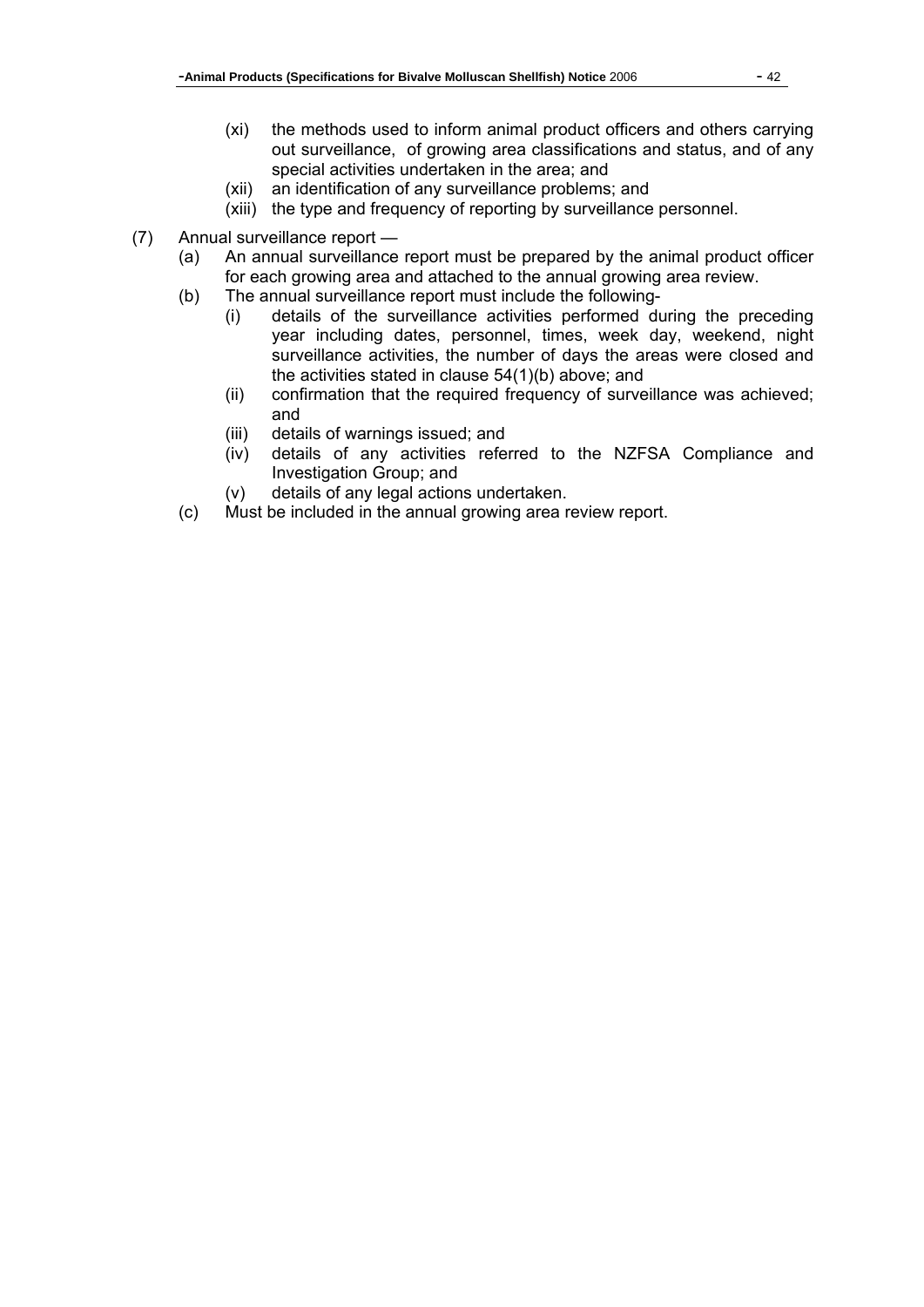# **Part 9 - Requirements for harvest operators, vessels and vehicles**

#### **55 Application of this part**

- (1) This Part applies to all harvest operators, vessels and vehicles used in the harvesting operation and to persons working on harvest vessels and vehicles and such persons must comply with the provisions of this Part.
- (2) Harvest operators must comply with, and ensure compliance with, the relevant provisions of this Notice and the regulations.
- (3) Clause 61(5) comes into force on 1 July 2007.

### **56 Registration and verification**

- (1) No person may use a vessel or vehicle for the harvest of BMS unless the name or unique identification number of each vessel and vehicle is shown on the register of harvest operators in accordance with regulation 35 of the regulations.
- (2) A recognised verifier must conduct an inspection and prepare an initial verification report that addresses the requirements of this Part of the Notice not more than 3 months before the date of application for registration as a harvest operator.
- (3) After initial registration, a recognised verifier must verify compliance, of each harvest vessel or vehicle with the requirements of this Notice, at least once every 12 months.
- (4) The operator must notify a recognised verifier when a harvest vessel or vehicle is no longer used by the operator, including change of ownership, for the harvest of BMS.

#### **57 Design of harvest vessels, vehicles, equipment and BMS containers**

- (1) The harvest operator must ensure that harvest vessels and vehicles are designed in such a way as to prevent contamination of BMS by bilge or other water.
- (2) The harvest operator and persons working on the harvest vessels and vehicles must ensure that the vessels and vehicles are operated in such a way as to prevent contamination of BMS by bilge or other water.
- (3) The BMS must be stored at a minimum of 25mm off the deck on vessels where the deck is not channelled, graded or adequately drained.
- (4) When considered necessary by an animal product officer, the operator must provide effective coverings on harvest vessels and vehicles to protect BMS from exposure to direct sunlight, birds, or other conditions which may affect the quality of the BMS.
- (5) Containers used for storing BMS must be clean and made from materials that will not contaminate the BMS.
- (6) Bags or sacks must not be reused to contain BMS unless they are effectively washed and sanitised by soaking in a solution containing between fifty and two hundred parts per million free available chlorine for thirty minutes, or by using an equivalent sanitising method approved in writing by an animal product officer.

#### **58 Operation of harvest vessels and vehicles**

Harvest operators, persons nominated by the operator as responsible for the dayto- day management of the harvesting operations and persons working on harvest vessels and vehicles must ensure that-

(1) Water that comes into direct or indirect contact with BMS is potable water or water that meets the standard for an approved growing area as stated in clause 14; and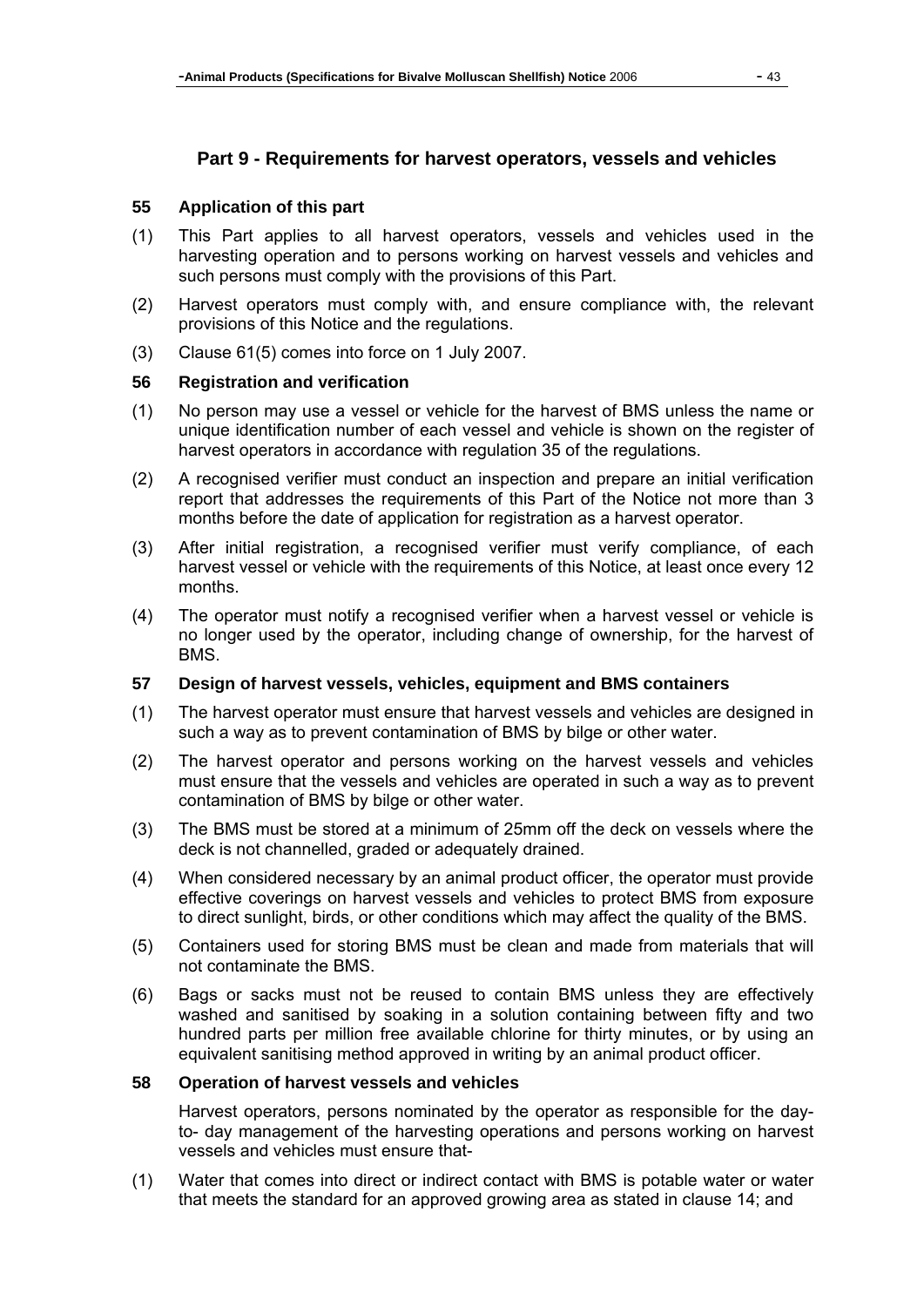- (2) Ice that comes into direct or indirect contact with BMS is manufactured, stored, handled and transported in such a manner that it will not become contaminated, and if delivered to a harvest vessel or vehicle, is inspected on arrival and rejected if delivered in a manner that may have permitted contamination or if contamination is evident; and
- (3) Cats, dogs and pests are not allowed on harvest vessels or vehicle; and
- (4) All equipment on board that may come into direct or indirect contact with BMS during handling or transport for relaying, depuration or post harvest treatment is thoroughly cleaned before the vessel, vehicle or equipment is used to transport or handle BMS for direct marketing; and
- (5) All persons working on harvest vessels and vehicles are adequately trained in the requirements of this Notice; and
- (6) BMS which are harvested and transported on a harvest vessel or vehicle for more than six hours must be shaded from the sun or sprayed with water of approved area quality while in the open status or chilled with ice or covered with clean wet sacks or subjected to other acceptable measures to minimise BMS deterioration; and
- (7) The requirements of clause 73 are complied with in relation to the harvesting, transporting and unloading of BMS.

## **59 Disposal of human sewage from harvest vessels**

- (1) Human sewage must not be discharged overboard from a harvest vessel, or vessel assisting a harvest vessel unless the discharge occurs more than 500 metres from the growing area boundary.
- (2) An acceptable marine sanitation device, portable toilet or other acceptable sewage disposal receptacle must be provided on each harvest vessel to contain human sewage, unless exempted by the Director General.
- (3) Portable toilets and other acceptable sewage disposal receptacles must
	- (a) be used only for the purpose intended; and
	- (b) be secured while on board and located to prevent contamination of BMS by spillage or leakage; and
	- (c) be maintained in a sanitary manner; and
	- (d) be constructed of impervious, cleanable material and have a tight fitting lid.
- (4) Harvest operators must ensure that acceptable hand washing and sanitising facilities are provided on harvest vessels.
- (5) All persons on board a harvest vessel must wash and sanitise their hands after using the toilet.

## **60 BMS washing**

- (1) The harvest operator is the primary person responsible for the washing of BMS prior to retail, wholesale or processing.
- (2) BMS must be washed reasonably free of mud, marine flora, bottom sediments and detritus as soon after harvesting as practicable.
- (3) Tanks and re-circulated water systems for washing BMS must be used only with the written approval of an animal product officer.

## **61 BMS identification and harvest declaration**

- (1) Each container of BMS must be labelled at the time of filling with a durable, legible and waterproof harvest label fixed to the exterior of the container.
- (2) The harvest label must contain the following information:
	- (a) the name or unique identification number of the harvest vessel or vehicle as specified in the register of harvest operators; and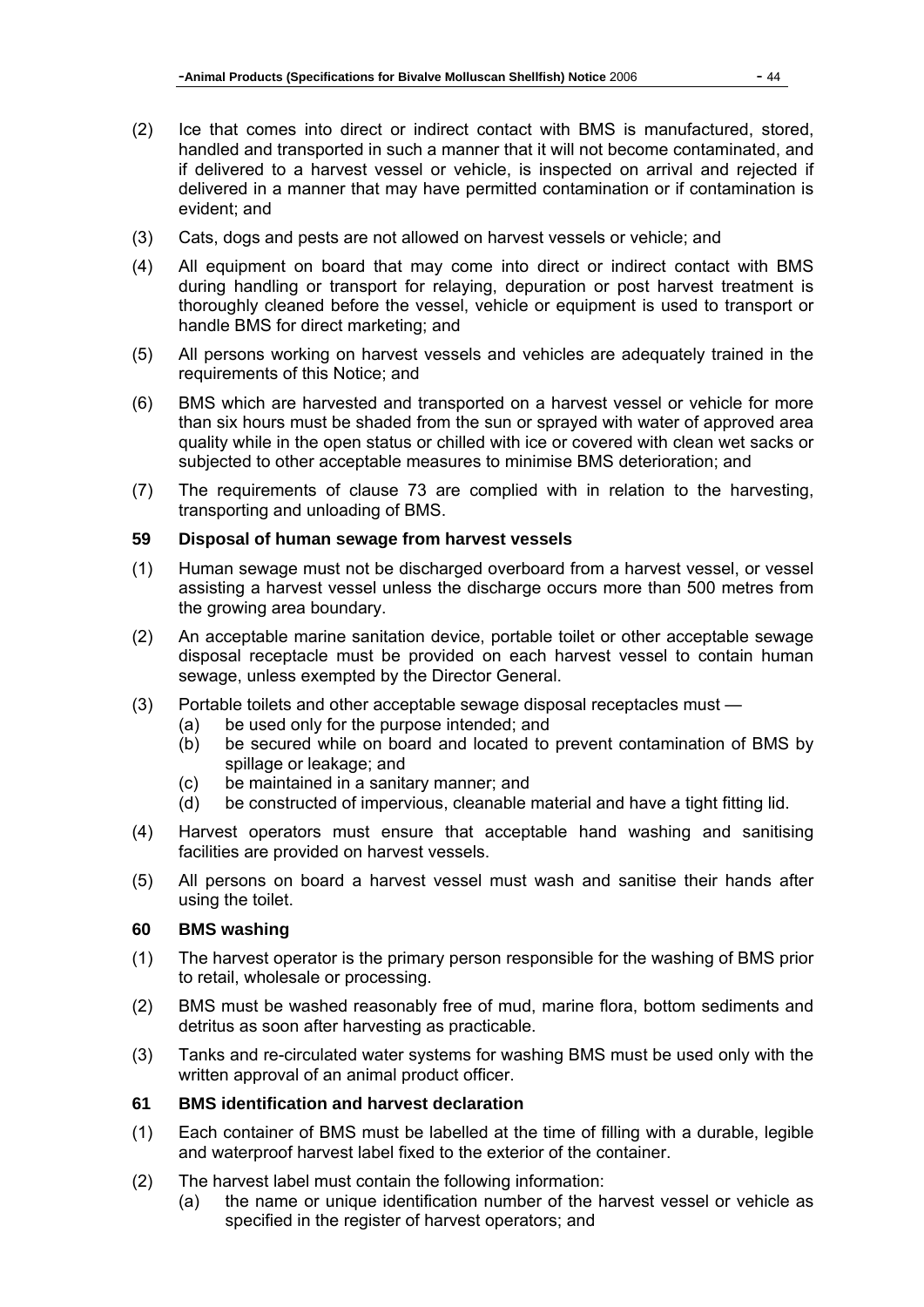- (b) the growing area number or other acceptable identification; and
- (c) the authority to farm or harvest BMS under the Fisheries Act 1996, Resource Management Act 1991 or any other relevant Act; and
- (d) the date of harvest.
- (3) A bulk unit of containers may be labelled with one harvest label provided that all containers in the unit are secured together by wrapping material, net or other acceptable means.
- (4) Where the harvest lot is divided between a number of receivers, a copy of the harvest declaration must be provided to each BMS receiver.
- (5) The harvest operator must ensure that all harvest declaration documents are sequentially numbered after 1 July 2007.
- (6) The harvest declaration must not contain any corrections, erasures or alterations unless they are made in indelible ink, initialled and dated.
- (7) The harvest operator or person nominated by the operator as responsible for the day-to-day management of harvesting operations must complete and sign a harvest declaration that must accompany each lot of BMS and be provided to the BMS receiver.
- (8) The harvest declaration must include the following information in a clear indelible legible manner:
	- (a) the name or unique identification number of the harvest vessel or vehicle as specified in the register of harvest operators; and
	- (b) the printed name of the harvest operator as specified in the register of harvest operators; and
	- (c) the associated current identification of each permit or registration under the Fisheries Act 1996, Resource Management Act 1991, or any other relevant Act.; and
	- (d) the growing area number; and
	- (e) the date and start time of harvest; and
	- (f) the date and finish time of harvest; and
	- (g) the species and quantity of BMS; and
	- (h) in the case of BMS which has been harvested from the seafloor such as scallops, dredge oysters and dredge mussels, GPS or other acceptable harvest area identification must be stated on the harvest declaration; and
	- (i) the name and street address or NZFSA unique identifier of the BMS receiver; and
	- (j) a statement that the BMS referred to in the harvest declaration have been harvested and handled in accordance with the requirements of the BMS regulated control scheme; and
	- (k) the signature of the person nominated by the operator as responsible for the day to day management of the harvesting operations.
- (9) Where the BMS have been wet stored, the harvest declaration must state the date the BMS was harvested from the wet storage area and identify the wet storage area as the harvest area.
- (10) Where BMS are harvested for relay, the harvest declaration must identify the BMS as BMS harvested for relay by including the relay lot number in sub-clause  $(8)(g)$ above and in place of sub-clause (8)(i) above, the harvest declaration must state the growing area number and the associated current identification of each permit or registration under the Fisheries Act 1996, Resource Management Act 1991, or any other relevant Act of the relay site.
- (11) Where BMS are harvested from a relay area at the completion of relaying, the harvest date must be the date the BMS was harvested from the relay area and the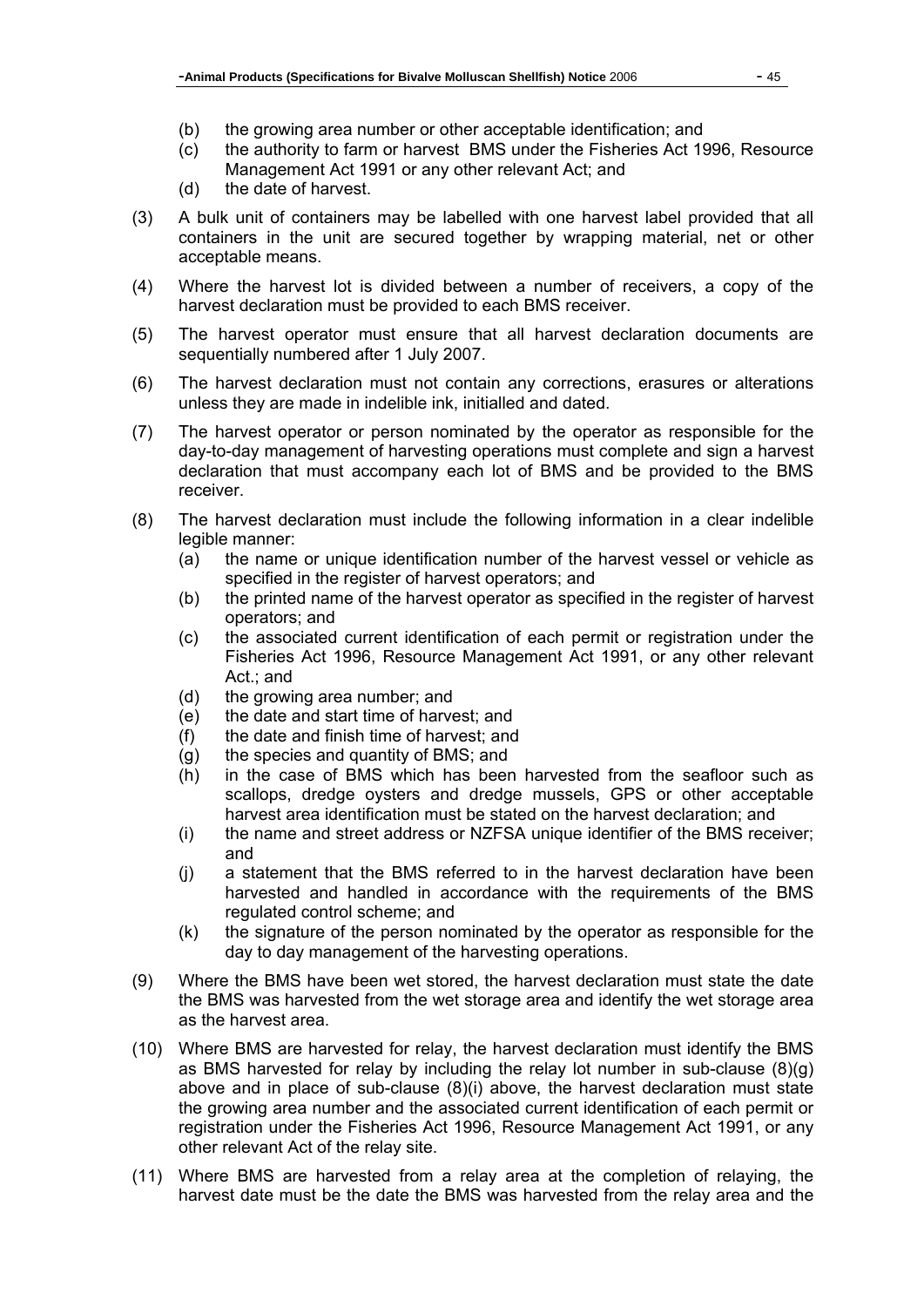harvest declaration must identify the BMS as relayed BMS by including the relay lot number in sub-clause (8)(g) above.

(12) Where the BMS have been stored in a sorting shed or a BMS depot, the harvest declaration must state the time and date of entry into and time and date of departure from the facility.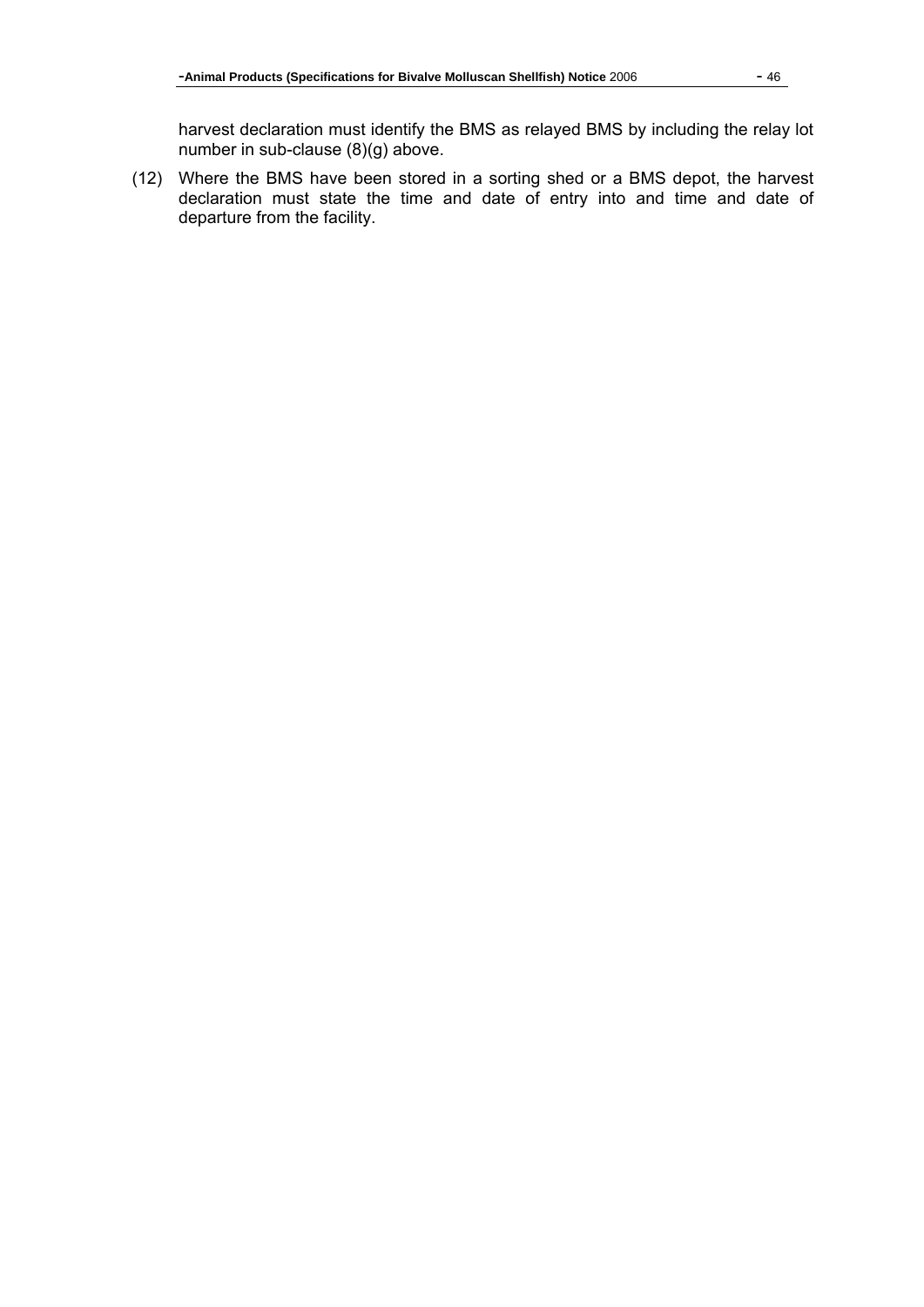# **Part 10 - Health of personnel**

#### **62 Application of this part**

This Part applies to harvest operators, transport operators, BMS sorting shed operators, BMS depot operators and relay operators and such persons must comply with the provisions of this Part.

#### **63 Health**

- (1) Every operator described in clause 62 must take reasonable measures to ensure that any person (including any visitor or contractor) who:
	- (a) is infected with, or a carrier of, an infectious disease in a communicable form as described in Section A, Part I, of the First Schedule of the Health Act 1956, and that it is likely to be transmitted through BMS; or
	- (b) is suffering from diarrhoea or vomiting; or
	- (c) is suffering from boils, sores, infected wounds or any other condition that cannot be adequately prevented from becoming a source of contamination;

must not work as a BMS handler or work in any sorting shed, depot or on any vessel or any area where he or she may contaminate the BMS unless the Medical Officer of Health confirms in writing that the medical condition of the person is not likely to contaminate the BMS.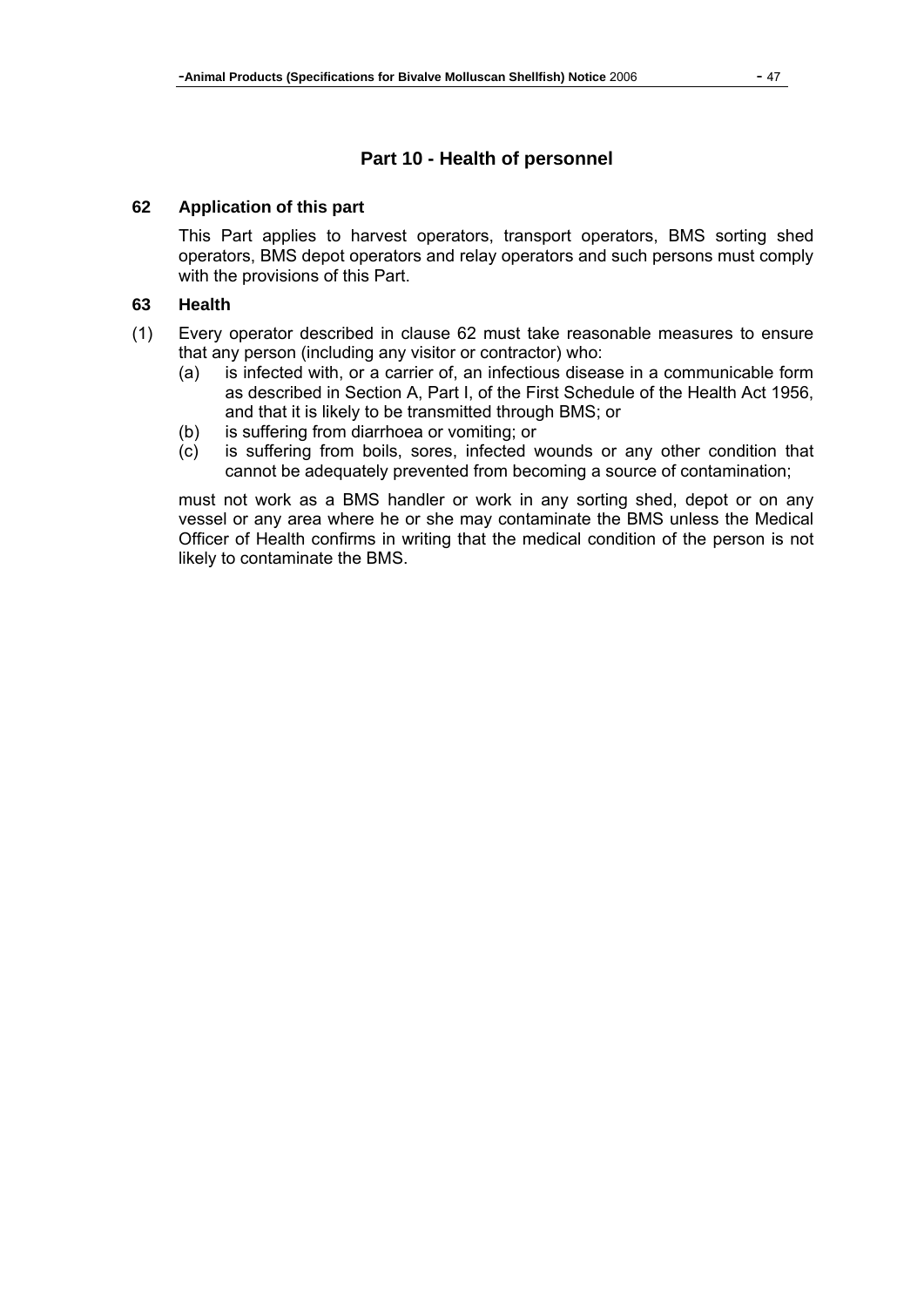# **Part 11 – BMS sorting sheds and depots**

#### **64 Application of this part**

(1) This Part applies to BMS depot operators and sorting shed operators and such persons must comply with the provisions of this Part.

## **65 Listing of sorting sheds and BMS depots**

- (1) No person may use a BMS sorting shed or BMS depot unless the sorting shed or depot is listed under Part three of the regulations.
- (2) Prior to listing, an animal product officer must conduct an inspection of each BMS depot and sorting shed and prepare an initial verification report that addresses the requirements of this Part.
- (3) A copy of the initial verification report must accompany the application for listing.
- (4) After initial listing of each BMS depot and sorting shed, an animal product officer must verify compliance of the listed depots and sorting sheds at least once every 12 months.

### **66 Requirements and Responsibilities of BMS sorting shed operators**

- (1) The BMS sorting shed operator must ensure that
	- (a) BMS are not processed, apart from washing, grading and chilling, in a sorting shed; and
	- (b) sorting sheds are only used for the storage of BMS after harvest when conditions such as tide times, harvest times or other conditions determined by an animal product officer affect the transport of BMS from landing to the next point of business; and
	- (c) persons who have access to the sorting shed—
		- (i) wear clothing that is not a source of contamination; and
		- (ii) refrain from behaviour that could contaminate the BMS; and
	- (d) adequate steps are taken to exclude dogs, cats and pests; and
	- (e) an acceptable inventory is maintained, using harvest declaration information, of all incoming and outgoing BMS; and
	- (f) the sorting shed is provided with water of a sufficient quality such that it is not a source of contamination to the sorting shed or the BMS; and
	- (g) the sorting shed and storage area are cleaned, and where necessary, sanitised; and
	- (h) the sorting shed is operated within its capability and capacity; and
	- (i) BMS is not stored in a sorting shed for more than twenty four hours; and
	- (j) BMS is stored in a room, compartment or container that
		- (i) is vermin proof; and
		- (ii) has tight fitting doors, lids, access ways; and
		- (iii) has flooring, structures that prevents BMS from coming into contact with BMS liquor; and
		- (iv) is not used to store petrochemicals, or other materials that may contaminate the BMS; and
		- (v) is constructed of materials which minimise contamination and deterioration of the BMS; and
		- (vi) where mechanical refrigeration is provided it is equipped with a calibrated thermostat and indicating thermometer and the indicating thermometer is visible from the outside of the sorting shed.
	- (k) access is provided to an animal product officer at any reasonable time; and
	- (l) BMS are labelled correctly at all times while in the sorting shed; and
	- (m) the harvest declaration contains the sorting shed information stated in clause 61 of this Notice;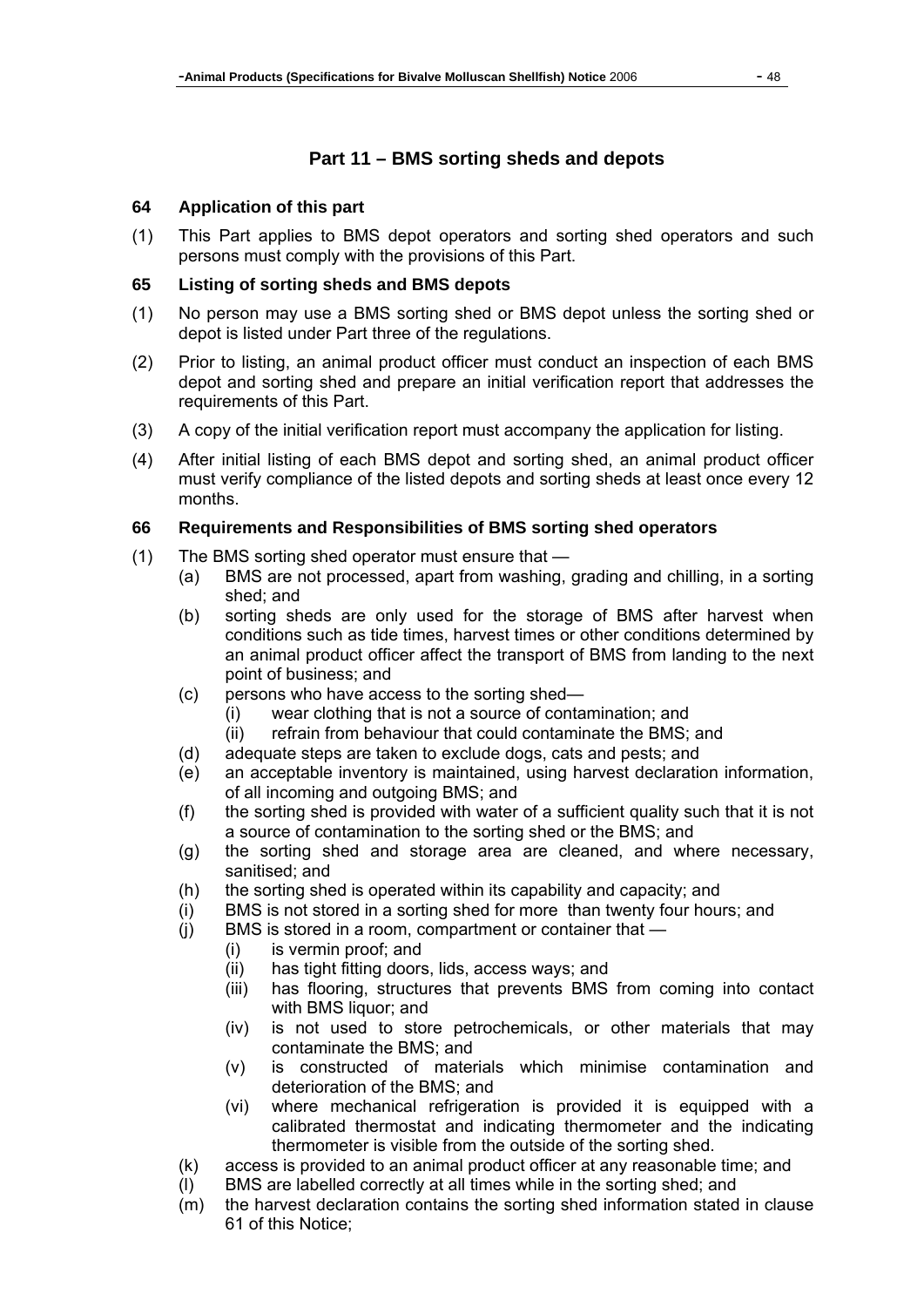(n) a copy of the harvest declaration is retained by the sorting shed operator for a period of 4 years.

# **67 Requirements and Responsibilities of BMS depot operators**

- (1) The BMS depot operator must ensure that
	- (a) BMS do not undergo any processing, apart from grading and chilling, in a BMS depot; and
	- (b) BMS depots are provided with
		- (i) a refrigeration facility or some other means by which the BMS can be subjected to temperature control; and
		- (ii) water of a sufficient quality such that it is not a source of contamination to the BMS depot or the BMS; and
	- (c) BMS depots are designed, constructed and maintained to-
		- (i) permit easy and effective cleaning, and where appropriate, sanitising; and
		- (ii) minimise contamination and deterioration of BMS; and
	- (d) the BMS depot, facilities, equipment and essential services are cleaned and where necessary sanitised; and
	- (e) that cleaning and sanitising compounds are labelled, stored and maintained so as not to be a source of contamination; and
	- (f) only approved maintenance compounds are used within the BMS depot; and
	- (g) an acceptable inventory is maintained, using harvest declaration information, of all incoming and outgoing BMS; and
	- (h) the BMS depot is operated within its capability and capacity; and
	- (i) persons who has access to the BMS depot
		- (i) wear clothing that is not a source of contamination; and
		- (ii) refrain from behaviour that could contaminate the BMS; and
	- (j) the BMS depot is equipped with a calibrated thermostat and indicating thermometer; and
	- (k) the temperature gauge used is visible from the outside of the depot; and
	- (l) appropriate steps are taken to exclude pests; and
	- (m) the harvest declaration contains the BMS depot information stated in clause 61 of this Notice;
	- (n) a copy of the harvest declaration is retained for at least 4 years.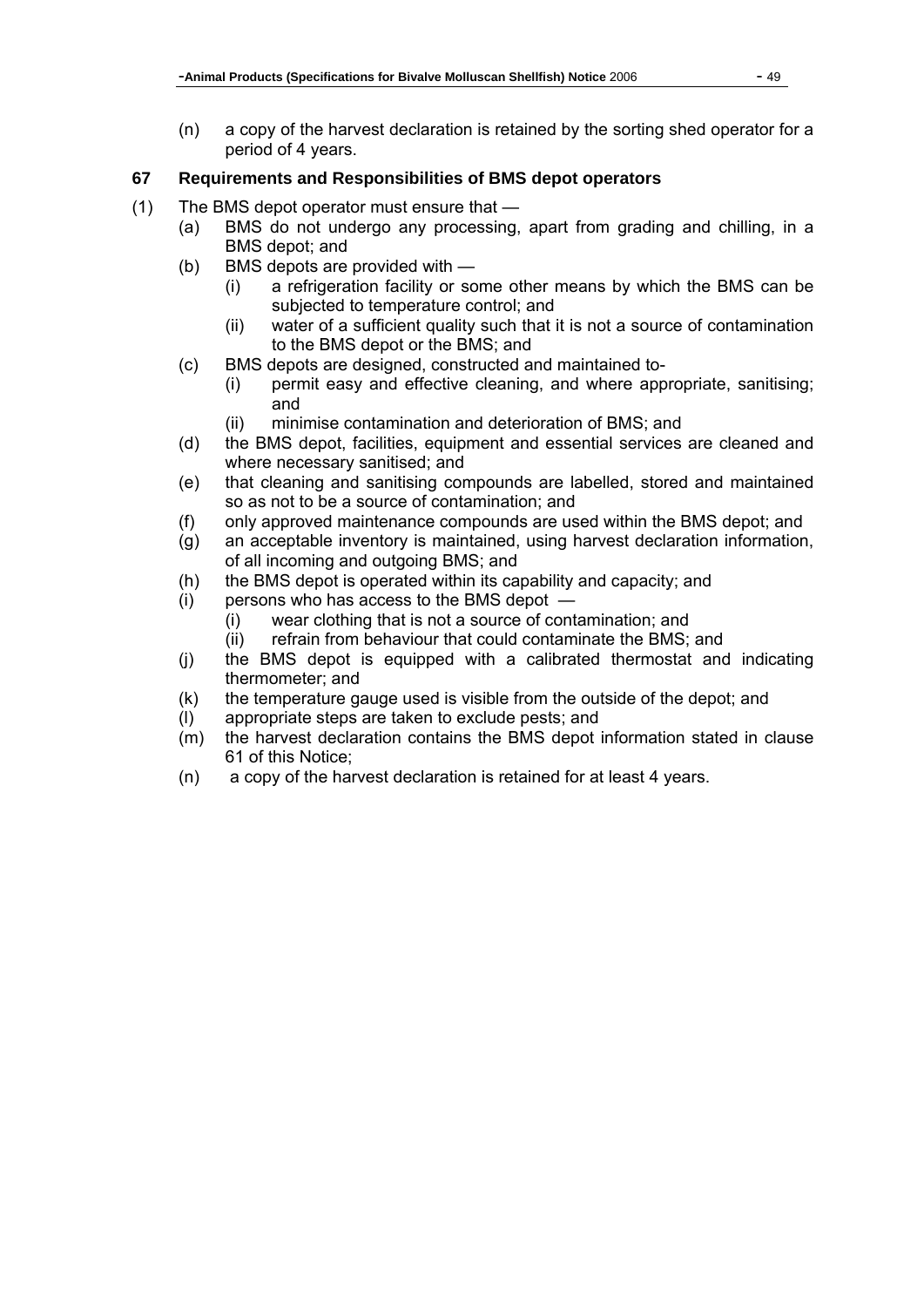# **Part 12 – Transport of BMS**

#### **68 Application of this part**

This Part applies to transport operators, including harvest operators, from time of harvest to receipt at the primary processor or when the BMS are taken off the transport vessel or vehicle for retail or wholesale business and such persons must comply with the requirements of this Part.

#### **69 Listing of transport operators**

- (1) No person may transport BMS unless that person is listed as a transport operator under Part 3 of the regulations.
- (2) Prior to listing, an animal product officer must conduct an inspection and prepare an initial verification report, for each vessel or vehicle that the transport operator intends using for the transport of BMS, that addresses the requirements of this Part.
- (3) A copy of the initial verification report must accompany the application for listing.
- (4) After the initial listing of the transport operator, an animal product officer must verify compliance of each vessel or vehicle, used for the transport of BMS, with the requirements of this Notice at least once every 12 months.

#### **70 Design and construction**

- (1) Transportation units, including vessels and vehicles, and loading equipment must be designed, constructed, equipped and operated to prevent contamination, deterioration and decomposition of the BMS.
- (2) Where the deck of the transportation unit is not channelled, graded or adequately drained, the BMS must be stored a minimum of 25mm off the deck.
- (3) Transportation units must be constructed from materials that will maintain the status of the BMS as suitable for processing or fit for intended purpose.
- (4) If the transportation unit provides the means by which the BMS is refrigerated, the unit must be designed, constructed and equipped to ensure that the specified temperatures are achieved and maintained throughout transportation.
- (5) Temperature measuring devices used to measure critical temperatures must be calibrated and located to measure the internal temperature of the transportation unit at the warmest point.

#### **71 Hygiene and maintenance**

- (1) The hygiene and maintenance of the transportation unit and loading equipment must be such that contamination and deterioration of the BMS is minimised.
- (2) Hygiene and behaviour of persons involved in the transportation of BMS must be such that contamination and deterioration of BMS is minimised.

#### **72 Operation**

- (1) Trucks or other transportation units must be pre-chilled to  $7^{\circ}$ C when chilling of BMS has already commenced and when the ambient air temperatures are unacceptable.
- (2) When mechanical refrigeration units are used, the units must be:
	- (a) equipped with automatic controls; and
	- (b) capable of maintaining the ambient air temperature in the loaded transportation unit at 7°C or cooler.
- (3) The operator must ensure that cats, dogs, and pests are not allowed on the transportation unit.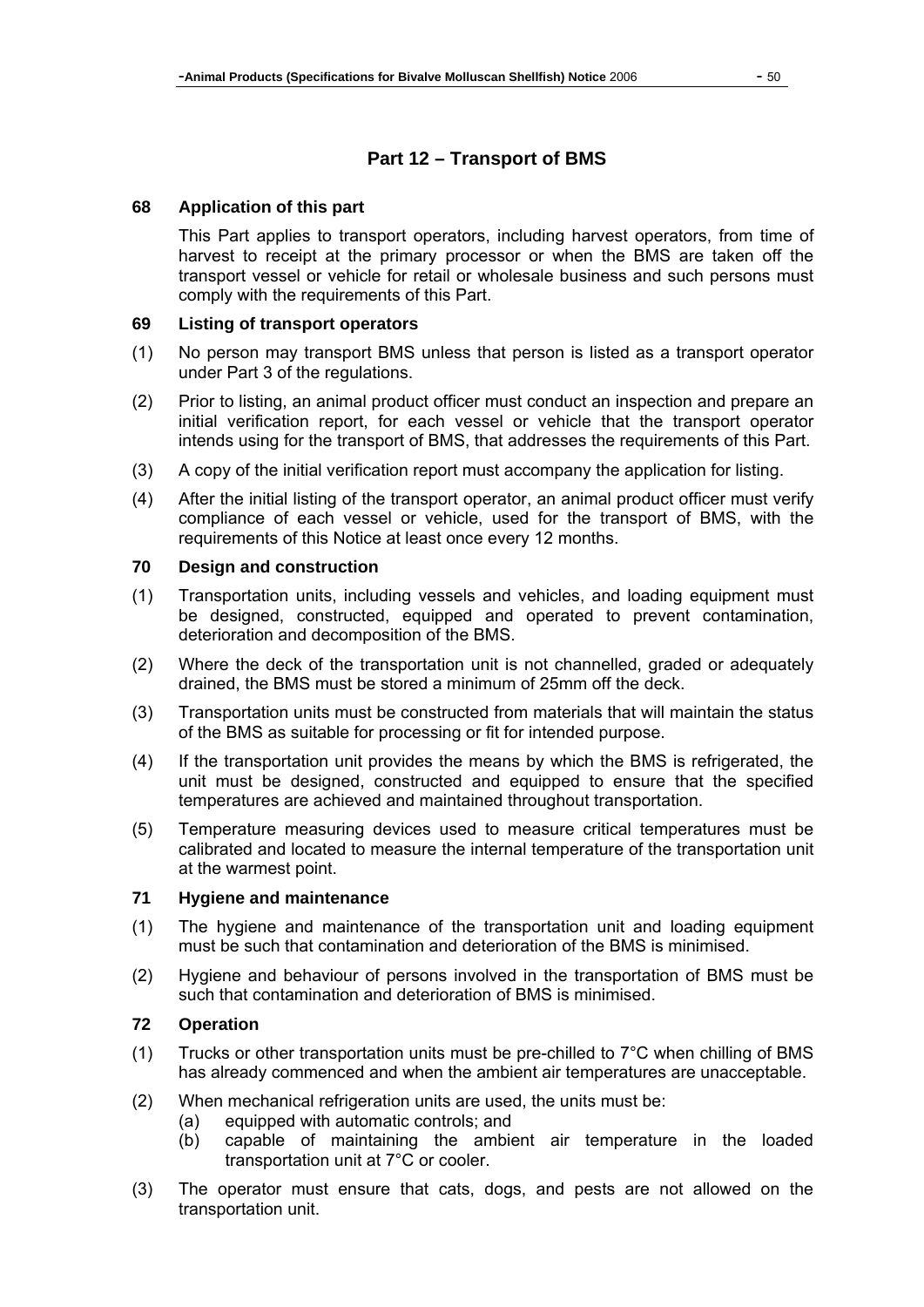- (4) BMS storage containers on transportation units must be:
	- (a) kept clean with potable water or growing area water meeting the approved area water quality in the open status; and
	- (b) provided with effective drainage where appropriate.
- (5) Other cargo must not be placed on or above the BMS unless the BMS are packaged in sealed crush-resistant waterproof containers.
- (6) BMS that is transported with any other material that may be a source of contamination must be adequately separated from the source of potential contamination unless adequately protected in a manner that prevents contamination.
- (7) Evidence of the maintenance of the refrigeration temperature during transportation must be available for verification by an animal product officer to ensure the suitability for fitness for intended purpose of the BMS is maintained.
- (8) Determination of the BMS temperature and the taking of any samples must be carried out in such a manner that contamination of the BMS is minimised.
- (9) The transport operator must ensure that persons transporting BMS are adequately trained and are aware of the relevant specifications.

#### **73 Care of BMS**

- (1) All harvested BMS, not intended for wet storage or depuration, must be placed under temperature control in accordance with the protocol described in Schedule 4.
- (2) Once BMS have been placed under temperature control, the BMS storage area or transportation unit must be continuously maintained at 7°C or cooler until processing or the BMS are taken off the transportation unit into the wholesale or retail business except for points of transfer such as loading docks in which case the BMS must not remain out of refrigeration for periods of more than two hours.
- (3) The provision of adequate quantities of visible ice in or on the container of BMS on a vessel or vehicle will be sufficient compliance for continuously maintaining temperature control.
- (4) When BMS has been placed under temperature control, there must be a continued downward trend in BMS temperature until the BMS reach an internal temperature of 10°C or cooler.
- (5) BMS must not be left unattended or unprotected at a wharf, public place or any other place outside a building.
- (6) BMS harvested for depuration, relaying, wet storage, processing, packing or entering wholesale or retail business must be protected from contamination and microbiological deterioration from point of harvest to reception at the processor, depuration plant, relay area, wet storage area or entering wholesale or retail business.
- (7) The transport operator must ensure that all persons working on harvest vessels are adequately trained and are aware of the relevant specifications.

## **74 Record keeping**

Transport operators must maintain records as required by Part 17 of this Notice.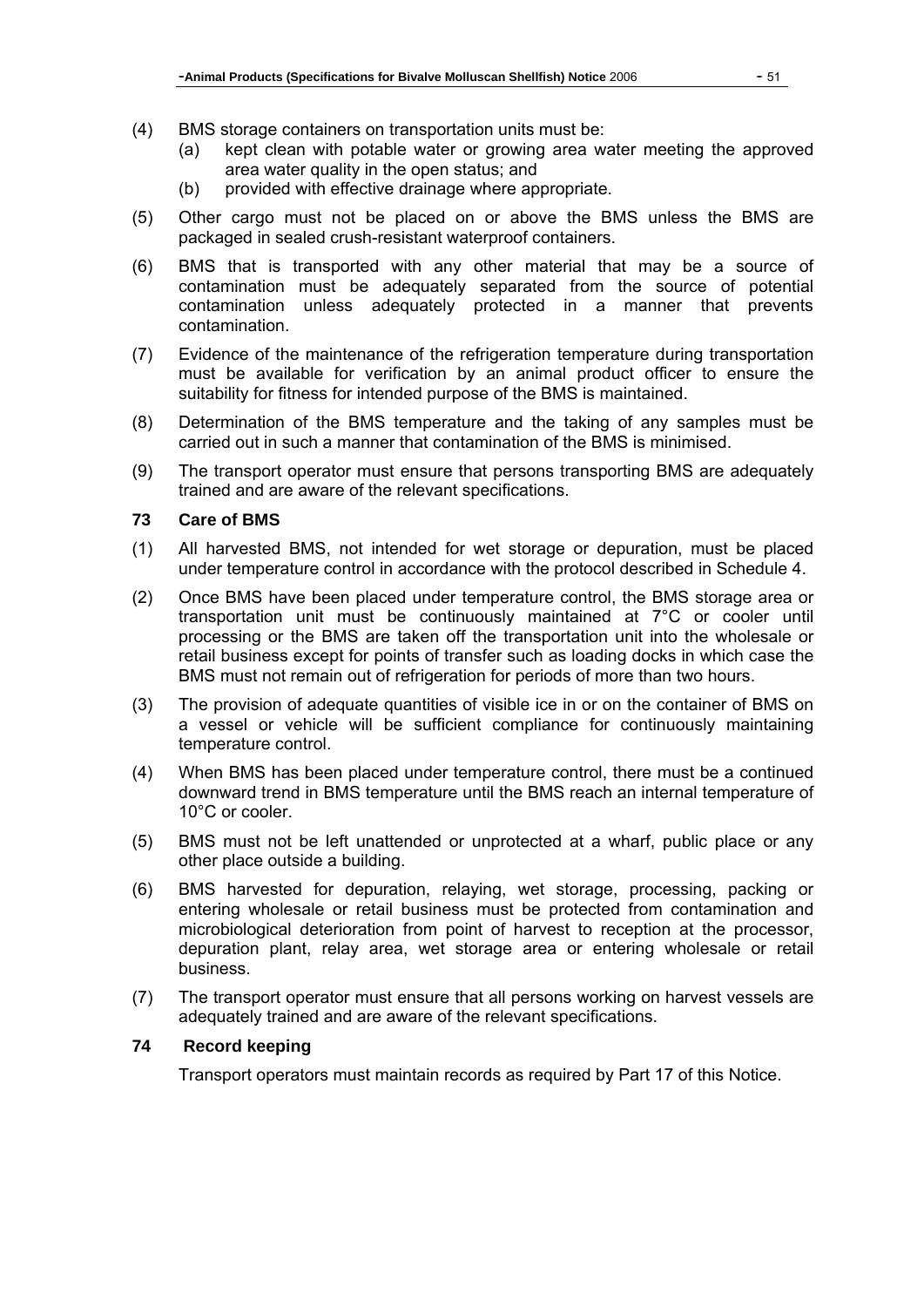# **Part 13 – Microbiological risk management**

## **75 Application of this part**

This Part applies to all growing areas and animal product officers.

### **76 Outbreaks of BMS related illness**

- (1) When BMS are implicated in an illness outbreak involving two (2) or more persons not from the same household (or one person in the case of marine biotoxin poisoning or as the regional shellfish specialist determines relevant), the animal product officer must determine whether an epidemiological association exists between the illness and the BMS consumption, including —
	- (a) whether the disease has the potential or is known to be transmitted by BMS; and
	- (b) each consumer's food history; and
	- (c) BMS handling practices by the consumer and where applicable retailer; and
	- (d) whether the symptoms and incubation period of the illnesses are consistent with the suspected etiologic agent.
- (2) When an animal product officer has reason to suspect an epidemiological association between an illness outbreak and BMS consumption, an animal product officer must initiate an investigation of the illness outbreak immediately to determine whether the illness is growing area related or is the result of post-harvest contamination or mishandling.
- (3) When the investigation outlined in clause 76(2) does not indicate a post-harvest contamination problem, or illegal harvesting from a closed area, the animal product officer must —
	- (a) immediately place the relevant part of the growing area in the closed status; and
	- (b) notify the New Zealand Food Safety Authority that a potential health risk is associated with BMS harvested from the implicated growing area; and
	- (c) as soon as practicable, transmit to the New Zealand Food Safety Authority information identifying the processors and exporters handling the implicated BMS; and
	- (d) promptly initiate detention of product and prepare for a BMS recall .
- (4) When the investigation outlined in clause 76(2) of this Notice demonstrates that the illnesses are related to post-harvesting contamination or mishandling, growing area closure is not required. However, the animal product officer must —
	- (a) notify the New Zealand Food Safety Authority; and
	- (b) promptly initiate recall procedures.
- (5) When the investigation outlined in clause 76(2) of this Notice cannot be completed within 24 hours, the animal product officer must follow the closure procedure outlined in clause 76(3). If the investigation does not indicate a growing area problem, the area must be immediately reopened.
- (6) Upon closing a growing area for illness causes other than naturally occurring pathogens or biotoxins, the animal product officer must review the growing area classification and determine if a growing area classification problem exists. The review must include at a minimum —
	- (a) a review of the growing area classification file records including at least the last three years water and shellfish bacteriological data; and
	- (b) a field review of all existing pollution sources; and
	- (c) a review of actual and potential intermittent pollution sources, such as vessel waste discharge and wastewater discharge from treatment plant collection systems; and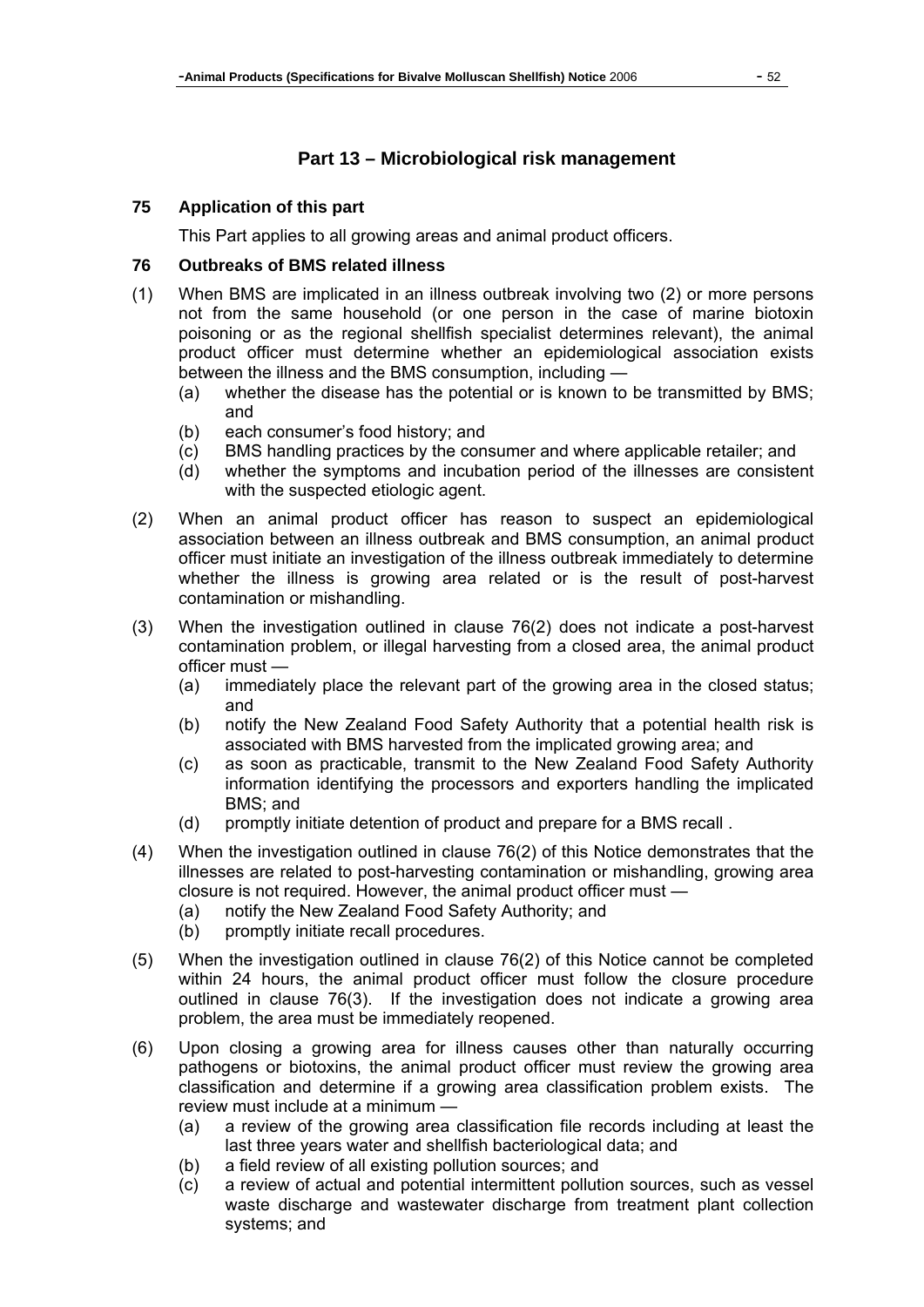- (d) a review of water and shellfish bacteriological data subsequent to the illness outbreak.
- (7) Upon closing an implicated portion of the growing area for naturally occurring pathogens and/or biotoxins, the animal product officer must —
	- (a) follow the marine biotoxin management plan, if appropriate; and
	- (b) collect samples for analysis relevant to the investigation, as necessary; and
	- (c) keep the growing area closed until it has been determined that levels of naturally occurring pathogens or biotoxins are not a public health concern.
- (8) When the growing area is determined to be the source of the problem, the animal product officer must:
	- (a) maintain the growing area in the closed status until
		- (i) s/he verifies that the area is properly classified and the harvest criteria are correctly set, using the last 3 years bacteriological data, in compliance with the requirements in this Notice; and
		- (ii) s/he has determined that the event which caused the contamination no longer exists and, based on a contaminant reduction study stated conducted in accordance with clause 35(1)(b) of this Notice, that the pathogen is no longer present in the growing area BMS; and
	- (b) keep the area closed for a minimum of 28 days from the end of the pollution source if the illness is consistent with viral aetiology; and
	- (c) prepare a written report summarising the findings of the investigation and actions taken and include this in the next annual growing area report.

# **77 Presence of human pathogens in BMS**

- (1) When human pathogens are detected in BMS, an animal product officer must investigate the harvesting, distribution, and processing of the BMS.
- (2) Growing Area Investigation
	- (a) The animal product officer must review the following factors:
		- (i) the documentation to trace the BMS to its source; and
		- (ii) the classification and harvest criteria assigned to the growing area and whether the sanitary survey data supporting that classification is current; and
		- (iii) the probability of illegal harvesting from areas classified as restricted or prohibited, or in the closed status.
	- (b) The animal product officer may take no further action when it is determined that —
		- (i) the growing area is properly classified; and
		- (ii) no illegal harvesting is taking place; and
		- (iii) there is no reason to believe that the growing area is the source of the pathogens.
	- (c) When the animal product officer determines that the growing area is not properly classified or that the growing area is the source of the pathogen, the animal product officer must take immediate action to —
		- (i) change the existing classification to the correct classification; or
		- (ii) close the growing area until the correct classification can be determined.

# **78 Sewage events**

(1) When an animal product officer reasonably believes that a growing area has been impacted by a sewage event, the growing area must be closed for 28 days from the date of the end of the event, unless the regional shellfish specialist determines that a greater or lesser time is required.

## **79 Risk management and tolerance levels**

(1) Pathogen present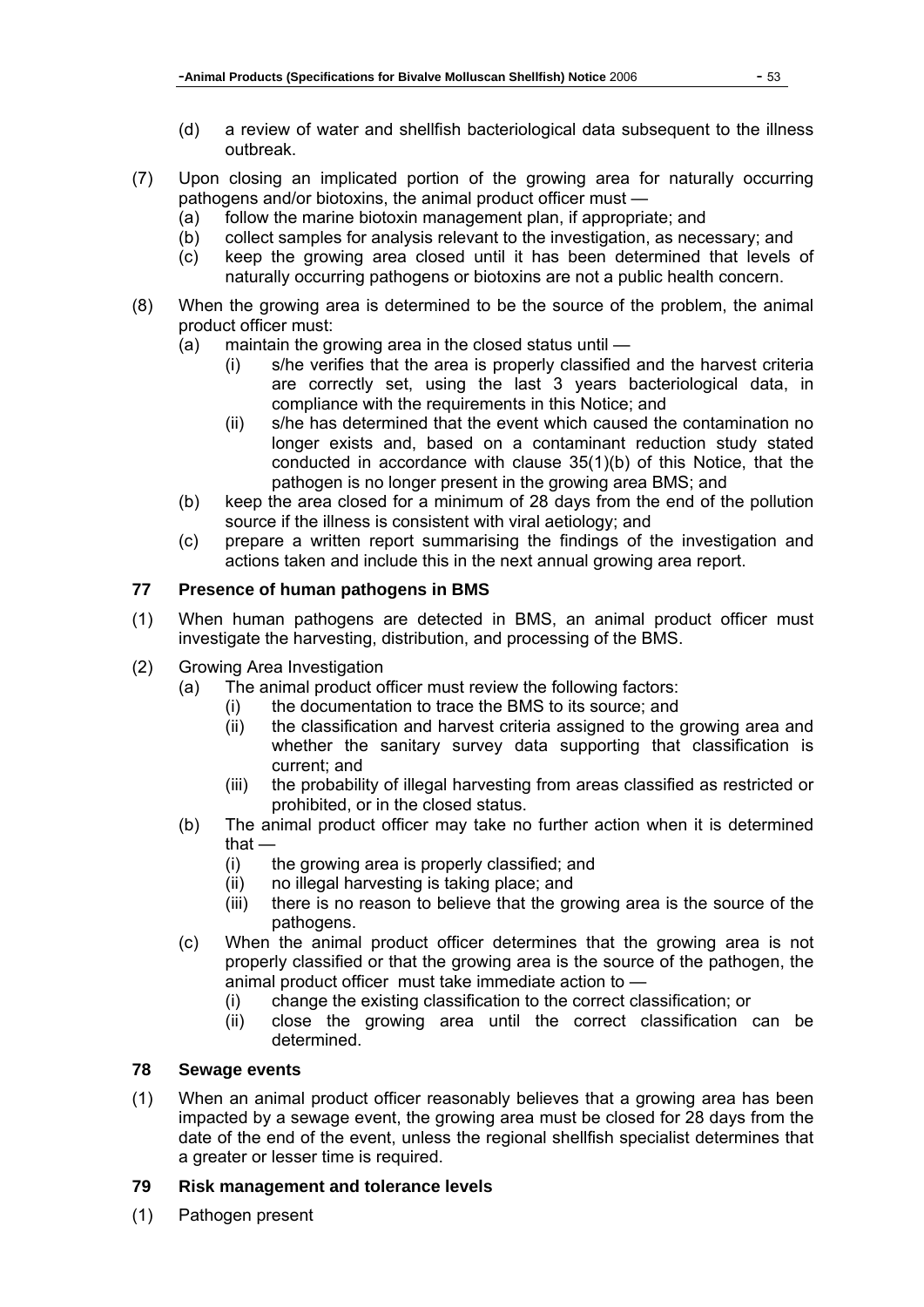When a growing area continues to demonstrate the presence of human pathogen isolates in BMS in the absence of illness, the animal product officer must perform a risk assessment to determine the correct classification for an area.

- (2) Established tolerance levels
	- (a) When the established tolerance level for a particular pathogen isolate is not exceeded, the animal products officer —
		- (i) must maintain a written summary of the finding and the data supporting the finding and include it in the annual review report; and
		- (ii) may leave the growing area in its present classification.
	- (b) When the established tolerance level for a particular pathogen isolate is known and there are no known outbreaks of BMS associated disease caused by that pathogen in a particular growing area, the animal product officer must —
		- (i) leave the growing area in the open status of its classification when the tolerance level is not exceeded; and
		- (ii) place the growing area in the closed status of its classification when the tolerance level is exceeded.
	- (c) When the established tolerance level is exceeded, the animal product officer  $m$ av —
		- (i) maintain the growing area in the closed status of its current classification; and
		- (ii) reclassify the growing area to the restricted or prohibited classification; or
		- (iii) reclassify the growing area to the conditionally restricted classification and establish a management plan.
	- (d) Any management plan based on BMS exceeding established tolerance levels must —
		- (i) meet all appropriate requirements for a management plan for the conditionally approved or conditionally restricted classification; and
		- (ii) specify the additional criteria associated with the particular pathogen isolated that the growing area must meet to be in the open status of its classification; and
		- (iii) document the scientific basis for the additional criteria; and
		- (iv) provide for periodic retesting of the BMS ; and
		- (v) provide for the growing area to be placed in the closed status if the criteria are exceeded.
- (3) Established tolerance levels not known
	- (a) When an established tolerance level does not exist for the particular pathogen isolated, the animal product officer must seek direction from the regional shellfish specialist and assess the public health significance of the levels of the pathogen found in the BMS. When the animal product officer determines that —
		- (i) the levels are acceptable, the growing area must remain in the open status of its classification; or
		- (ii) the levels are unacceptable, the growing area must be placed in the closed status of its classification.
	- (b) If a growing area is placed in the closed status, the animal product officer may elect to —
		- (i) maintain that status indefinitely; or
		- (ii) reclassify the area to the restricted or prohibited classification; or
		- (iii) reclassify the area to the conditionally restricted classification and establish a management plan.

## **80 Presence of toxic substances in BMS**

(1) Upon determination that toxic substances, including heavy metals, chlorinated hydrocarbons, petroleum products or natural toxins are present at levels of public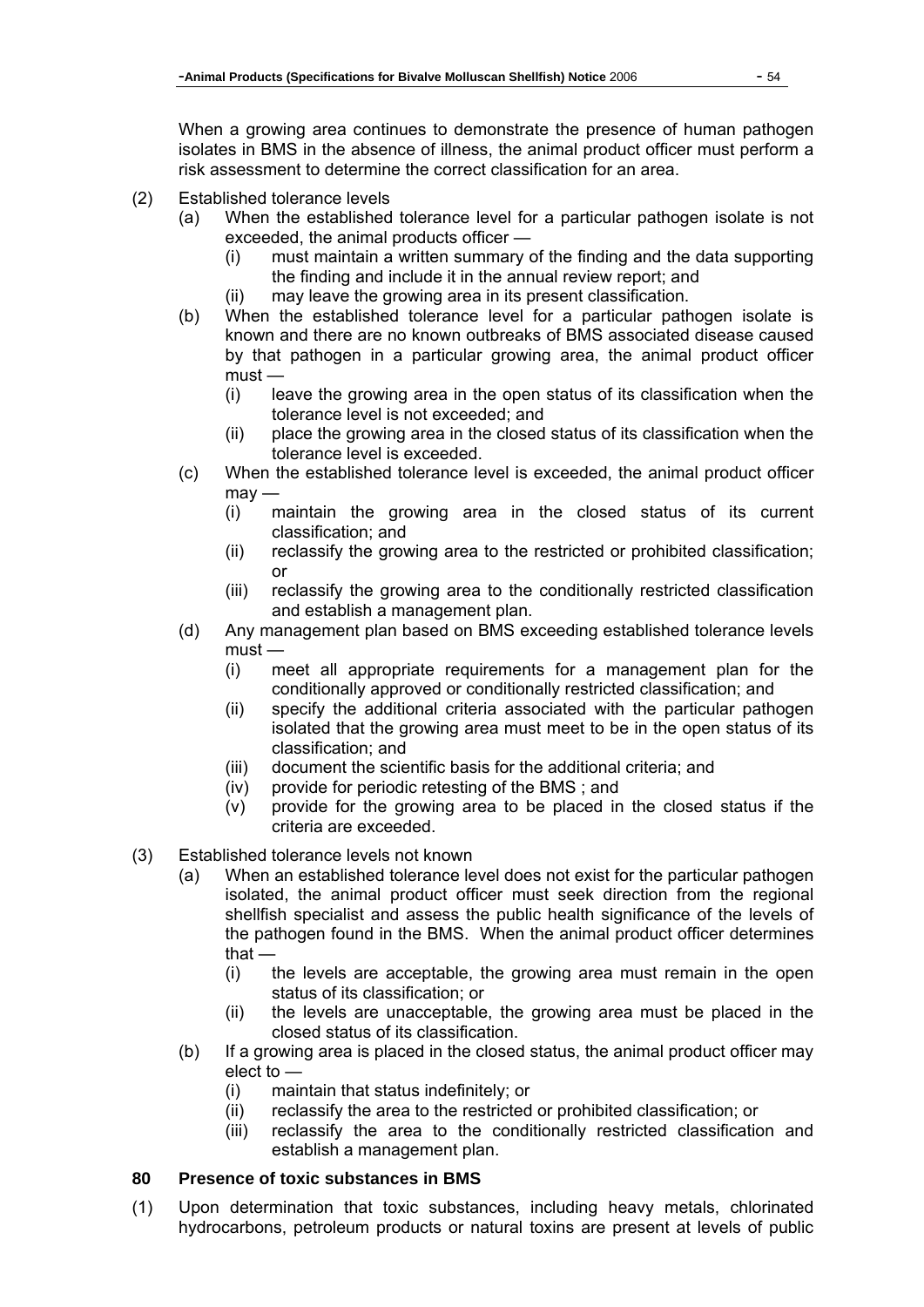health significance in BMS, the animal product officer must investigate the harvesting, distribution, and processing of BMS and take necessary corrective action in accordance with the procedures described in clause 77 of this Notice.

(2) When a growing area continues to demonstrate the presence of toxic substances in the absence of illness, the animal product officer must perform a risk assessment to determine the correct classification of the area. The risk assessment and subsequent risk management must follow the procedures outlined in clause 76 of this Notice.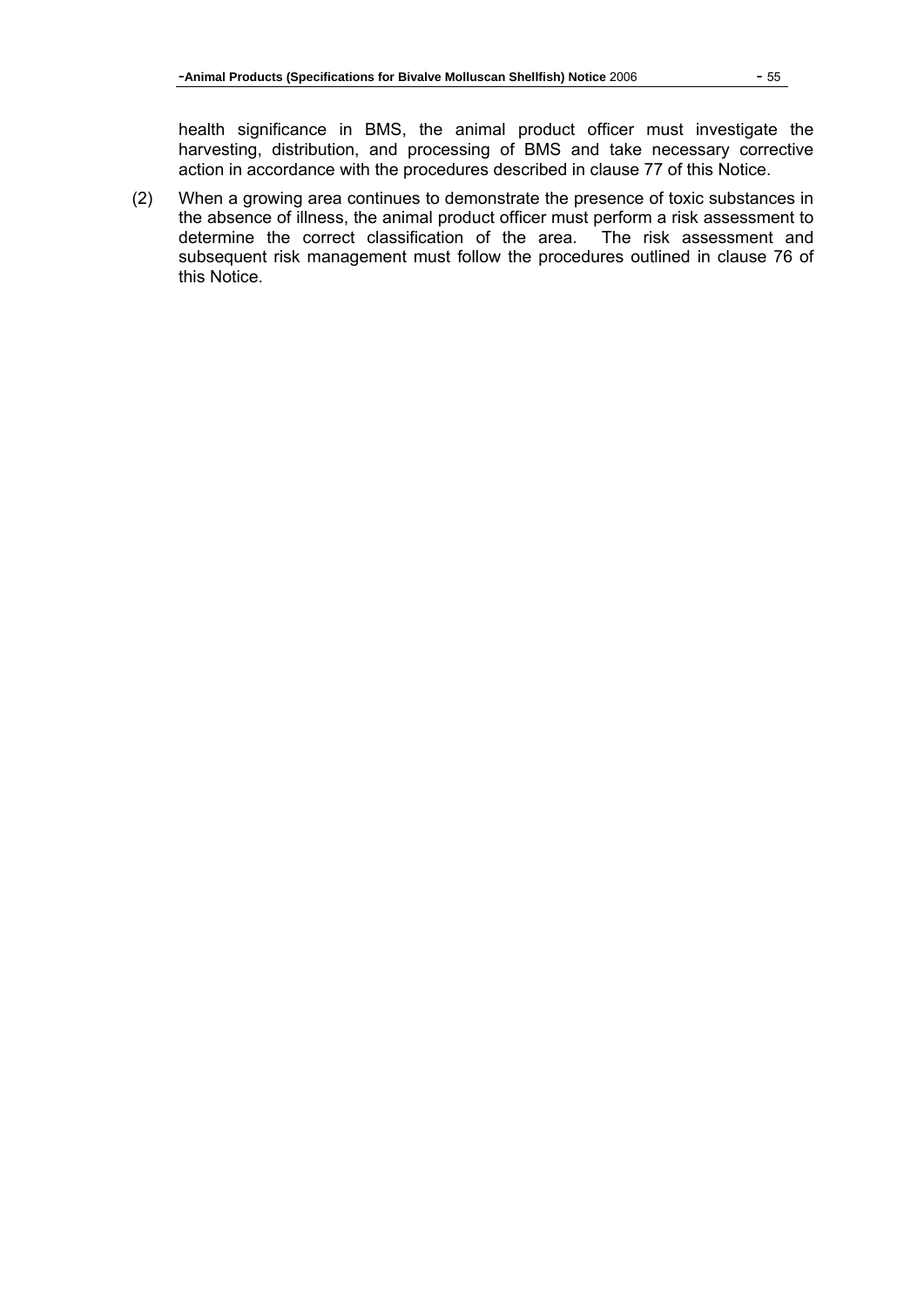# **Part 14 – Marinas**

#### **81 Application of this part**

This Part applies to all marinas in or adjacent to growing areas except marinas covered by acceptable management plans.

#### **82 Classification**

- (1) The area within any marina which is in or adjacent to a growing area must be classified as —
	- (a) conditionally approved; or
	- (b) conditionally restricted; or
	- (c) prohibited.

# **83 Adjacent water**

- (1) Where growing area water adjacent to a marina classified under clause 82 of this Notice may be impacted by pollution associated with the marina, a dilution analysis must be used by an animal product officer to determine if there is any impact on adjacent waters.
- (2) The dilution analysis must be based on the volume of water in the vicinity of the marina.
- (3) The dilution analysis must include:
	- (a) a slip occupancy rate for the marina; and
	- (b) an actual or assumed rate of boats which will discharge untreated waste; and
	- (c) occupancy by persons per boat; and
	- (d) a faecal coliform discharge rate of 2 x  $10^9$  faecal coliforms per day; and
	- (e) the assumption that the wastes are completely mixed in the volume of water in and around the marina.
- (4) If the dilution analysis predicts a theoretical faecal coliform loading greater than 14 faecal coliform MPN per 100ml, the waters adjacent to the marina must be classified as prohibited.
- (5) If the dilution analyses predict a theoretical faecal coliform loading less than or equal to 14 faecal coliform MPN per 100ml, the waters adjacent to the marina may be classified as —
	- (a) approved; or
	- (b) conditionally approved.
- (6) If the animal product officer chooses not to determine a specific occupancy per boat rate by investigation in specific areas or sites, the animal product officer must assume a minimum occupancy rate of two persons per boat.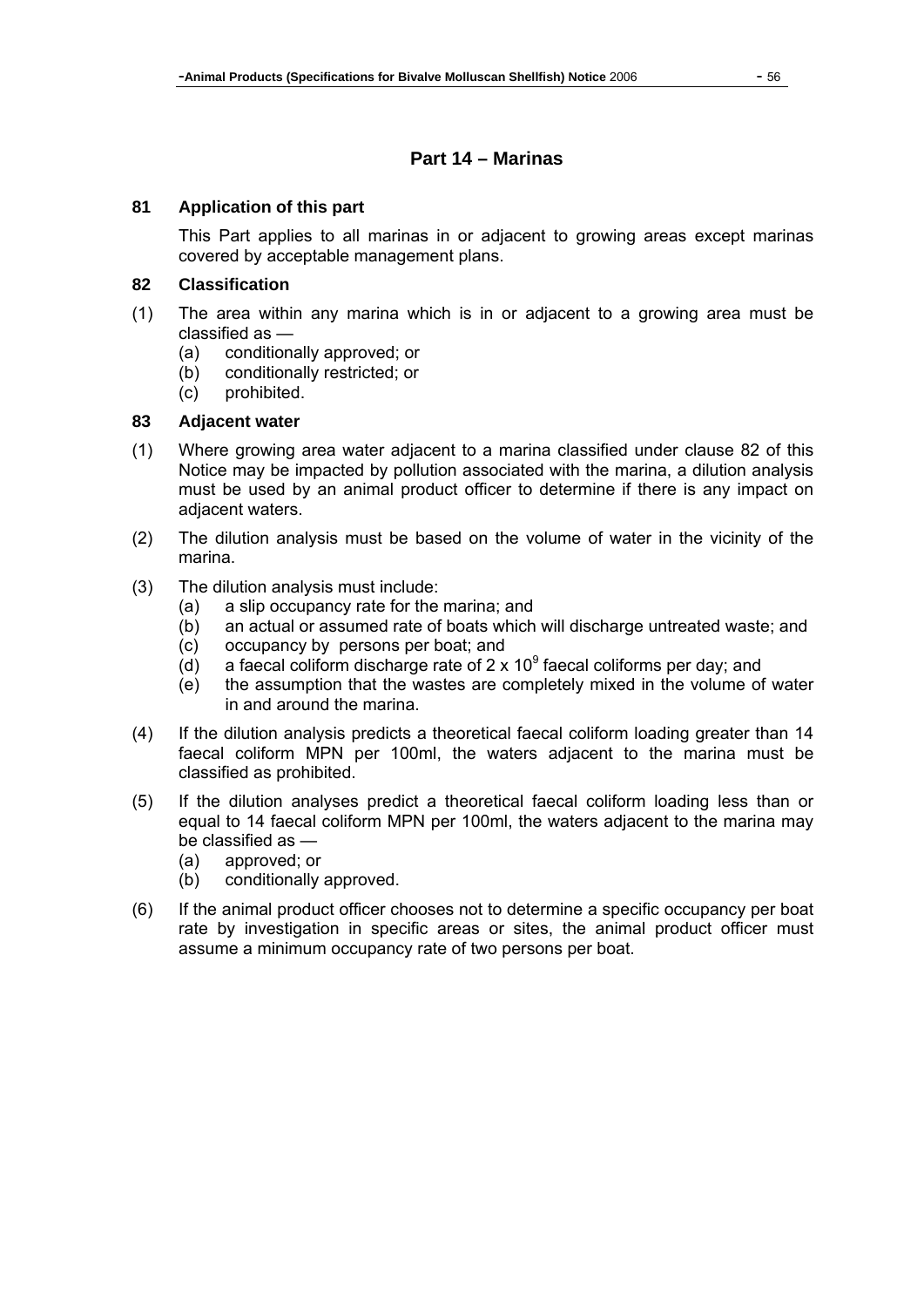# **Part 15 - Shellfish laboratories**

#### **84 Application of this part**

This Part applies to all laboratories and persons conducting analyses required by this Notice and such laboratories and persons must comply with the provisions of this Part.

#### **85 General**

- (1) Each shellfish laboratory must ensure that
	- (a) it has International Accreditation New Zealand (IANZ) accreditation to NZ/ISO/IEC 17025:1999 for the tests performed, or have an approval in writing from the Director-General; and
	- (b) it undergoes any other evaluation or audit as required by the Director-General; and
	- (c) where the laboratory conducts analyses of seawater samples for toxigenic phytoplankton, the laboratory employs a phytoplankton taxonomist who has attended an Intergovernmental Oceanographic Commission Advanced Course in Phytoplankton Taxonomy or, as an interim measure, an alternative course approved by the Director-General.
	- (d) it advises the Director-General immediately, whenever the laboratory is unable to comply with any specification contained within this Notice.
	- (e) it advises the Director-General immediately when a major non-conformance that may affect the sample result occurs.

## **86 Receipt of samples**

- (1) The laboratory must ensure that each sample and sample submission form is inspected at the time of receipt at the laboratory to ensure that —
	- (a) the sample is clearly marked or identified to allow it to be traced back to the sample submission form; and
	- (b) the information on the sample submission form is consistent with the sample and meets the requirements of clause 52 of this Notice; and
	- (c) a sampler certified under clause 49 has taken the sample; and
	- (d) the sample has been submitted to the laboratory within 24 hours of sample collection, or within 48 hours if there have been significant transportation delays involved; and
	- (e) the sample packaging is intact; and
	- (f) there are no visible signs of contamination of the sample; and
	- (g) the sample provided is suitable for the particular test required; and
	- (h) the sample temperature for marine biotoxin and microbiological samples is less than 10°C, unless sampling occurred on the same day and the sample has not had adequate time when placed in a chilled container to reach a temperatures cooler than 10°C.
- (2) If any of the requirements of this clause have not been met, or if the laboratory considers the sample to be unsuitable for testing, the laboratory must:
	- (a) make a considered decision on whether to analyse the sample or seek direction from the animal product officer responsible for the growing area; and (b) record the details of the defect; and
	- (c) notify the animal product officer within one working day of sample receipt; and
	- (d) analyse as a priority any replacement sample.
- (3) The laboratory must ensure that a record is kept of all notifications to the sampler and the animal product officer when non-compliant samples have been submitted to the laboratory.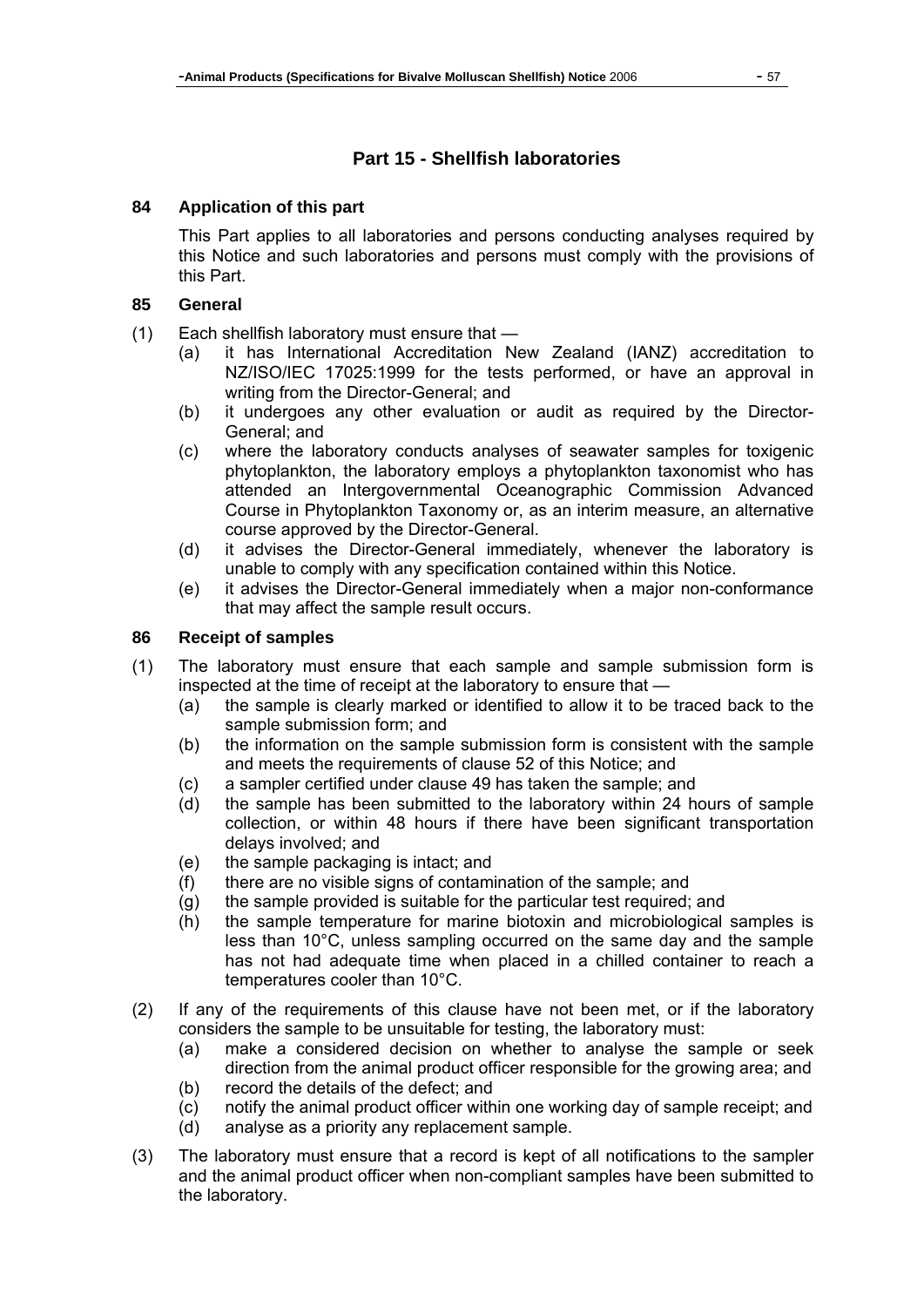(4) The laboratory must ensure that there are written procedures detailing the laboratory sample tracking system, including details of sample transfer to laboratories that are subcontracted to perform analyses where applicable.

## **87 Sample temperature and storage**

- (1) The laboratory must ensure that all marine biotoxin and microbiological samples are maintained in the laboratory after sample receipt at temperatures less than 4°C until analysis is started.
- (2) Samples that may be involved with an official investigation must be stored until the Director-General notifies the laboratory in writing that the samples may be discarded.

# **88 Laboratory methods**

- (1) The laboratory must only use test methods, approved by the Director-General, on samples taken to meet the requirements of this Notice.
- (2) When a laboratory wishes to modify or change an approved test method, it must apply to the Director-General for approval prior to the use of the changed method.
- (3) On receipt of an application to change an approved method, the Director-General may approve the application, require further information on the proposed method change or decline the application.
- (4) Applications to change an approved marine biotoxin method must include validation documentation and be submitted to NZFSA in accordance with the principles described in the current version of the Seafood Industry Agreed Guideline 'A Guide for the Validation and Approval of New Marine Biotoxin Test Methods'.
- (5) The Director-General may specify, by notice in writing, steps and conditions for the preparation and testing of samples for a particular method, and the laboratory must comply with the notice.
- (6) Where new toxins or metabolites are detected, and determined by the Director-General to be of public health significance, the Director-General may determine the test methods for the new toxin or metabolite and the maximum permissible levels for the purposes of public health protection.

## **89 Method performance**

- (1) The laboratory must ensure that each test method performs within the limits or requirements of the method performance standards determined by the laboratory.
- (2) The laboratory must have in place corrective actions and procedures to deal with, or remedy, the situation where a method fails to perform within the set of limits and requirements.
- (3) Where batch control values are outside the limits or requirements of the method performance standards and the laboratory considers this may affect the results, the laboratory must ensure that samples in the batch are re-analysed.
- (4) If there is an unidentified test response for marine biotoxin methods, the laboratory must immediately notify the Director-General, investigate the response, and identify where possible the unknown compound.
- (5) The laboratory must provide the Director-General with a report of all unidentified test response findings once the investigation is complete.
- (6) The Director-General may direct a laboratory to
	- (a) undertake independent confirmation, within the laboratory or at another laboratory determined by the Director-General, or repeat the test of a sample, if the remainder of the sample is sufficient for that process; and
	- (b) test samples in duplicates; and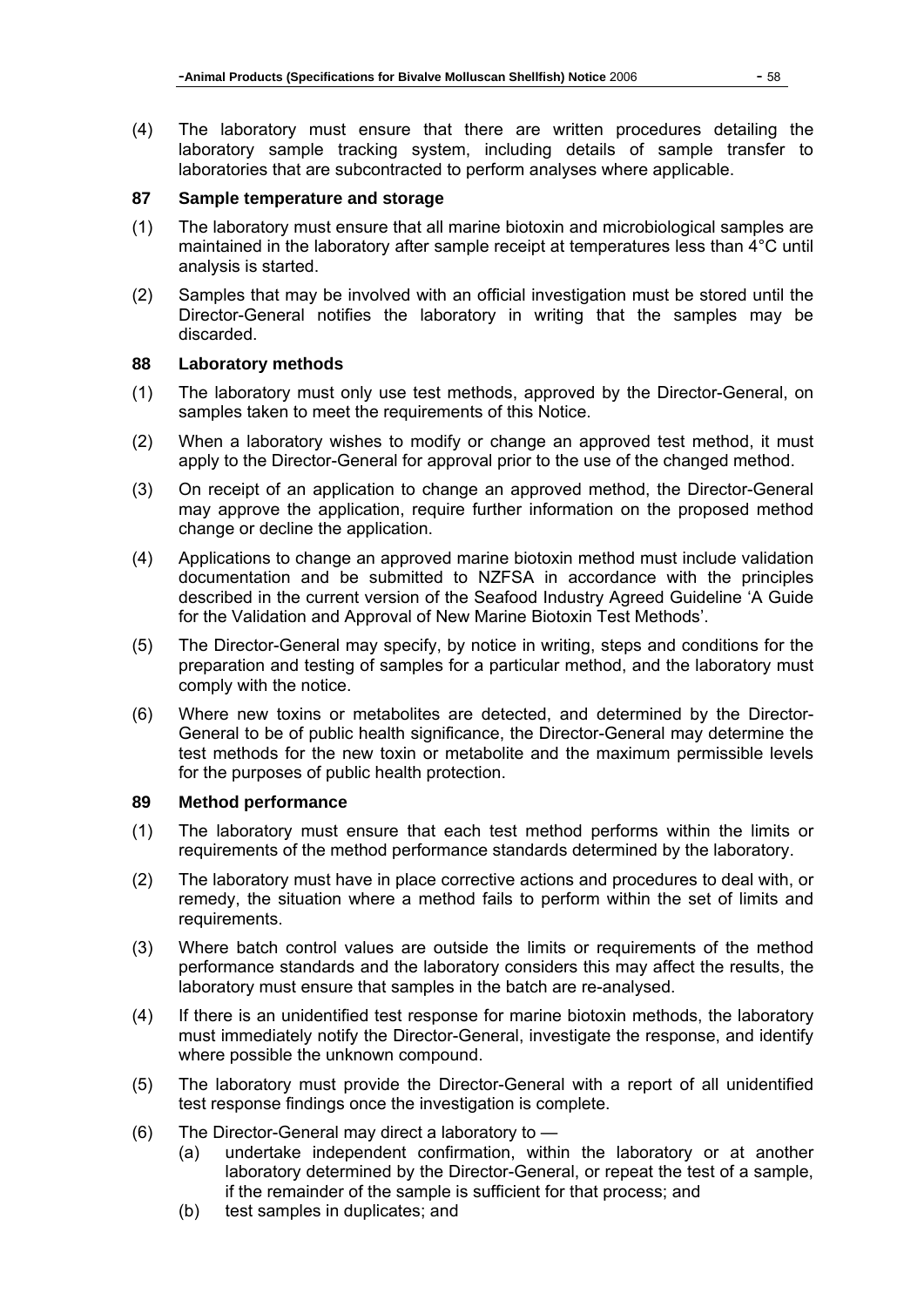(c) send samples for testing to another laboratory, if the remainder of the sample is sufficient for that process.

## **90 Test time frame**

- (1) The laboratory must ensure that microbiological and marine biotoxin sample analysis commences within a 24 hours from sample collection. When significant sample transportation delays have occurred and been documented, the analysis may begin within 48 hours of collection, provided that sample temperatures have been maintained as described in 86(1)(h) and 87(1) above, and that only live shellfish are selected for analysis.
- (2) BMS samples which are analysed for marine biotoxins by 'non-bioassay methods', such as High Pressure Liquid Chromatograph, Liquid Chromatograph Mass Spectrometry (LC-MS) or Enzyme-Linked Immunosorbent Assay (ELISA) must be tested, and the result confirmed internally in the laboratory, where required, and the results reported within two working days of sample receipt at the laboratory.
- (3) BMS samples which are analysed for marine biotoxins by 'bioassay methods' must be tested, and confirmed where required, within 4 working days of sample receipt at the laboratory.
- (4) Seawater samples which are analysed for microbiological purposes must be tested and confirmed where required within 5 working days of sample receipt at the laboratory.
- (5) BMS samples which are analysed for microbiological purposes or other purposes under this Notice must be tested and confirmed where required within 3 working days of sample receipt at the laboratory.
- (6) Seawater samples which are analysed for the purpose of phytoplankton monitoring must be tested and confirmed where required within 24 hours of sample receipt at the laboratory.
- (7) The laboratory may be given written approval from the Director-General to extend the test timeframe if —
	- (a) the test method routinely requires longer periods; or
	- (b) complex confirmatory procedures make a definitive time period difficult to estimate; or
	- (c) a technical failure has been encountered in the laboratory; or
	- (d) sample transport difficulties.
- (8) In requesting an extension to the test timeframe, the laboratory must include information on —
	- (a) the test to be performed; and
	- (b) the reason for extension; and
	- (c) the revised suggested reporting time; and
	- (d) where applicable the corrective actions that will be taken to resolve the technical failure.

## **91 Reporting of result**

- (1) If required by the Director-General, each laboratory must report analytical results and sample information into a NZFSA database within 24 hrs (daily) of the result being confirmed and the Director-General may specify the format of reporting.
- (2) The laboratory must ensure that where marine biotoxin results are reported the units must be expressed in units as described in Table 6B of this Notice.
- (3) The laboratory must ensure that for marine biotoxin results the test reports clearly show which toxins are required to be summed for each toxin group, and the total level obtained for each toxin group requiring summing must also be shown.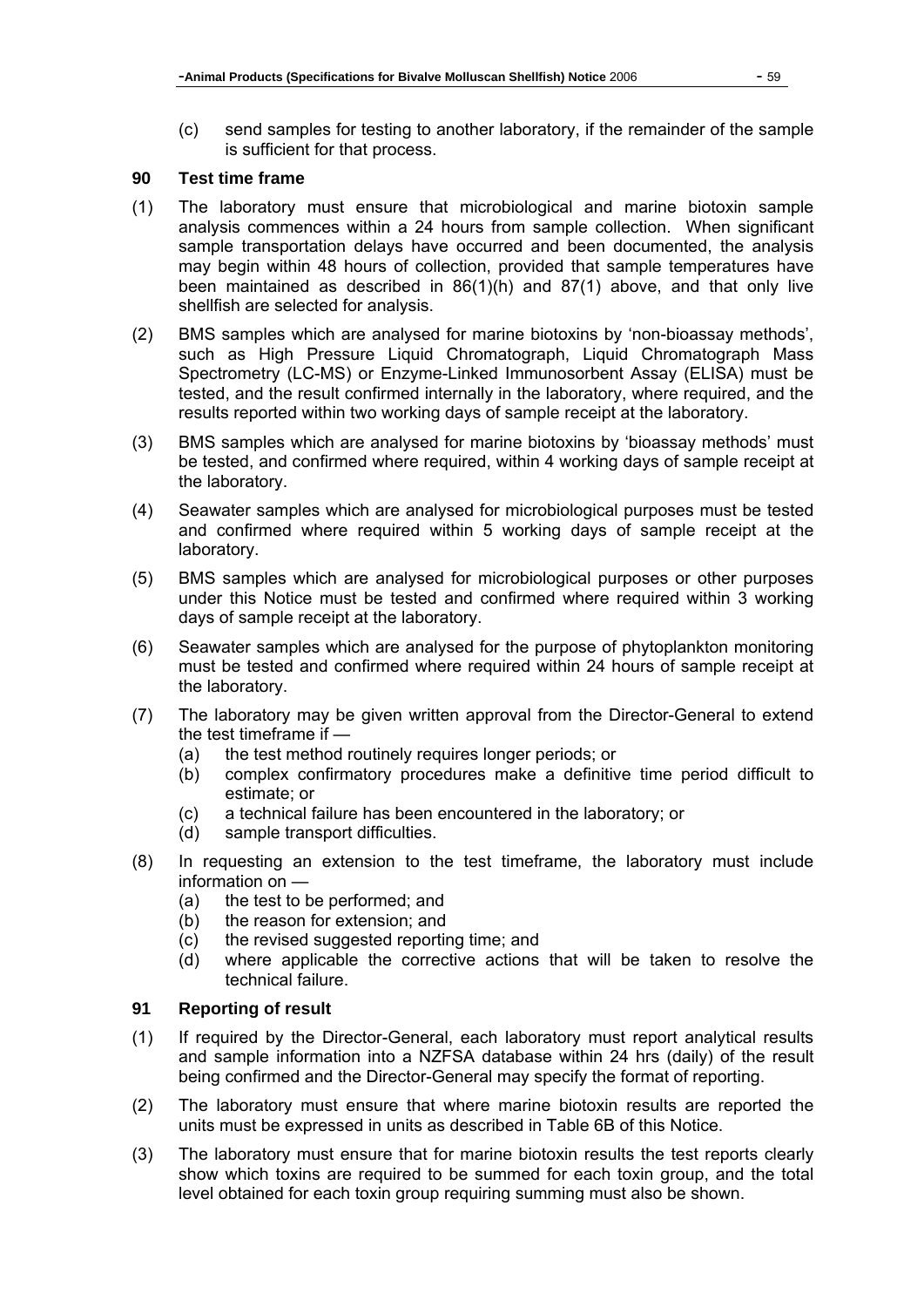- (4) The laboratory must ensure that marine biotoxin results obtained below the limit of detection of the test method are reported as 'Not Detected'.
- (5) The following results must be verbally communicated to the animal product officer responsible for the growing area, or their nominated representative, within 1 hour after confirmation of the analytical result and immediately confirmed in writing – *E.coli* levels in BMS greater than 230 MPN/100g; faecal coliform levels in seawater greater than 14MPN/100ml; levels of phytoplankton greater than the trigger levels stated in Table 6A and levels of marine biotoxins in BMS greater than the maximum permissible levels shown in Table 6B of this Notice.

#### **92 Documentation and records**

- (1) The laboratory must ensure that all data relating to samples received during an analytical year is retained for a minimum period of 4 years from completion of that year.
- (2) If any modification is made to any record required to be kept by the laboratory under these specifications, the documentation concerning that record must show:
	- (a) the person who made the modification; and
	- (b) the date of the modification; and
	- (c) the reasons for the modification.
- (3) The laboratory must submit an annual report to the Director-General within 60 days of the beginning of each calendar year. The report must include —
	- (a) the number of samples tested, including the nature of the sample, the species of BMS, where applicable, and the method used; and
	- (b) the number of samples received in a non-conforming state and the nature of the non conformance; and
	- (c) a summary of Inter-laboratory comparison programme (ILCP) activity including reports, results and any corrective actions, for the previous calendar year; and
	- (d) the proposed ILCP schedule indicating the testing rounds of participation for each assay and matrix for the coming calendar year; and
	- (e) the laboratory third party International Accreditation New Zealand (IANZ) accreditation schedule for the coming calendar year; and
	- (f) major non conformances detected by IANZ or NZFSA audits; and
	- (g) any other information the Director-General may require relating to the requirements of the regulated control scheme.

### **93 Participation in inter-laboratory comparison programme**

- (1) The Director-General may require participation of each shellfish laboratory in specific inter-laboratory comparison programmes and the laboratory must participate as required.
- (2) The laboratory must ensure that any amendments to the inter-laboratory comparison programme schedule are forwarded to the Director-General as they occur during the course of the year.
- (3) The laboratory must forward to the Director-General within 5 working days of obtaining the information a copy of its results and the report from the interlaboratory comparison programme agency.
- (4) If a laboratory has been alerted to a problem in an inter-laboratory comparison programme, the laboratory must, within 15 working days of the receipt of the notification, provide the Director-General with a report stating the reasons why the result occurred and the corrective action to be taken by the laboratory to prevent a recurrence of the problem.
- (5) The laboratory must ensure that all inter-laboratory comparison programme test samples are handled, prepared and analysed in the same manner as samples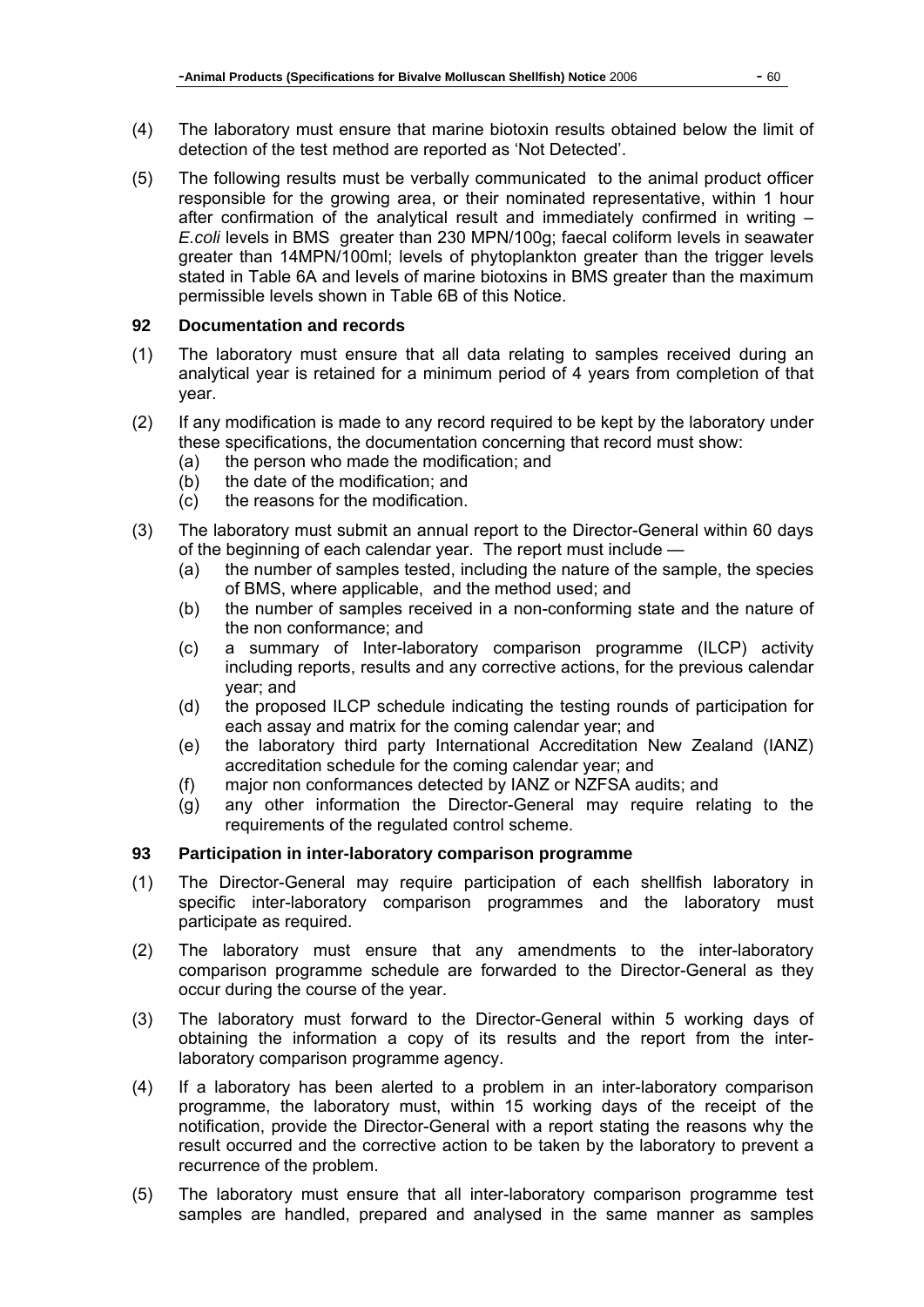tested for the purposes of this Notice, unless the inter-laboratory comparison programme specifies otherwise.

(6) If an inter-laboratory comparison programme is not available for a particular matrix or test method other means must be used by the laboratory to determine laboratory proficiency as required by the Director-General.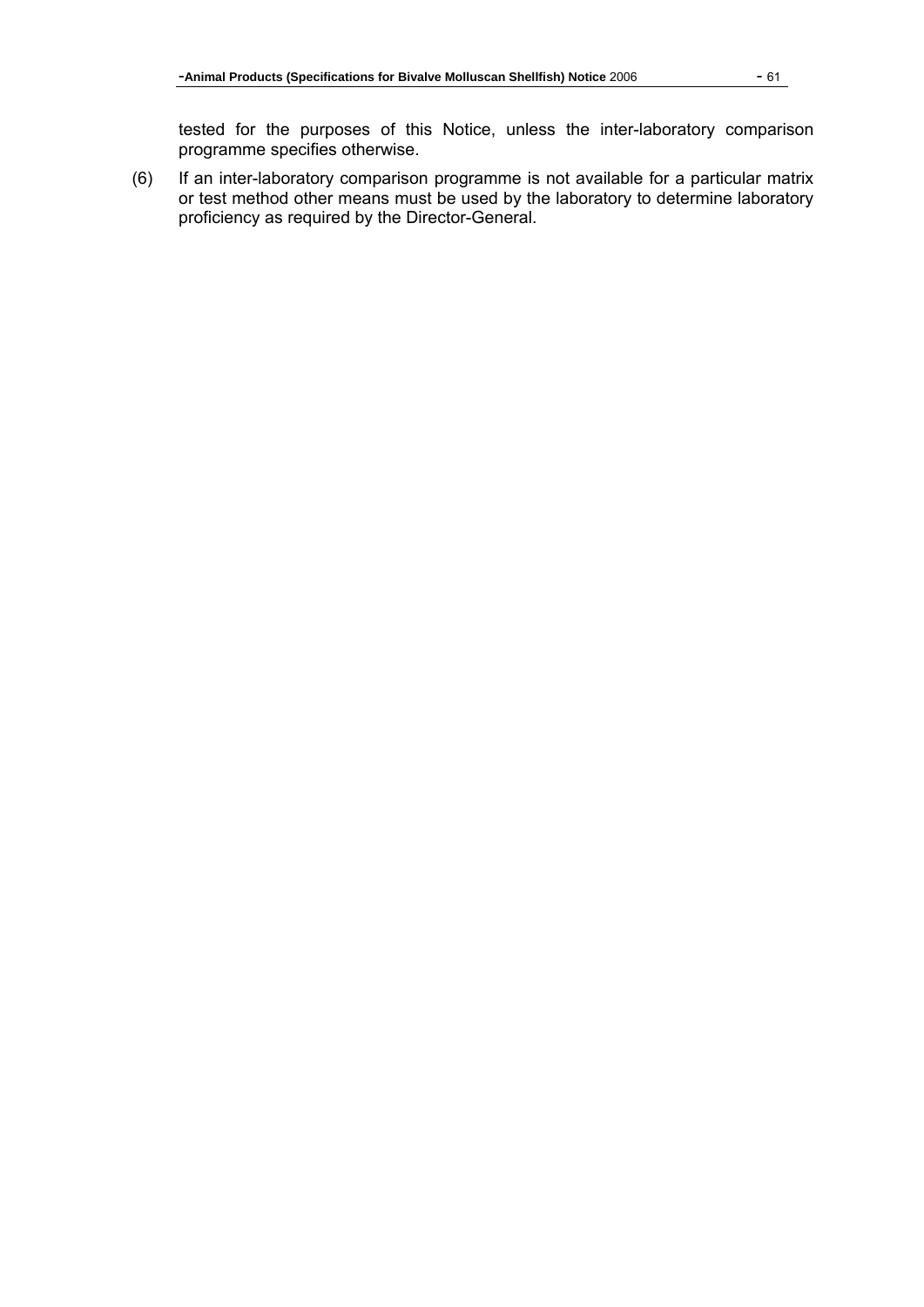# **Part 16 – Calibration**

#### **94 Application of this part**

This Part applies to equipment used for measuring for the purposes of this Notice.

### **95 Calibration and measuring equipment suitability**

- (1) Measuring equipment, such as thermometers, salinity meters, rainfall gauges, that are used to provide critical measurements, must —
	- (a) have the accuracy, precision and conditions of use appropriate to the task performed; and
	- (b) be calibrated against a reference standard showing traceability of calibration to a national or international standard of measurement (where available), or (if no such reference standard exists) be calibrated on a basis that is documented in, or incorporated by reference into, the sanitary survey; and
	- (c) be uniquely identified to enable traceability of the calibrations and to identify the calibration status.
- (2) Minimum frequencies of calibration must be specified in the sanitary survey report for each piece of measuring equipment used to provide critical measurements, or used as reference standards, taking into account the following (as appropriate) –
	- (a) the stability of the equipment; and
	- (b) the nature of the measurement; and the manufacturer's instructions.
- (3) The equipment operator must have safeguards in place to prevent unauthorised adjustments to the calibration of the measuring equipment, including movement of the equipment where this may invalidate calibration.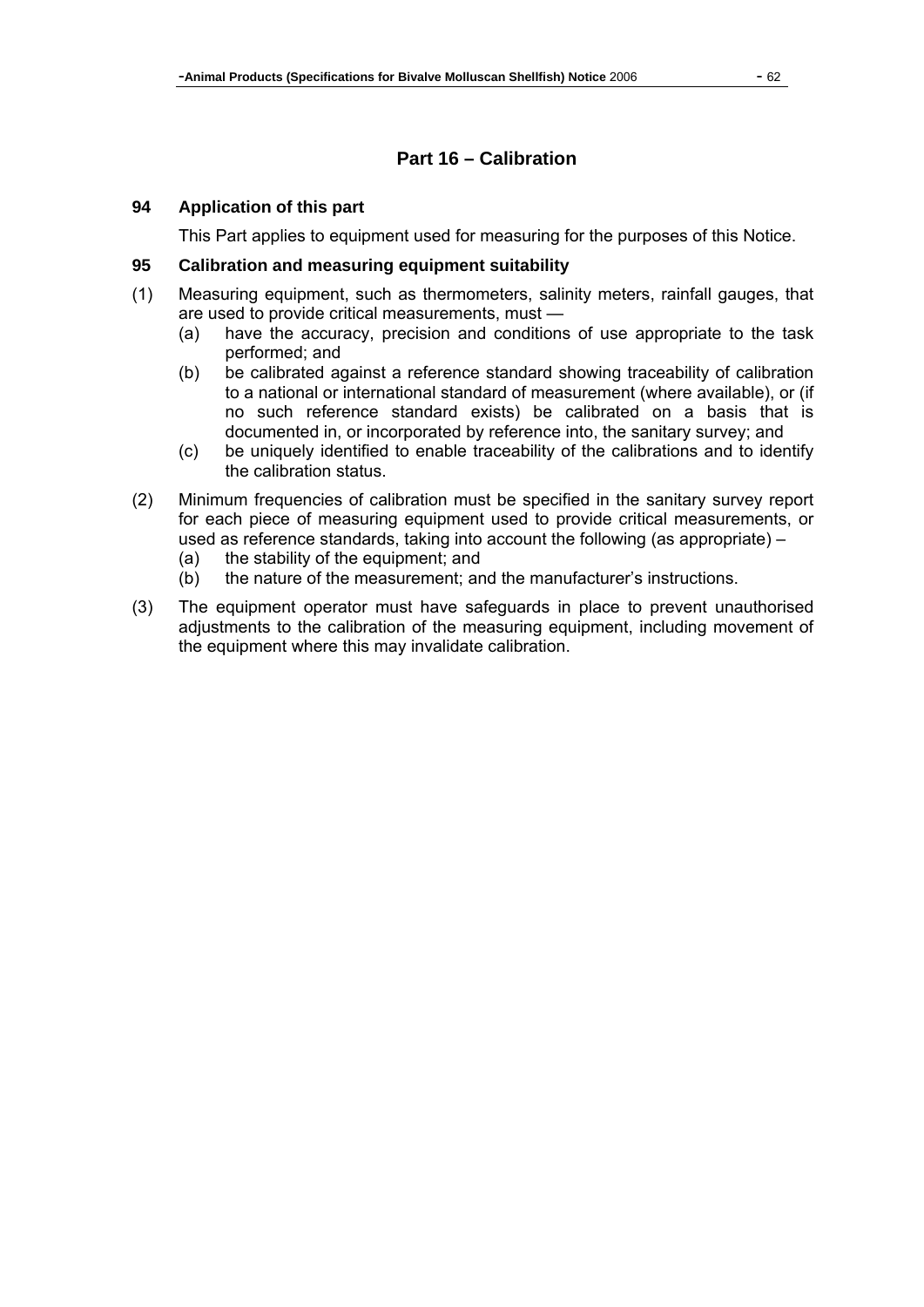# **Part 17 - Record keeping**

#### **96 Application of this part**

This Part applies to all persons required to keep records under this Notice, and such persons must comply with the provisions of this Part.

# **97 Record keeping**

- (1) Operators and other persons as required in this Notice to make records must retain records to demonstrate that the requirements of this Notice have been met.
- (2) Records must be
	- (a) accessible to an animal products officer and the Director-General and any other person authorised by the Director-General; and
	- (b) retained for a period of at least 4 years or other period where provided in this Notice; and
	- (c) retrievable within 24 hours.
- (3) Documentation of BMS movement must be such that trace back to the original growing area can be conducted.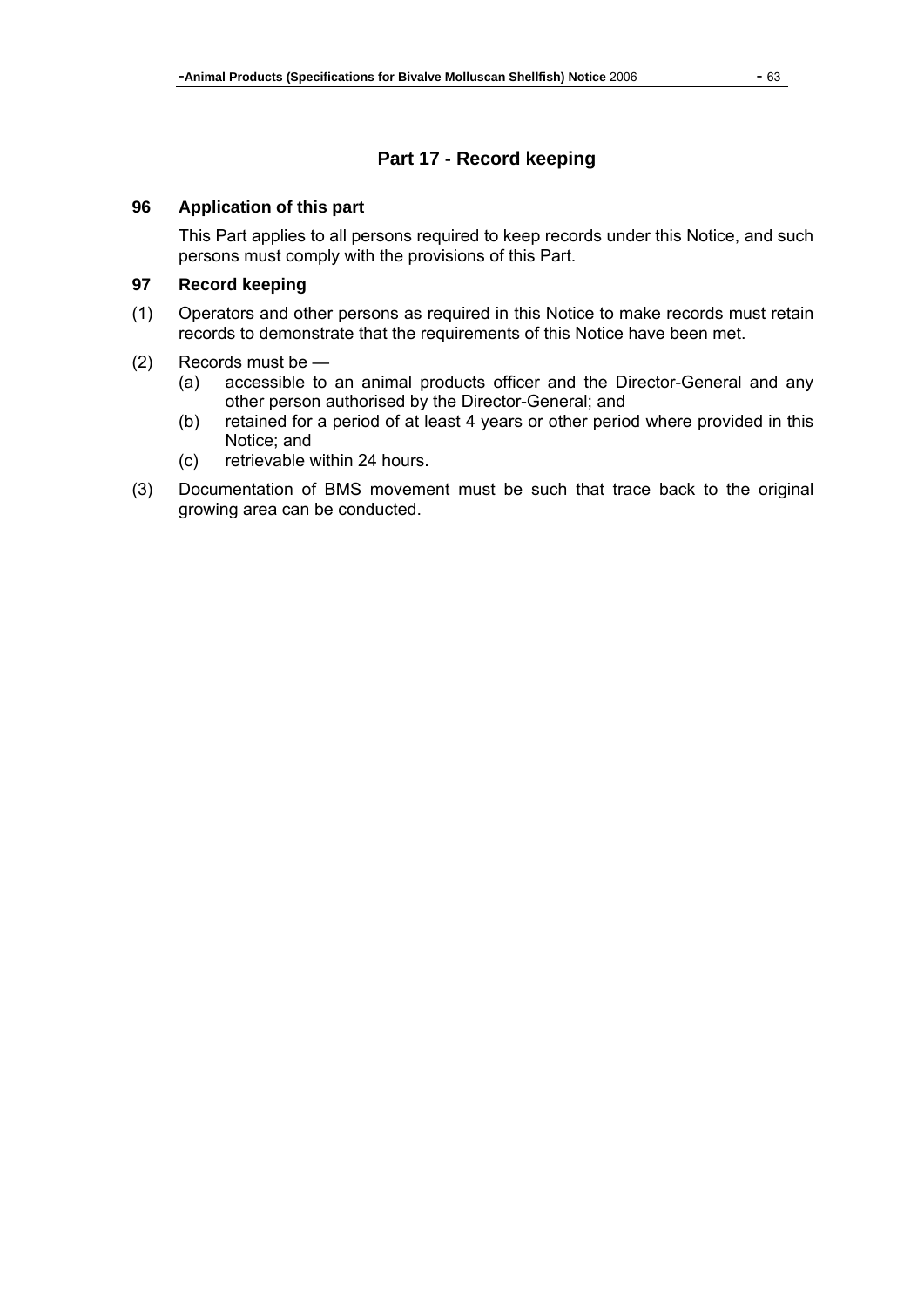# **Schedule 1**

#### **Minimum sanitary survey requirements**

Sanitary survey and classification work must follow the format in clause (1) and all matters listed in clauses (2) to (9) must be included in the planning, conducting and writing of the sanitary survey.

- **1 General**
- (1) Purpose of the sanitary survey.
- (2) Allocation of a unique growing area name and number.
- (3) Conclusions.
- (4) Recommendations.
- (5) Actions.

### **2 Background information**

- (1) Purpose, objectives, goals and reason for the specific sanitary survey.
- (2) General description of the area including size of growing area, detailed legible scale maps and, if available, aerial photographs. Map showing location in New Zealand, location in region and specific growing area and adjacent areas.
- (3) History of classification of the growing area including-
	- (a) summary of sanitary survey history of the growing area and growing areas in adjacent coastal marine areas; and
	- (b) previous classification(s) and harvest criteria from the inaugural to the current sanitary survey and classification.
- (4) Description of each growing area, including-
	- (a) each associated current identification of each permit or registration under the Fisheries Act 1996, Resource Management Act 1991 or any other relevant Act in the growing area; and
	- (b) maps showing situation of such matters as the growing area, houses, farms, land use, marinas, wharves, sample stations and potential pollution sources; and
	- (c) the catchment boundaries of each growing area; and
	- (d) the marine boundaries of each growing area clearly marked on charts of sufficient scale and detail so as to adequately show the classified areas in relation to non classified or prohibited areas; and
	- (e) colour photographs showing such matters as the growing area, tide in or tide out for intertidal growing areas and river flow directions in coastal marine areas.
- (5) BMS resources
	- (a) species of BMS expected to be grown in the growing area; and
	- (b) distribution of BMS within the growing area shown on a map; and
	- (c) expected quantity of BMS to be harvested per season or calendar year.
- (6) Harvest practices in the region
	- (a) commercial; and
	- (b) recreational; and
	- (c) wet storage areas; and
	- (d) relay areas; and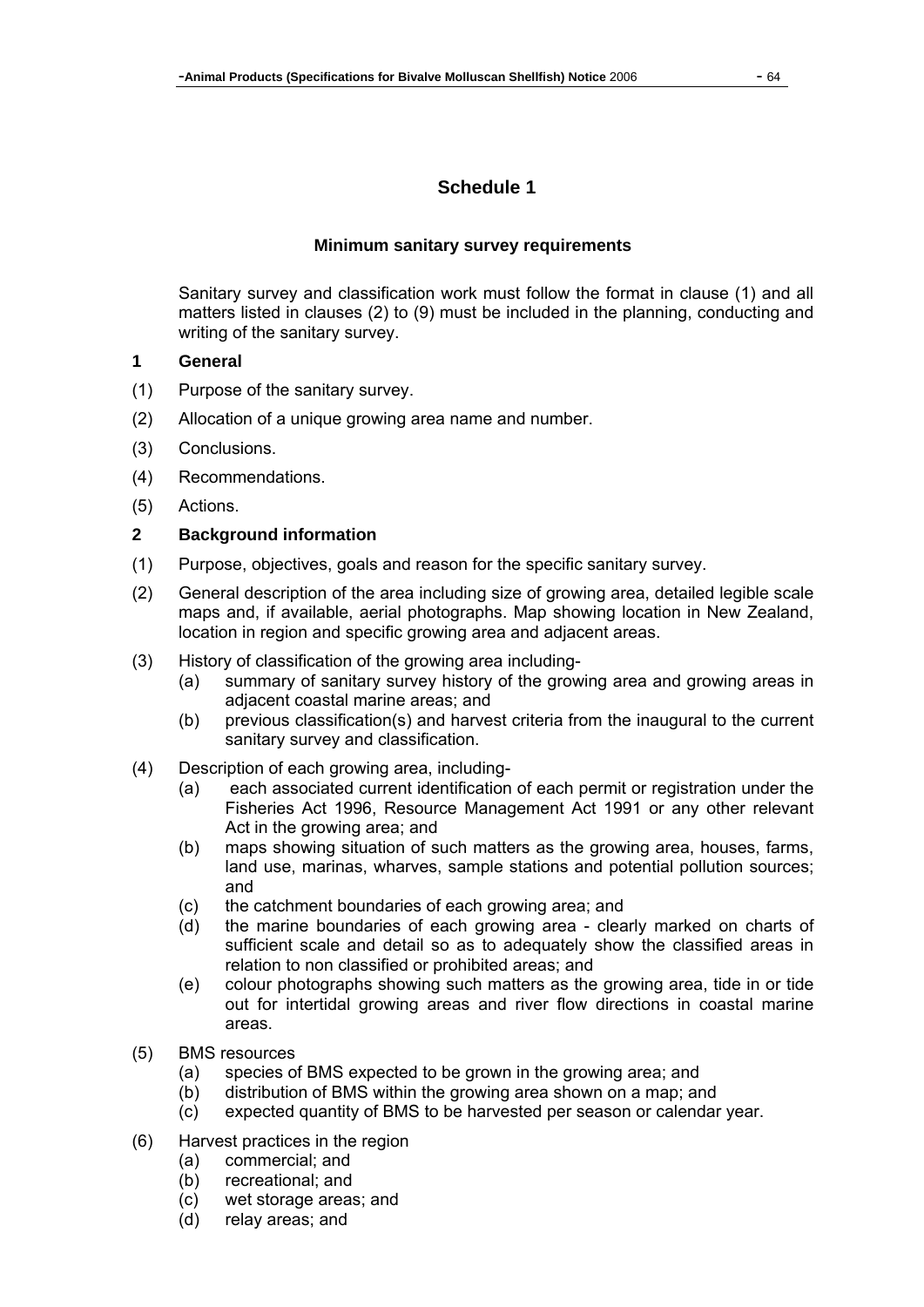- (e) land based aquaculture facilities in the area; and
- (f) seasonality of harvest; and
- (g) landing areas for harvested BMS; and
- (h) disposition of BMS from restricted areas and conditionally approved and conditionally restricted areas when closed.

# **3 Pollution source survey**

- (1) Survey procedures.
- (2) Personnel involved and time period including-
	- (a) survey plan procedures for:
		- (i) shoreline reconnaissance; and
		- (ii) sampling of water and BMS; and
		- (iii) sampling of pollution sources; and
		- (iv) determination of sites for sampling stations; and
		- (v) GPS, map references or other acceptable identification of each potential pollution source; and
		- (vi) sample collection methods and practices; and
		- (vii) analytical methods; and
		- (viii) laboratories used.

# **4 Identification and evaluation of pollution sources**

- (1) Exploration of all visible discharge points.
	- (a) domestic wastes shown on maps including-
		- (i) discussion on the presence of septic tanks in the catchment and, if adjacent to the shoreline or watercourses, detail on effluent disposal; and
		- (ii) the house-to-house inspection form used for the sanitary survey; and
		- (iii) the number and distribution of septic tanks; and
		- (iv) the soil suitability for septic tank effluent disposal; and
		- (v) holding and pump-out sites where collected sewage is disposed of; and
		- (vi) the impact of septic tank use on the growing area.
	- (b) treatment plants, package plants and lagoons including-
		- (i) location; and
		- (ii) resource consents, or summary of conditions; and
		- (iii) size and capacity, both operational and design; and
		- (iv) type of treatment; and
		- (v) outfall location; and
		- (vi) pumping station: show on map and explain emergency provisions; and
		- (vii) bypasses; and
		- (viii) chlorination or ultraviolet treatment details; and
		- (ix) backup equipment; and
		- (x) hours of attendance and alarms; and
		- (xi) Calculation of prohibited area (cf clause 26).
	- (c) operational effectiveness:
		- (i) breakdowns/emergency discharge and non compliance with resource consent history over the last 3 years; and
		- (ii) bypassing; and
		- (iii) chlorination practices; and
		- (iv) strength or quality of effluent; and
		- (v) acknowledgment of responsibility; and
		- (vi) emergency notification procedures; and
		- (vii) location of sewer pipes if near to growing area.
	- (d) stormwater:
		- (i) combined disposal systems; and
		- (ii) drainage ditches, pipes and runoff.
	- (e) industrial wastes.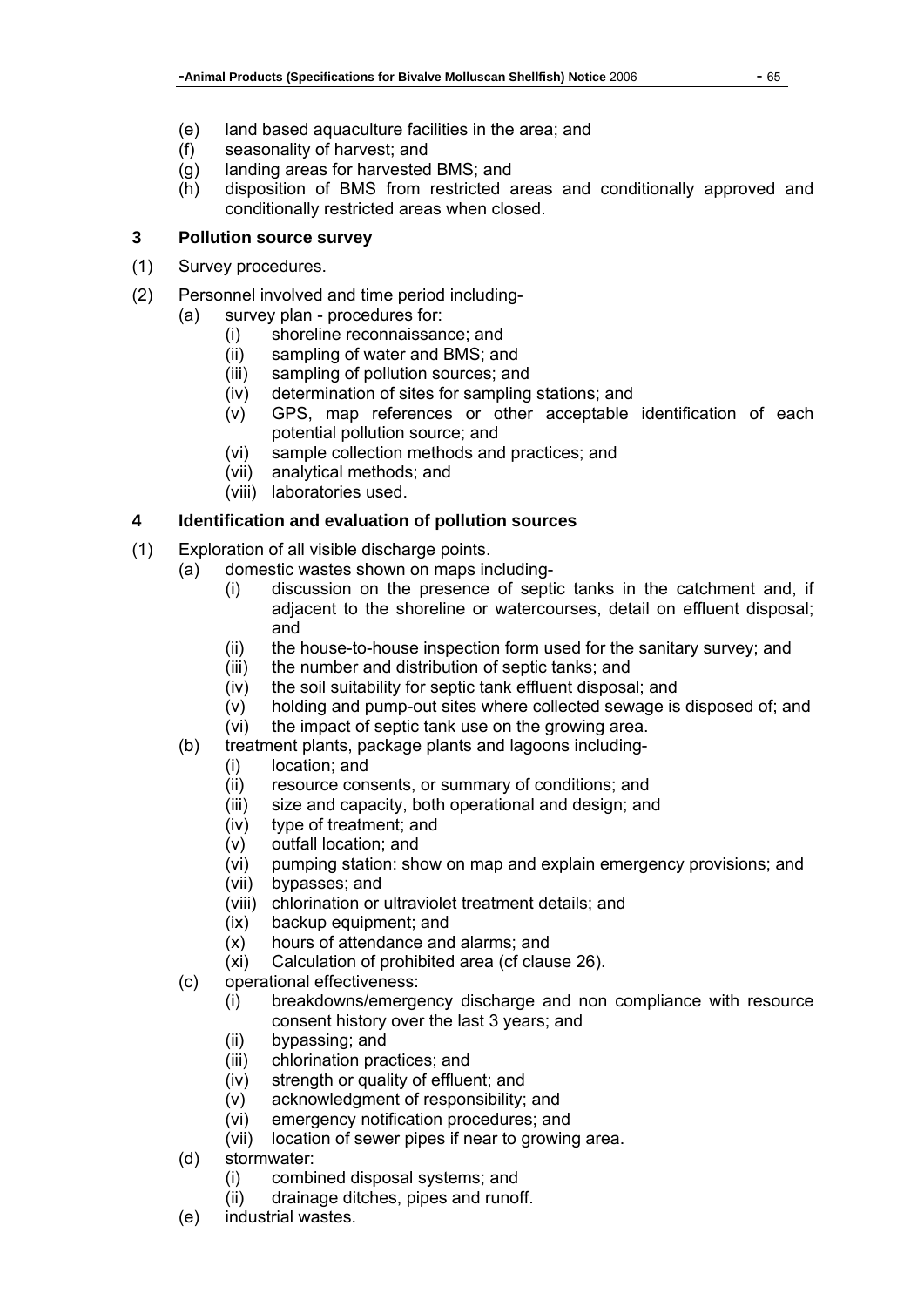- (f) radionuclides, including a copy of the latest letter from the National Radiation Laboratory on the status of radiation.
- (g) agricultural practices including-
	- (i) use of fertilisers; and
	- (ii) use of herbicides, pesticides etc; and
	- (iii) dairy shed waste disposal methods.
- (h) wildlife and domestic animals:
	- (i) numbers and whereabouts shown on a map; and
	- (ii) unfenced access of animals to watercourses and growing areas.
- (i) silviculture practices.
- (j) boat traffic and the presence of houseboats.
- (k) non-point pollution sources.

# **5 Hydrographic and meteorological characteristics shown on maps**

- (1) Physiography (description of body of water) including-
	- (a) physical description: width, length and depth; and
	- (b) channels; and
	- (c) rivers, streams, watercourses including cumec estimates; and
	- (d) passes; and
	- (e) stratification in the growing area including the effect on pollution distribution and marine biotoxin management.
- (2) Tidal influences including-
	- (a) type; and
	- (b) amplitude; and
	- (c) tidal exchange rate; and
	- (d) currents including velocity and direction; and
	- (e) effect of turbidity in the growing area on BMS cleansing activity.
- (3) Rainfall and runoff including-
	- (a) amount, summary of last 5-10 years; and
	- (b) seasonal variation; and
	- (c) frequency of significant rainfalls; and
	- (d) discussion on ground saturation influences on runoff; and
	- (e) discussion on the rain gauge system/salinity system/river height system including whether telemetric or manual. GPS reference points. Details of auditing, reading, calibration, maintenance, notification, deputy gauge readers etc; and
	- (f) heaviest rainfalls in last 5 years.
- (4) Winds including-
	- (a) strength; and
	- (b) directions; and
	- (c) when or seasonality; and
	- (d) effect of wind in tidal estuaries, harbours and inlets.
- (5) River discharges including-
	- (a) volumes; and
	- (b) seasonality; and
	- (c) discussion on time for river to rise and fall after heavy rains and time for rains to reach river gauge and the time to reach the growing area; and
	- (d) river heights; and
	- (e) gauges; and
	- (f) direction of river flow in growing areas and coastal marine areas.
- (6) Currents including-
	- (a) tidal; and
	- (b) effect of tide on pollution in the growing area; and
	- (c) wind driven; and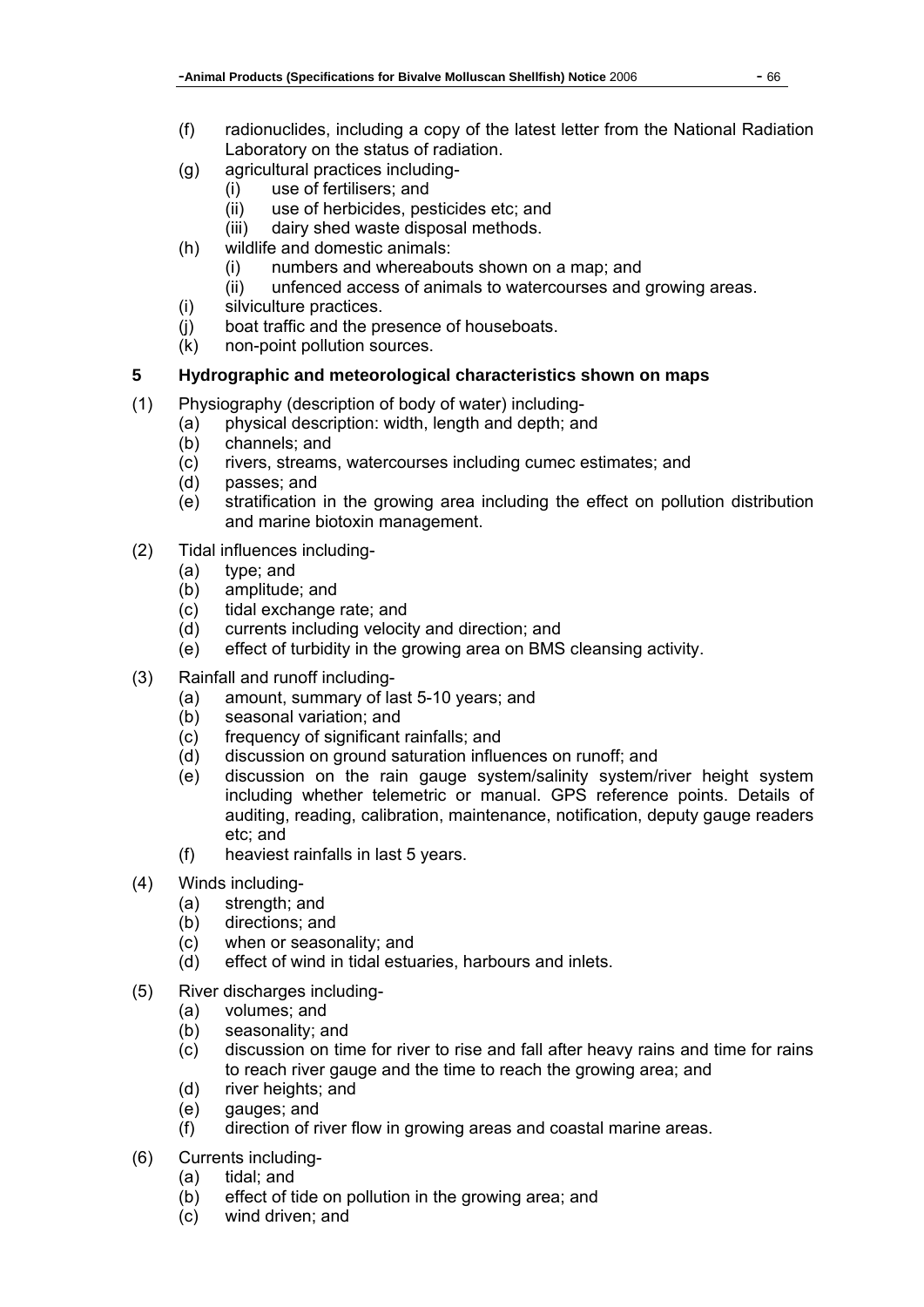- (d) flood; and
- (e) times; and
- (f) dispersion and dilution; and
- (g) effects of ocean currents on growing areas in bays, harbours and inlets.
- (7) Calibration and maintenance of equipment such as salinity buoys and river height gauges.

# **6 BMS and water quality studies**

- (1) Map of growing area showing primary and secondary sampling stations for all samples such as bacteriological water and BMS; marine biotoxin –BMS and phytoplankton.
- (2) Sampling plan and justification for:
	- (a) water; and
	- (b) BMS; and
	- (c) phytoplankton; and
	- (d) BMS for marine biotoxins; and
	- (e) heavy metals; and
	- (f) other toxic substances; and
	- (g) rationale for spatial and depth coverage for bacteriological and marine biotoxin samples.
- (3) Description of the proposed annual monitoring programme:
	- (a) adverse pollution condition sampling; and
	- (b) systematic random sampling; and
	- (c) sample stations (maps), reason for selection; and
	- (d) minimum sampling plan required under adverse conditions including comment on wet weather surveys, time taken for bacteriological levels to return to the background level; and
	- (e) sample collection, handling and transport; and
	- (f) analytical procedures; and
	- (g) biotoxin and toxic algae history in and adjacent to the growing area.
- (4) Data presentation (tables).
- (5) Data analysis including-
	- (a) statistical criteria demonstrating compliance with bacteriological standards; and
	- (b) advanced statistical tests; and
	- (c) data presented in summary table; and
	- (d) include full calculations and statistics.
- (6) Presentation of results including
	- (a) by meteorological conditions; and
	- (b) by hydrographic conditions; and
	- (c) by pollution events.

# **7 Land based aquaculture facilities**

- (1) In addition to all the other requirements in this schedule
	- (a) discussion on the purpose of this facility including-
		- (i) A detailed description of the facility and all related appurtenances related to the operation of the facility, including scale plans; and
		- (b) the species of BMS to be cultured; and
		- (c) management practices and operating procedures; and
		- (d) a description of the source of water, reticulation system, water treatment processes or methods; and
		- (e) the nature of any feed provided for the BMS.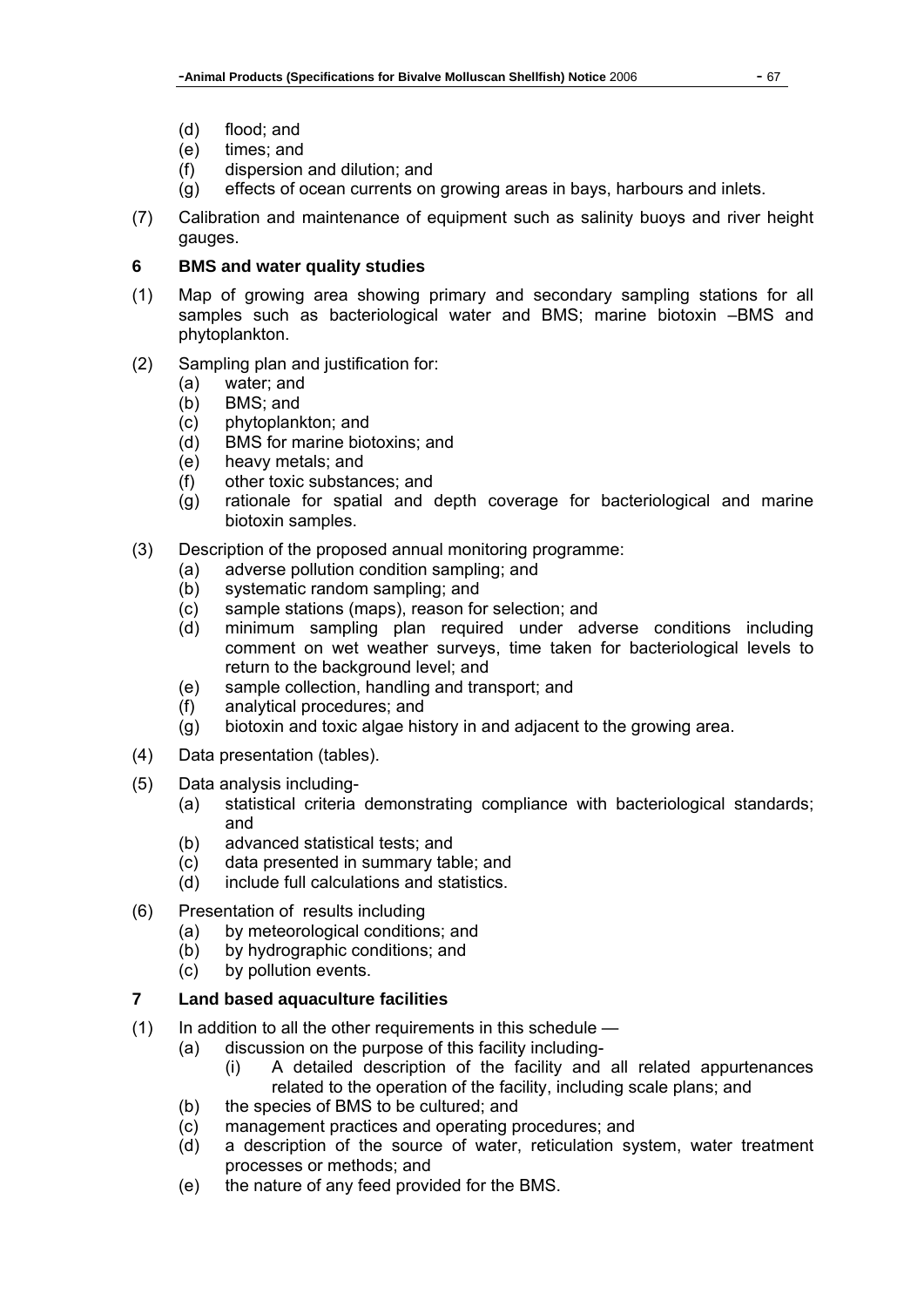# **8 Interrelationships of the previous factors**

- (1) Discussion of how actual and potential pollution sources, wind, tide, rainfall, etc., affect or may affect the growing area BMS and water quality. The discussion must include the following points-
	- (a) pollution sources as affected by meteorological conditions; and
	- (b) pollution sources as affected by hydrographic conditions; and
	- (c) potential pollution sources which may occur due to seasonal conditions such as holidays, stock sales and festivals; and
	- (d) adverse conditions caused by meteorological events; and
	- (e) adverse conditions caused by hydrographic factors; and
	- (f) explanation of the causes of data variability.
- (2) Data analysis and discussion on the interrelationships of the above factors in relation to their effects on the quality of the growing water and BMS.
- (3) Management plans of conditional areas must be included in the sanitary survey report.

# **9 Conclusions**

- (1) Classification
	- (a) the classification as described in clause 21 of this Notice; and
	- (b) the identification of adverse pollution conditions that sampling must target; and
	- (c) the harvest criteria for conditional areas; and
	- (d) the detailed maps showing the classified areas.
- (2) The management plan for conditional areas.
- (3) Recommendations for further studies.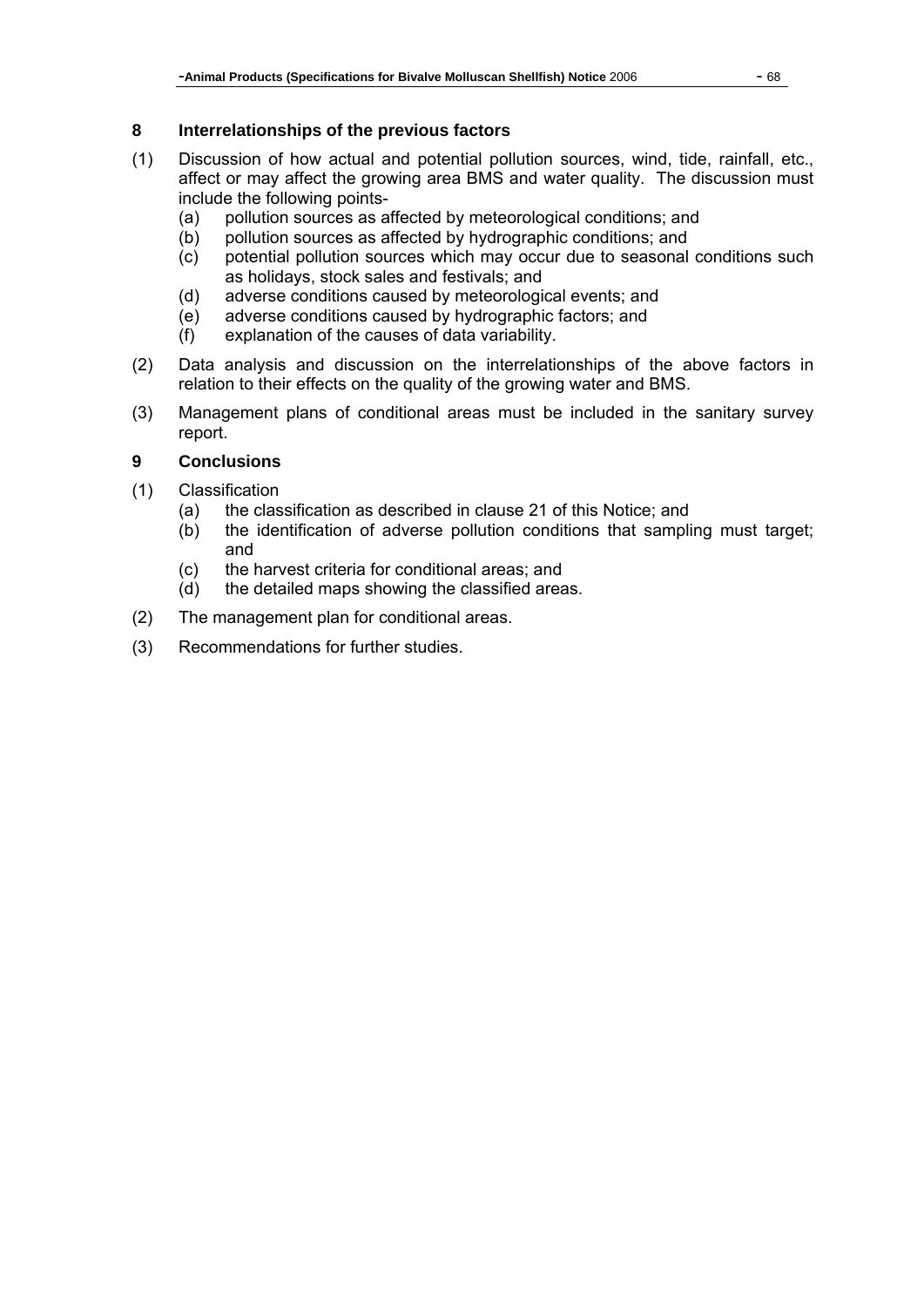## **Schedule 2**

#### **1 Interpretation of the 10% Factor**

- (1) The "10% above 43" criterion is not considered adequate to protect public health when known meteorological or hydrological events that occur intermittently are shown to adversely affect growing water quality. The "percentage factor" is not intended to allow for variation in the data caused by changes in environmental conditions at the time of sampling. The "percentage factor" is intended for use with a data set collected under uniform conditions, and is intended to reflect the inherent variation of the MPN methodology, although the current "10% not greater than" levels allow a somewhat greater degree of variation than that attributable to the MPN test alone.
- (2) The dilemma facing the animal product officer is how to distinguish between the inherent variation of the MPN test and that resulting from intermittent environmental conditions that degrade water and BMS quality. It is not intended that shellfish growing waters be classified that are polluted 10% of the time i.e. in determining compliance with bacteriological standards, elevated bacteriological levels must not be associated with environmental conditions, particularly those that are described in conditional management plans as adverse pollution conditions.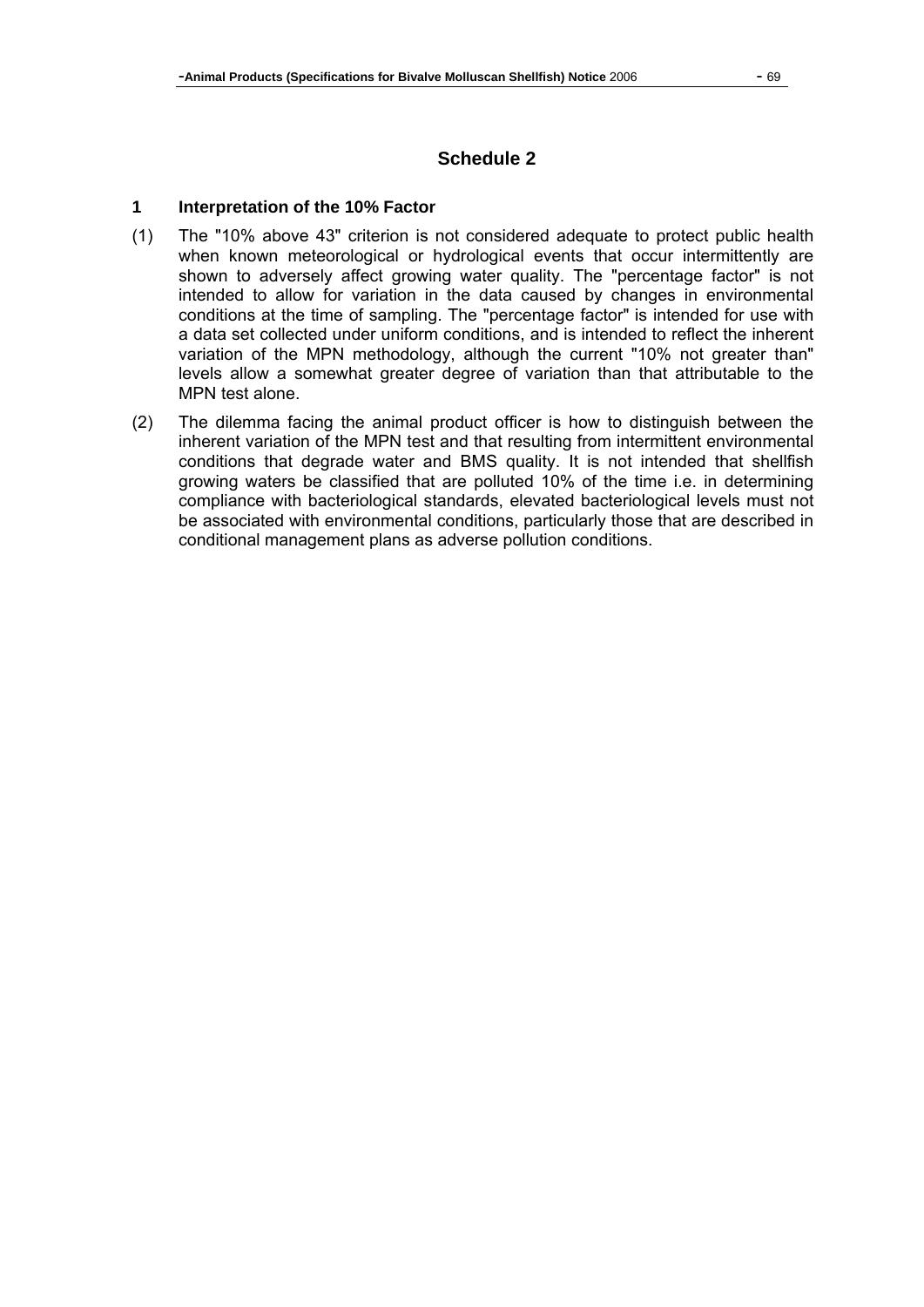# **Schedule 3**

## **Systematic random sampling (SRS) strategy**

## **1 Background**

- (1) In classifying growing areas that are not affected by point-source pollution, a systematic random sampling and data analysis strategy (SRS strategy) may be used in place of the adverse pollution condition sampling strategy (APC strategy).
- (2) The requirements of clauses 7 and 8 of this Notice must be complied with to establish that the growing area is not affected by point-source pollution.
- (3) Prior to a systematic random sampling strategy being used, the sampling plan for the year ahead must be acceptable to the regional shellfish specialist. The sampling plan must address unsafe sample collection (boating) conditions by designating an alternate sampling day or by allocating extra sampling days in the schedule that may be used when needed.

### **2 Requirements for the use of a systematic random sampling strategy**

- (1) The following sampling requirements must be fully complied with:
	- (a) A minimum of six samples per station must be collected per year. If conditions are judged hazardous to crew safety at the scheduled time of sampling, samples must be collected as soon after that as possible.
	- (b) A minimum of 30 of the most recent samples collected at each station must be required for the classification of a growing area. A transition period may be required for some growing areas between the current adverse pollution condition method and that recommended here. Therefore, if a growing area does not have 30 samples collected under the SRS strategy, then the previous 15 adverse pollution condition (APC) samples may be used with the 15 most recent random samples to obtain a total sample size of 30. As more samples are taken under the SRS strategy, their results must replace chronologically the APC samples (i.e. sample 31 replaces sample 1, sample 32 replaces sample 2, etc.) until all APC samples have been eliminated. Growing area classifications may be maintained under APC or the transition strategy described above until sufficient data are available to classify under systematic random sampling strategies.
	- (c) If a tidal stage is found to increase bacteriological concentrations in the growing area, the tidal conditions that cause the effect must be used as the basis for the sample plan.
	- (d) For the purpose of mathematical calculations, Most Probable Number (MPN) values that signify the upper and lower range of sensitivity for that test must be increased or decreased respectively by one significant number.
- (2) The annual evaluation must include an analysis of laboratory results pertinent to at least the last 30 samples collected at each station in areas not affected by point sources.

#### **3 Background to the use of the ninetieth percentile**

- (1) The systematic random sampling strategy involves calculating the estimated 90th percentile. This guideline is provided to ensure uniformity in calculating the estimated 90th percentile.
- (2) Animal product officers, in consultation with the shellfish industry, have the option to continue using directed sampling to capture adverse pollution conditions or to adopt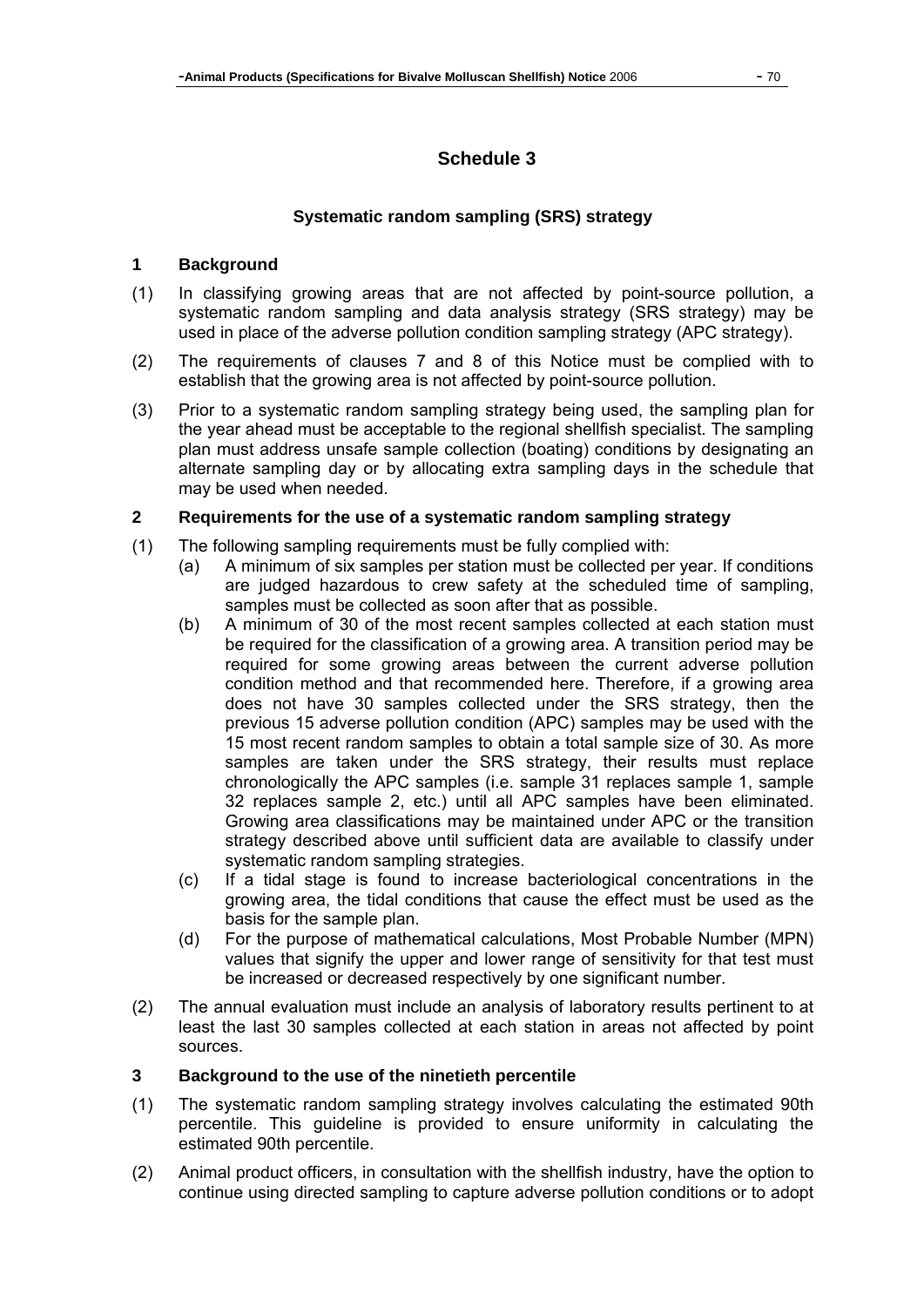the SRS strategy. When the latter is employed to collect growing water samples, the method described below must be used to calculate the estimated 90th percentile.

- (3) The public health concern is that although many waters may meet the median, and percentage factor criteria in the regulated control scheme, some growing area sample stations still display a considerable level of variation in a distribution of sampling results. In such a situation, the risk to the BMS-consuming public has been a concern, since sampling data of this type may indicate that the growing areas are intermittently polluted.
- (4) The 1965 revision of Part I of the USFDA National Shellfish Sanitation Programme Manual of Operations discussed this point (page 11, footnote 6) by demonstrating that an MPN tolerance factor was involved in the derivation of the 230 MPN/100 ml (total coliform "percentage factor") value. This value, for use with growing waters with uniform bacterial densities, acknowledges that "the MPN determination is not a precise measure of bacterial concentrations". The footnote continues:

*Thus, in repeated sampling from water having a uniform density of bacteria varying MPN estimates will be obtained. The use of the tolerance factor 3.3 (applicable only to 5 tube decimal dilution MPN's) is one method of recognizing this variation. For example, in a body of water in which the median concentration of coliform bacteria is 70 per 100 ml, 95% of observed MPN's will be between 20 and 230 per 100 ml; i.e. 70/3.3 = 21 and 70 x 3.3 = 230.* 

- (5) When environmental events (such as rainfall) produce unfavourable effects on water quality, the distribution may contain data points that vary widely from the geometric mean. Such a data set would probably contain upper outliers that represent periods when the BMS may be exposed to enormous quantities of pollution. In this situation, the determination of conformity for a randomly collected set of growing area samples from a particular station may become an arbitrary function of the mechanics of sampling (timing, frequency) rather than an actual characteristic of the growing area.
- (6) The estimated 90th percentile will adjust for the random pollution events that may cause a data set to be skewed because of a few high MPN values. When growing area sampling data collected following intermittent pollution events are combined with data collected under normal conditions in one data distribution, variation is increased. The calculated estimated 90th percentile will reflect this variation. Therefore the estimated 90th percentile will allow for the use of an SRS, while protecting against the possibility of the existence of intermittent unfavourable conditions which can be as difficult to define as to identify and monitor.

## **4 Guideline for estimating the ninetieth percentile**

- (1) The estimated 90th percentile must be obtained from the following equation:
	- (a) Use of the systematic random sampling strategy involves calculating the estimated ninetieth percentile of the data. This statistic measures variability in the data and should not be exceeded by random pollution events if the growing area is properly classified. When the animal product officer elects to employ the systematic random sampling strategy, the following guideline must be used to calculate the ninetieth percentile.
	- (b) Est. 90th percentile value = Antilog  $[(slog) 1.28^* + xlog]$

Where:

slog = the base 10 logarithmic standard deviation

xlog = base 10 log mean

\* The value 1.28 is obtained from the standard normal distribution.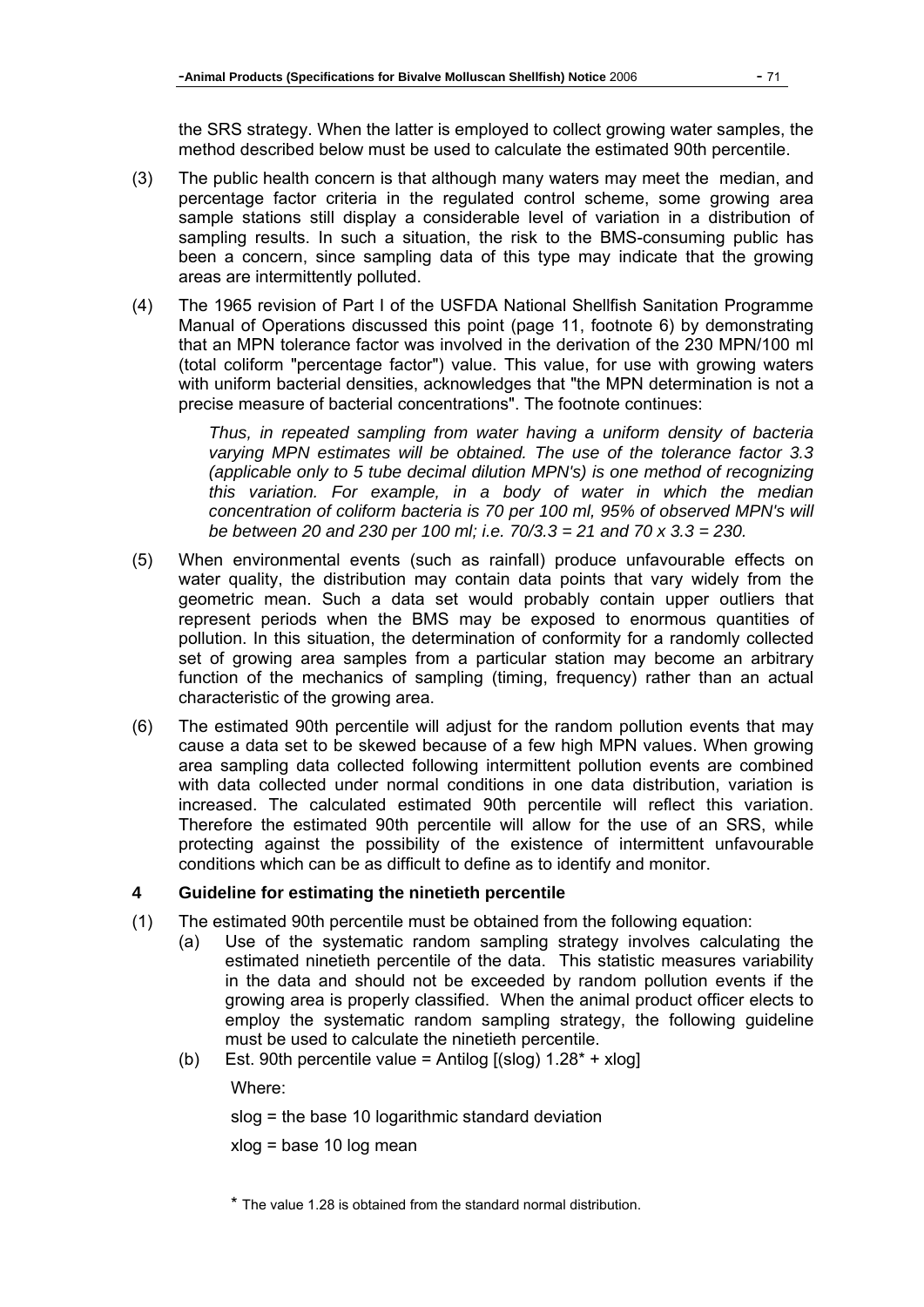- (2) Other instructions
	- (a) For the purpose of the mathematical calculations, MPN values that signify the upper or lower range of sensitivity for that test must be increased or decreased one significant number. (MPN counts are reported in the form of two significant numbers.) For example, a MPN value of "less than 2" must be decreased by 1 to 1.9 to indicate the lower level of sensitivity of the five tube decimal dilution MPN test.

Therefore it would follow that a MPN value of 1700 must be used to indicate the MPN value "greater than 1600" for the five tube MPN test.

(b) Logarithms may be rounded to three decimal places.

Antilogs of log MPN calculations may be rounded to the next lower integer (zero decimal places), e.g. antilog  $(0.556) = 3$ .

The standard deviation of the log MPN data must be calculated in the following manner:

$$
S_{log} = \sqrt{\frac{\sum (x - \overline{x})^2}{n - 1}}
$$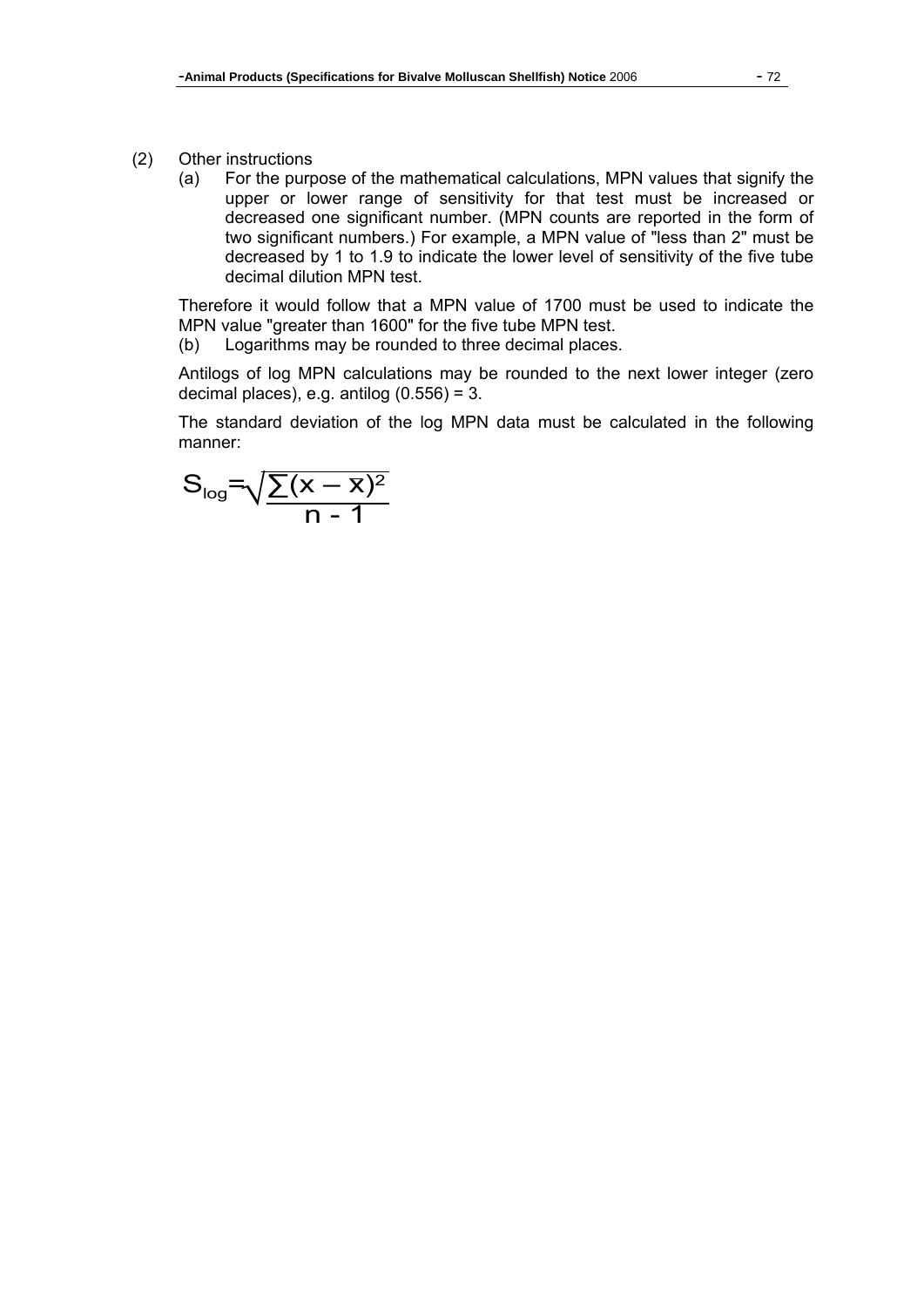# **5 Application of the guideline**

## (1) Example 1

(a) Convert the MPN values to logarithms:

| Obs            | <b>MPN</b> | Log10 | Obs | <b>MPN</b> | log10 |
|----------------|------------|-------|-----|------------|-------|
| 1              | 2.9        | 0.462 | 16  | 3.6        | 0.556 |
| $\overline{2}$ | 2.9        | 0.462 | 17  | 3.6        | 0.556 |
| 3              | 2.9        | 0.462 | 18  | 3.6        | 0.556 |
| 4              | 2.9        | 0.462 | 19  | 9.1        | 0.959 |
| 5              | 2.9        | 0.462 | 20  | 9.1        | 0.959 |
| 6              | 2.9        | 0.462 | 21  | 9.1        | 0.959 |
| 7              | 2.9        | 0.462 | 22  | 9.1        | 0.959 |
| 8              | 2.9        | 0.462 | 23  | 9.1        | 0.959 |
| 9              | 3.6        | 0.556 | 24  | 9.1        | 0.959 |
| 10             | 3.6        | 0.556 | 25  | 23         | 1.362 |
| 11             | 3.6        | 0.556 | 26  | 23         | 1.362 |
| 12             | 3.6        | 0.556 | 27  | 23         | 1.362 |
| 13             | 3.6        | 0.556 | 28  | 43         | 1.633 |
| 14             | 3.6        | 0.556 | 29  | 43         | 1.633 |
| 15             | 3.6        | 0.556 | 30  | 460        | 2.663 |

(b) Calculate the geometric mean and standard deviation:

Median  $= 3.6$ 

Percentage greater than 43 = 3.3 %

Geometric mean (antilog xlog) = antilog  $(0.834) = 6$ 

Log standard deviation  $(slog) = 0.506$ 

(c) Calculate the estimated 90th percentile using the equation below:

Est. 90th = antilog  $((slog) 1.28 + xlog)$ 

= antilog ((0.506)1.28 +0.834)

= antilog (1.482)

= 30

(d) Interpretation of the result

The geometric mean is less than 14 and the estimated 90th percentile is less than 49 (three tube test). This station meets the criteria in this Notice for an approved growing area.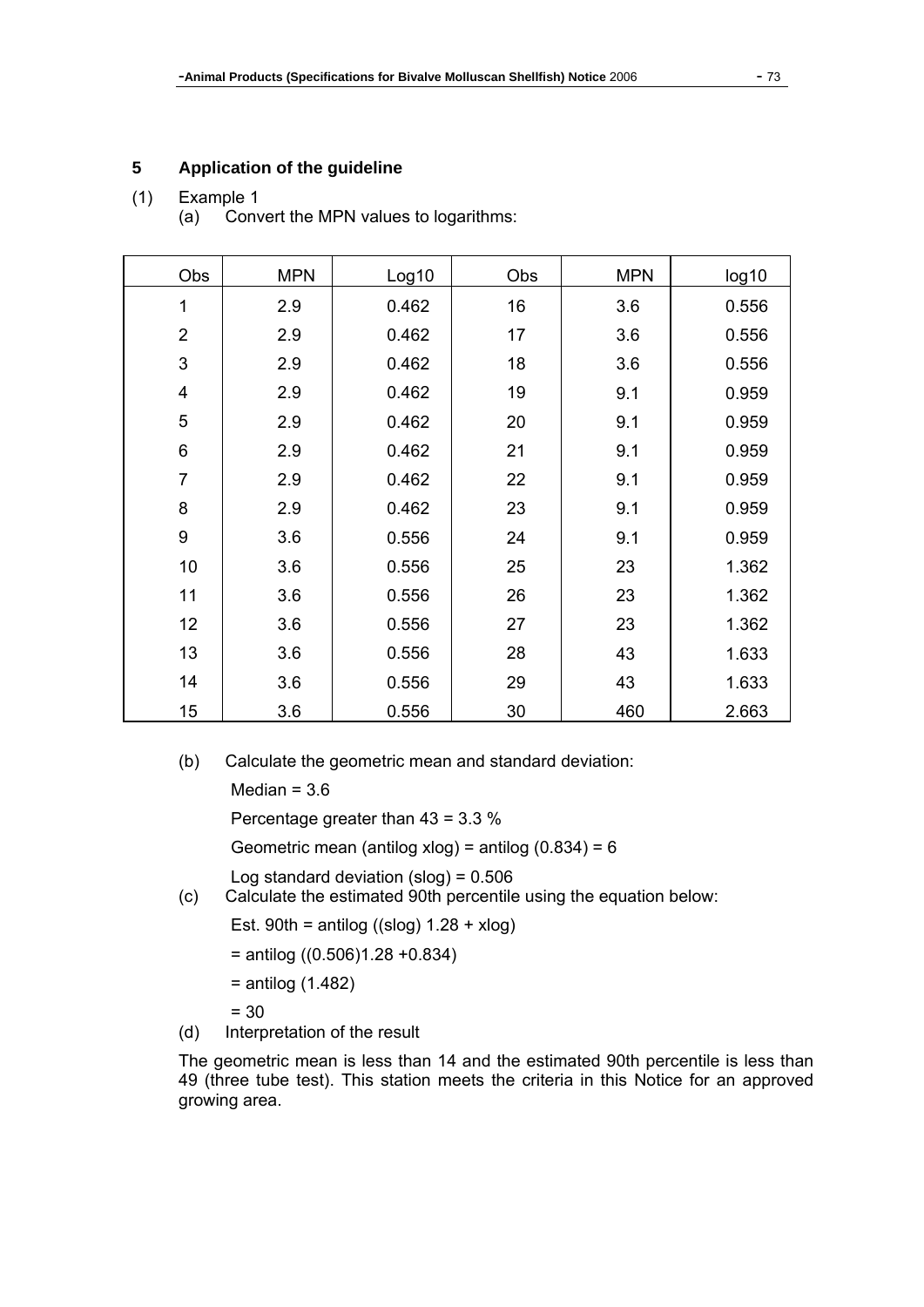| Obs                     | <b>MPN</b> | log10 | Obs | <b>MPN</b> | log10 |  |  |
|-------------------------|------------|-------|-----|------------|-------|--|--|
| 1                       | 1.9        | 0.279 | 16  | 2.0        | 0.301 |  |  |
| $\overline{2}$          | 1.9        | 0.279 | 17  | 4.5        | 0.653 |  |  |
| 3                       | 1.9        | 0.279 | 18  | 4.5        | 0.653 |  |  |
| $\overline{\mathbf{4}}$ | 1.9        | 0.279 | 19  | 7.8        | 0.892 |  |  |
| $\mathbf 5$             | 1.9        | 0.279 | 20  | 7.8        | 0.892 |  |  |
| $\,6$                   | 1.9        | 0.279 | 21  | 7.8        | 0.892 |  |  |
| $\overline{7}$          | 1.9        | 0.279 | 22  | 11         | 1.041 |  |  |
| $\bf 8$                 | 1.9        | 0.279 | 23  | 11         | 1.041 |  |  |
| $\boldsymbol{9}$        | 2.0        | 0.301 | 24  | 23         | 1.362 |  |  |
| 10                      | 2.0        | 0.301 | 25  | 23         | 1.362 |  |  |
| 11                      | 2.0        | 0.301 | 26  | 23         | 1.362 |  |  |
| 12                      | 2.0        | 0.301 | 27  | 23         | 1.362 |  |  |
| 13                      | 2.0        | 0.301 | 28  | 33         | 1.519 |  |  |
| 14                      | 2.0        | 0.301 | 29  | 540        | 2.732 |  |  |
| 15                      | 2.0        | 0.301 | 30  | 1700       | 3.230 |  |  |

## (2) Example 2

(a) Convert the MPN values to logarithms:

(b) Calculate the geometric mean and standard deviation:

Median  $= 2.0$ 

Percentage greater than 43 = 6.6%

Geometric mean (antilog xlog) = antilog (0.788) = 6

Log standard deviation  $(slog) = 0.737$ 

(c) Calculate estimated 90th percentile using the above equation:

Est.  $90th = antilog ((slog)1.28 + xlog)$ 

= antilog ((0.737)1.28+0.788)

= antilog (1.731)

 $= 53$ 

(d) Interpretation of the result

Although this station's geometric mean is less than 14, the standard deviation that resulted from the high values in this data set would lead one to conclude that water quality might have been adversely affected by storm water runoff or another intermittent pollution event. The estimated 90th percentile is 53 (greater than 43, five tube test). Therefore this station would not meet the criteria for an approved area.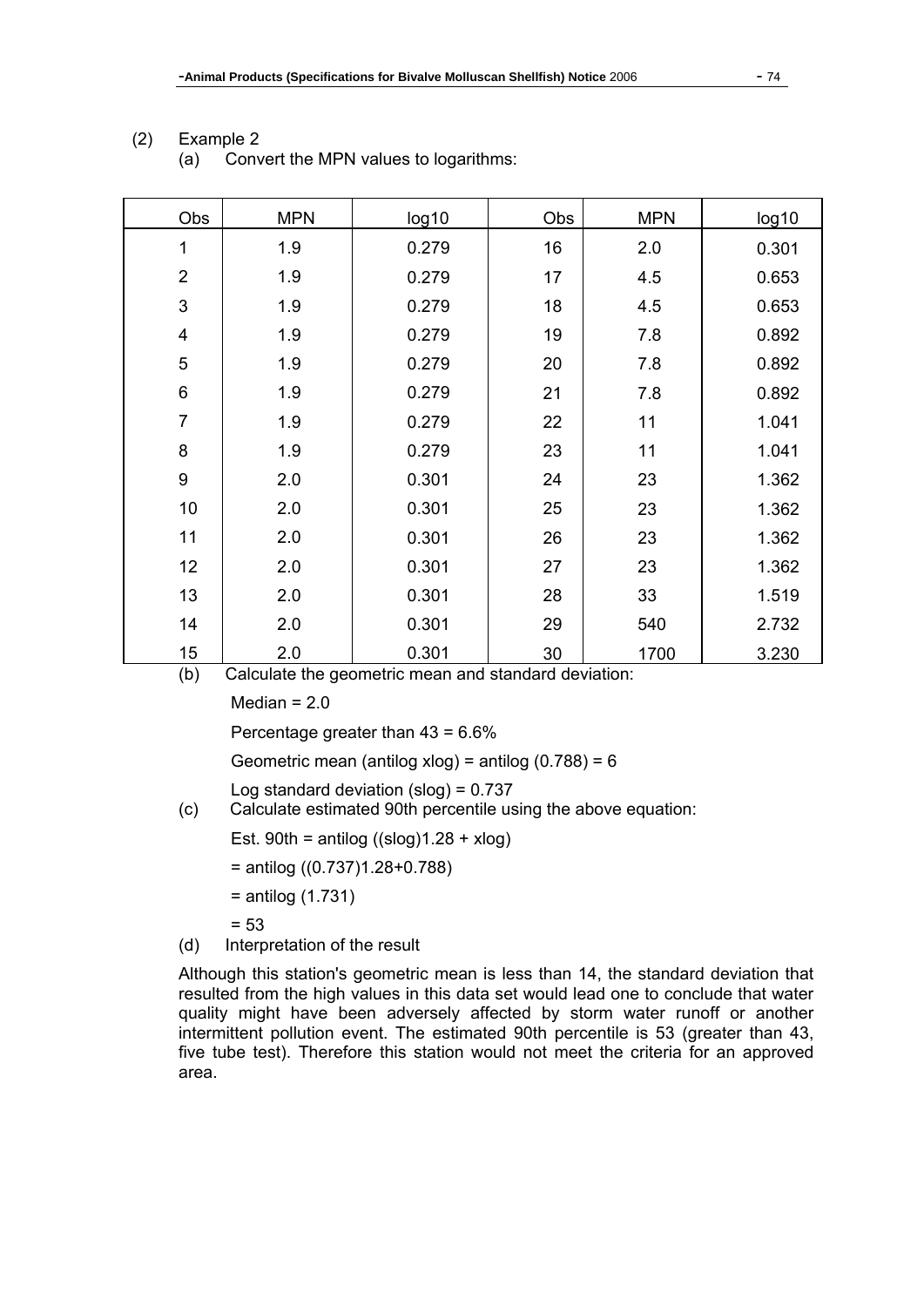# **Schedule 4**

#### **1 Harvesting and transport time-temperature protocol**

- (1) The New Zealand Food Safety Authority has established average monthly maximum (AMM) air temperatures for growing areas by averaging the last 5 years' maximum monthly temperatures for BMS growing regions.
- (2) BMS must be placed under temperature control in accordance with the requirements in Tables 4A – 4C.

| <b>Action Level</b> | <b>Average Monthly</b><br><b>Maximum Air Temperature</b> | <b>Maximum hours from harvest</b><br>to temperature control |  |  |  |  |
|---------------------|----------------------------------------------------------|-------------------------------------------------------------|--|--|--|--|
| Level 1             | ≤18°C                                                    | 36 Hours                                                    |  |  |  |  |
| Level 2             | $19^{\circ}$ C – 27 $^{\circ}$ C                         | 24 Hours                                                    |  |  |  |  |
| Level 3             | $\geq$ 27°C.                                             | 20 Hours                                                    |  |  |  |  |

#### **2 Table 4A: Time allowed from harvest to temperature control**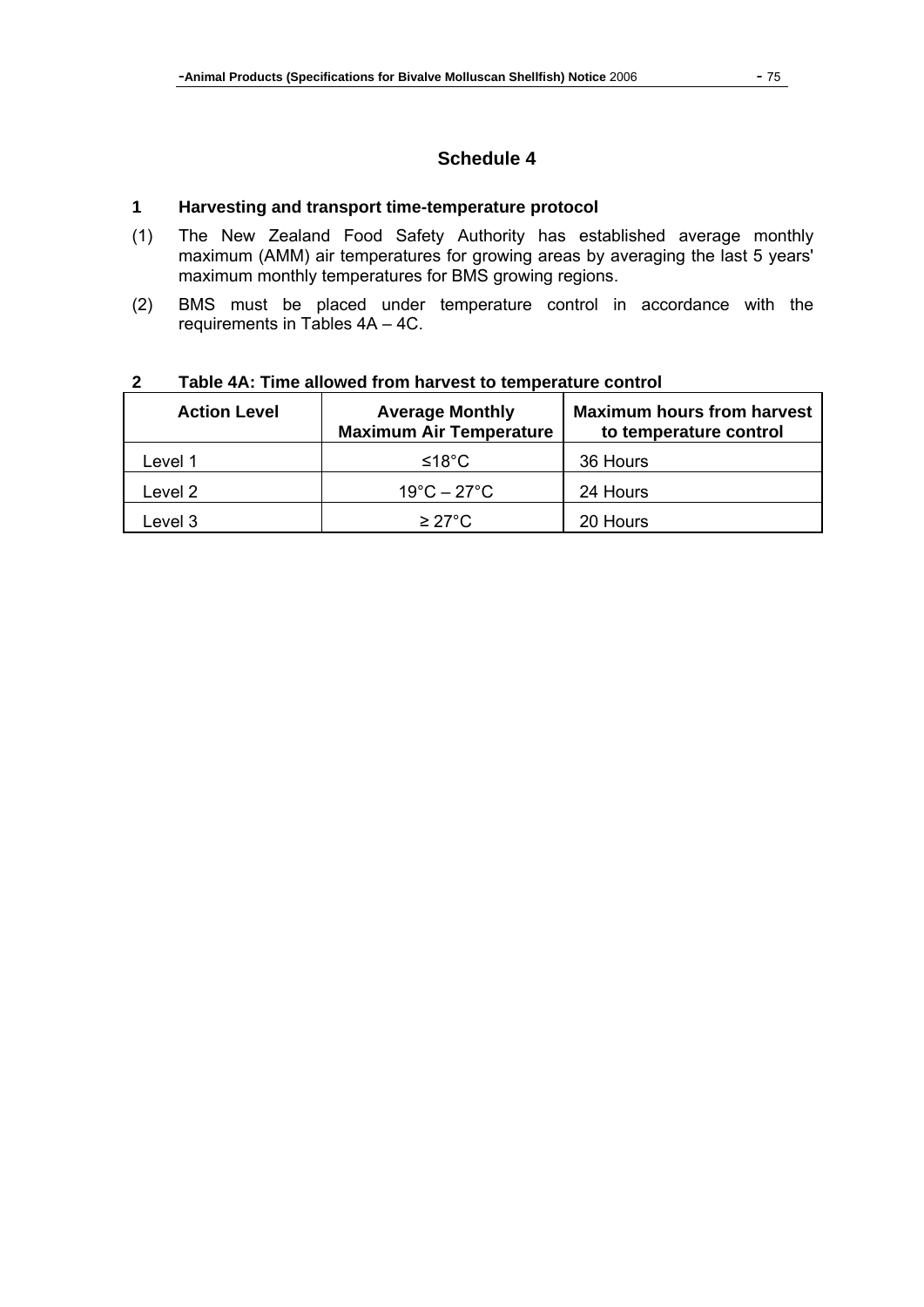# **3 Table 4B: Mean daily maximum temperature statistics in degrees Celsius**

| Location                  | J  | F  | M  | A  | M  | J  | J  | A  | $\mathbf S$ | $\mathbf{o}$ | N  | D  |
|---------------------------|----|----|----|----|----|----|----|----|-------------|--------------|----|----|
|                           | 24 |    |    |    |    |    |    |    |             |              |    |    |
| Kaitaia                   |    | 24 | 23 | 21 | 19 | 17 | 16 | 16 | 18          | 19           | 20 | 22 |
| Kerikeri                  | 24 | 24 | 23 | 21 | 19 | 17 | 16 | 16 | 18          | 19           | 20 | 23 |
| Dargaville                | 25 | 25 | 25 | 22 | 20 | 18 | 17 | 17 | 19          | 21           | 21 | 23 |
| Whangarei Airport         | 24 | 24 | 23 | 20 | 19 | 17 | 15 | 16 | 18          | 19           | 20 | 23 |
| Warkworth                 | 22 | 23 | 22 | 20 | 18 | 16 | 14 | 15 | 17          | 18           | 19 | 20 |
| Port Fitzroy              | 24 | 24 | 22 | 20 | 19 | 17 | 16 | 16 | 17          | 19           | 20 | na |
| Coromandel                | 23 | 23 | 22 | 20 | 18 | 15 | 14 | 15 | 16          | 18           | 19 | 22 |
| Whakatane Airport         | 24 | 24 | 23 | 20 | 18 | 16 | 15 | 15 | 17          | 19           | 20 | 23 |
| Port Taharoa (Kawhia)     | 23 | 24 | 23 | 20 | 18 | 16 | 15 | 15 | 16          | 18           | 19 | 21 |
| Gisborne Airport          | 24 | 24 | 22 | 20 | 18 | 16 | 14 | 15 | 18          | 19           | 20 | 23 |
| Napier Airport            | 23 | 23 | 22 | 19 | 18 | 16 | 14 | 15 | 17          | 19           | 20 | 23 |
| Nelson Park, Hastings     | 24 | 24 | 23 | 20 | 18 | 16 | 14 | 16 | 18          | 20           | 20 | 24 |
| Palmerston North Airport  | 23 | 24 | 23 | 19 | 16 | 14 | 13 | 14 | 16          | 17           | 18 | 21 |
| Riwaka, Motueka           | 23 | 23 | 22 | 18 | 17 | 14 | 13 | 14 | 16          | 18           | 19 | 22 |
| Crail Bay, Pelorous Sound | 22 | 23 | 22 | 18 | 16 | 14 | 13 | 14 | 16          | 17           | 18 | 21 |
| Akaroa, Bank's Peninsula  | 22 | 22 | 21 | 17 | 16 | 14 | 12 | 13 | 16          | 17           | 18 | 22 |
| Musselburgh, Dunedin      |    | 19 | 18 | 15 | 14 | 12 | 10 | 11 | 14          | 15           | 15 | 18 |
| Oban, Stewart Island      |    | 18 | 16 | 14 | 13 | 11 | 10 | 11 | 13          | 14           | 14 | 17 |

(Based on data for the period 1999 – 2003)